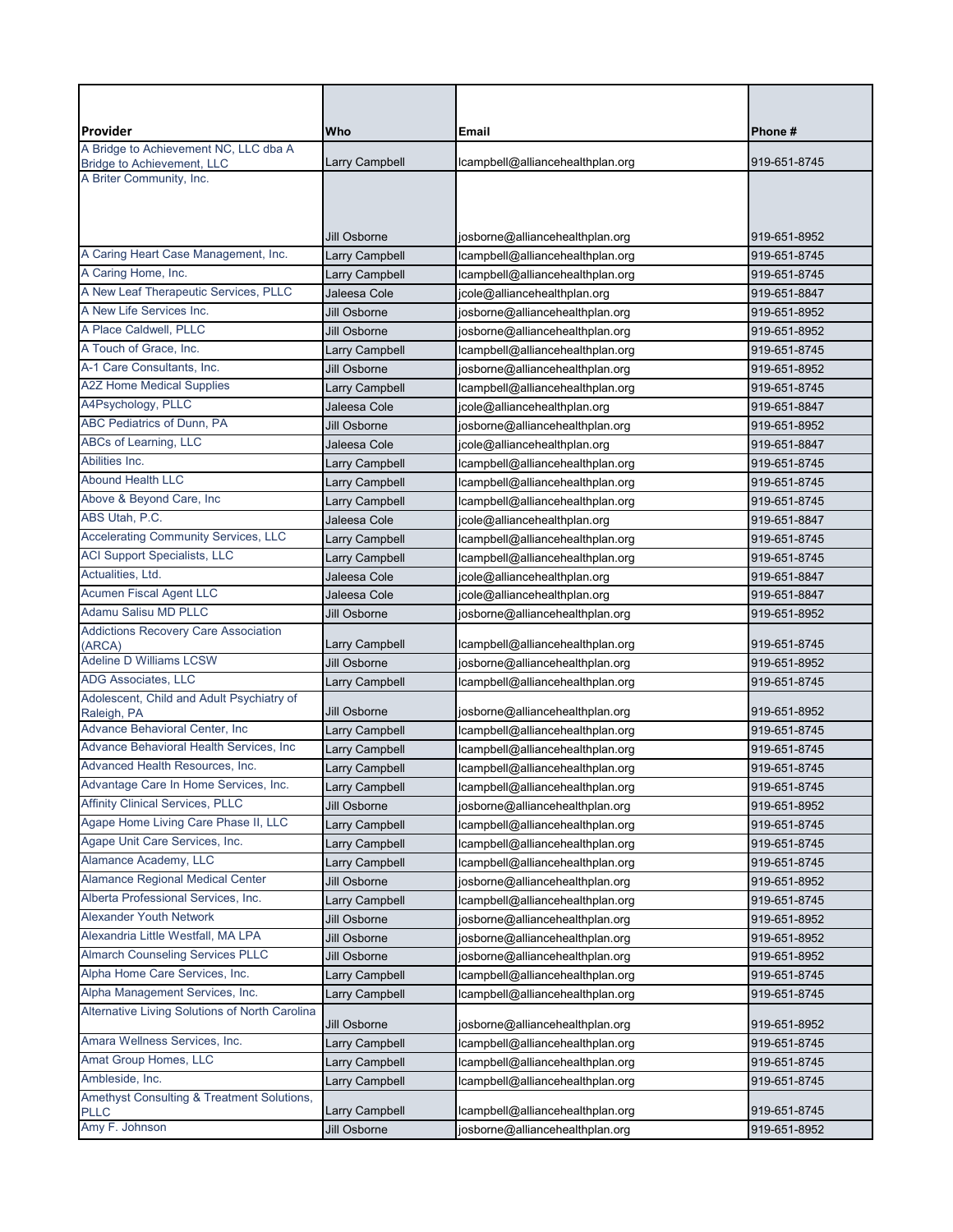| Anderson Counseling and Consulting Group,                                         |                                |                                                                    |                              |
|-----------------------------------------------------------------------------------|--------------------------------|--------------------------------------------------------------------|------------------------------|
| <b>PLLC</b>                                                                       | Jill Osborne                   | josborne@alliancehealthplan.org                                    | 919-651-8952                 |
| Andrews Counseling and Consulting, PLLC                                           | Jaleesa Cole                   | jcole@alliancehealthplan.org                                       | 919-651-8847                 |
| Anthony R Mangiardi PH.D.                                                         | Jill Osborne                   | josborne@alliancehealthplan.org                                    | 919-651-8952                 |
| Anthony Smith PH.D.                                                               | Jill Osborne                   | josborne@alliancehealthplan.org                                    | 919-651-8952                 |
| Anuvia Prevention and Recovery Center, Inc.                                       |                                |                                                                    |                              |
|                                                                                   | <b>Larry Campbell</b>          | lcampbell@alliancehealthplan.org                                   | 919-651-8745                 |
| Apogee Homes                                                                      | Larry Campbell                 | lcampbell@alliancehealthplan.org                                   | 919-651-8745                 |
| Appalachian Outpatient Services LLC                                               | Larry Campbell                 | lcampbell@alliancehealthplan.org                                   | 919-651-8745                 |
| <b>Ariel Community Care, LLC</b>                                                  | Larry Campbell                 | Icampbell@alliancehealthplan.org                                   | 919-651-8745                 |
| Arise Destiny, LLC                                                                | Jill Osborne                   | josborne@alliancehealthplan.org                                    | 919-651-8952                 |
| ARJ, LLC<br><b>ARMC Physicians Care Inc</b>                                       | Larry Campbell                 | lcampbell@alliancehealthplan.org                                   | 919-651-8745                 |
| <b>ASIC Behavioral Health, PLLC</b>                                               | Jill Osborne                   | josborne@alliancehealthplan.org                                    | 919-651-8952                 |
| Aspirations and Miracles Community Support,                                       | Jill Osborne                   | josborne@alliancehealthplan.org                                    | 919-651-8952                 |
| <b>LLC</b>                                                                        | <b>Larry Campbell</b>          | lcampbell@alliancehealthplan.org                                   | 919-651-8745                 |
| Aspire Supportive & Counseling Services,                                          |                                |                                                                    |                              |
| LLC                                                                               | Larry Campbell                 | lcampbell@alliancehealthplan.org                                   | 919-651-8745                 |
| Assurance Life Learning Center, LLC                                               | Larry Campbell                 | lcampbell@alliancehealthplan.org                                   | 919-651-8745                 |
| <b>Assured Community Services, LLC</b>                                            | Larry Campbell                 | lcampbell@alliancehealthplan.org                                   | 919-651-8745                 |
| ATS of North Carolina, LLC dba Carolina<br><b>Treatment Center - Fayetteville</b> | Larry Campbell                 | lcampbell@alliancehealthplan.org                                   | 919-651-8745                 |
| Autism Behavioral Institute, LLC                                                  | Jill Osborne                   | josborne@alliancehealthplan.org                                    | 919-651-8952                 |
| Autism in Motion Clinics, LLC                                                     | Jill Osborne                   | josborne@alliancehealthplan.org                                    | 919-651-8952                 |
| Autism Learning Partners, LLC                                                     | Larry Campbell                 | lcampbell@alliancehealthplan.org                                   | 919-651-8745                 |
| Autism Services of Mecklenberg County, Inc                                        | <b>Larry Campbell</b>          | lcampbell@alliancehealthplan.org                                   | 919-651-8745                 |
| Autism Services, Inc.                                                             | Larry Campbell                 | lcampbell@alliancehealthplan.org                                   | 919-651-8745                 |
| Autism Society of Cumberland County                                               | Larry Campbell                 | lcampbell@alliancehealthplan.org                                   | 919-651-8745                 |
| Autism Society of North Carolina, Inc.                                            | Larry Campbell                 | lcampbell@alliancehealthplan.org                                   | 919-651-8745                 |
| Autism Spectrum Therapies, LLC                                                    | Jill Osborne                   | josborne@alliancehealthplan.org                                    | 919-651-8952                 |
| Autism Therapeutic Services, LLC                                                  | Jill Osborne                   | josborne@alliancehealthplan.org                                    | 919-651-8952                 |
| <b>B &amp; D Integrated Health Services</b>                                       | <b>Mandy Padgett</b>           | apadgett@alliancehealthplan.org                                    | 919-651-8938                 |
| <b>BAART Community Healthcare</b>                                                 | Larry Campbell                 | lcampbell@alliancehealthplan.org                                   | 919-651-8745                 |
| Bailey's Respite Care, Inc.                                                       | Larry Campbell                 | Icampbell@alliancehealthplan.org                                   | 919-651-8745                 |
| Balance NC, LLC                                                                   | Larry Campbell                 | lcampbell@alliancehealthplan.org                                   | 919-651-8745                 |
| Barium Springs Home for Children Inc. dba                                         |                                |                                                                    |                              |
| <b>Children's Hope Alliance</b>                                                   | Larry Campbell                 | lcampbell@alliancehealthplan.org                                   | 919-651-8745                 |
| BAYADA Home Health Care, Inc.                                                     | Larry Campbell                 | lcampbell@alliancehealthplan.org                                   | 919-651-8745                 |
| <b>Behavior Change Agents, LLC</b>                                                | Jill Osborne                   | josborne@alliancehealthplan.org                                    | 919-651-8952                 |
| <b>Behavior Learning Tree, LLC</b>                                                | Jill Osborne                   | josborne@alliancehealthplan.org                                    | 919-651-8952                 |
| <b>Behavioral Assessment Services, PLLC</b>                                       | Jaleesa Cole                   | jcole@alliancehealthplan.org                                       | 919-651-8847                 |
| Behavioral Counseling & Psychological                                             |                                |                                                                    |                              |
| Services, PA dba The DWI Center<br><b>Behavioral Transformations NC</b>           | Larry Campbell<br>Jill Osborne | lcampbell@alliancehealthplan.org                                   | 919-651-8745                 |
| Best Day Psychiatry and Counseling, PC                                            | Jill Osborne                   | josborne@alliancehealthplan.org<br>josborne@alliancehealthplan.org | 919-651-8952<br>919-651-8952 |
| Beth Schmitt Consulting, PLLC                                                     | Jaleesa Cole                   |                                                                    | 919-651-8847                 |
| <b>Better Living Concepts of Durham LLC</b>                                       |                                | jcole@alliancehealthplan.org                                       |                              |
| Beverly Moss dba Moss Counseling                                                  | Larry Campbell                 | lcampbell@alliancehealthplan.org                                   | 919-651-8745                 |
| Services, PLLC                                                                    | Jill Osborne                   | josborne@alliancehealthplan.org                                    | 919-651-8952                 |
| <b>Beverly Wicker</b>                                                             | Jill Osborne                   | josborne@alliancehealthplan.org                                    | 919-651-8952                 |
| <b>BHWC LLC</b>                                                                   | Larry Campbell                 | lcampbell@alliancehealthplan.org                                   | 919-651-8745                 |
| BIP-Behavior Intervention Professionals of                                        |                                |                                                                    |                              |
| the Triangle, PLLC                                                                | Larry Campbell                 | lcampbell@alliancehealthplan.org                                   | 919-651-8745                 |
| <b>BJM Speech/Language Therapy &amp;</b><br>Rehabilitation Services, Inc.         | Jaleesa Cole                   | jcole@alliancehealthplan.org                                       | 919-651-8847                 |
| Blossom Community Services, Inc.                                                  | Larry Campbell                 | lcampbell@alliancehealthplan.org                                   | 919-651-8745                 |
| <b>Bluestone Psychotherapy, PLLC</b>                                              | Jill Osborne                   | josborne@alliancehealthplan.org                                    | 919-651-8952                 |
| <b>BlueWest Opportunities Inc</b>                                                 | Larry Campbell                 | lcampbell@alliancehealthplan.org                                   | 919-651-8745                 |
| Bob Inman Inc. dba Inman Home Health                                              | Larry Campbell                 | lcampbell@alliancehealthplan.org                                   | 919-651-8745                 |
| <b>Break Out, LLC</b>                                                             | Larry Campbell                 | lcampbell@alliancehealthplan.org                                   | 919-651-8745                 |
|                                                                                   |                                |                                                                    |                              |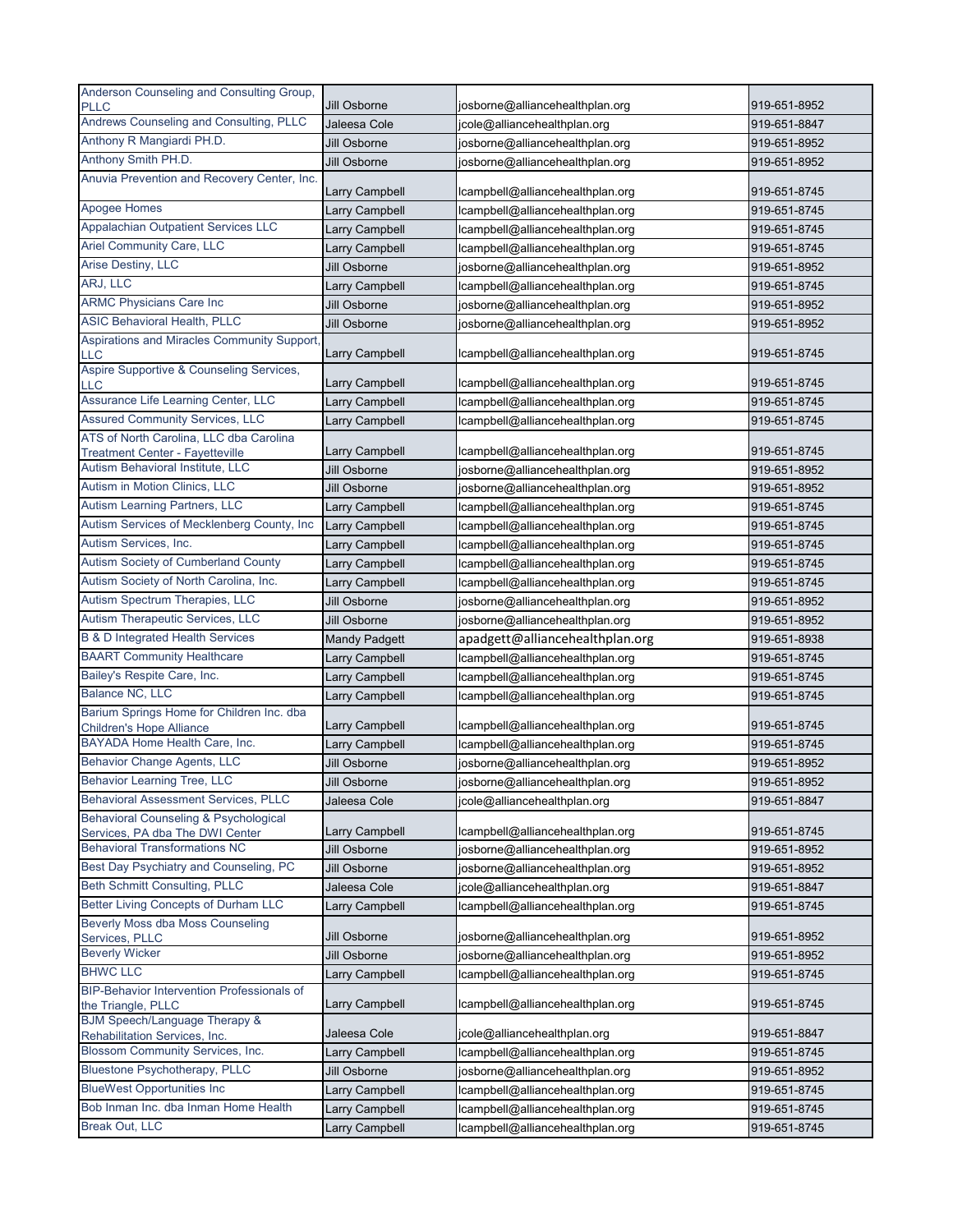| Bridging the Gap Residental Services, LLC<br>Larry Campbell<br>lcampbell@alliancehealthplan.org<br>919-651-8745<br><b>Broadview Health, PLLC</b><br>Jill Osborne<br>josborne@alliancehealthplan.org<br>919-651-8952<br><b>Broken Pieces Services LLC</b><br><b>Larry Campbell</b><br>lcampbell@alliancehealthplan.org<br>919-651-8745<br><b>Broughton State Hospital</b><br>Jill Osborne<br>josborne@alliancehealthplan.org<br>919-651-8952<br>Brynn Marr Hospital, Inc.<br>Jill Osborne<br>josborne@alliancehealthplan.org<br>919-651-8952<br><b>Building Bridges Outreach, LLC</b><br>Larry Campbell<br>lcampbell@alliancehealthplan.org<br>919-651-8745<br>C & C Outreach Services, LLC<br>Larry Campbell<br>lcampbell@alliancehealthplan.org<br>919-651-8745<br>C. Richardson Counseling and Consulting,<br>Larry Campbell<br>lcampbell@alliancehealthplan.org<br>919-651-8745<br><b>PLLC</b><br>Cabarrus County Group Homes, Inc.<br>lcampbell@alliancehealthplan.org<br>Larry Campbell<br>919-651-8745<br><b>Caldwell Memorial Hospital</b><br>tdawson@alliancehealthplan.org<br><b>Teresa Dawson</b><br>919-651-9213<br>Canaan Care Home LLC<br>lcampbell@alliancehealthplan.org<br>Larry Campbell<br>919-651-8745<br>Cano Family Services, PLLC<br>919-651-8952<br>Jill Osborne<br>josborne@alliancehealthplan.org<br><b>Cape Canaveral Hospital</b><br>Jill Osborne<br>josborne@alliancehealthplan.org<br>919-651-8952<br>Cape Fear Behavioral Health Center, LLC<br>Jill Osborne<br>josborne@alliancehealthplan.org<br>919-651-8952<br>Caps 4 U, Inc.<br>Jill Osborne<br>josborne@alliancehealthplan.org<br>919-651-8952<br>Caramore Community, Inc.<br>Larry Campbell<br>lcampbell@alliancehealthplan.org<br>919-651-8745<br>Care Well of Charlotte NC Inc<br>919-651-8745<br>Larry Campbell<br>lcampbell@alliancehealthplan.org<br><b>Caring Hands and Supplementary</b><br>Larry Campbell<br>lcampbell@alliancehealthplan.org<br>919-651-8745<br><b>Enrichment Education LLC</b><br><b>Caring Hands and Supplementary</b><br>Larry Campbell<br>lcampbell@alliancehealthplan.org<br>919-651-8745<br><b>Enrichment Education, LLC</b><br>Carobell, Inc.<br>Larry Campbell<br>lcampbell@alliancehealthplan.org<br>919-651-8745<br>Carolina Behavioral Care, PA<br>Jill Osborne<br>josborne@alliancehealthplan.org<br>919-651-8952<br>Carolina Center for Autism Services, LLC<br>Jaleesa Cole<br>jcole@alliancehealthplan.org<br>919-651-8847<br>Carolina Community Support Services, Inc.<br>Larry Campbell<br>lcampbell@alliancehealthplan.org<br>919-651-8745<br>Carolina Concierge Therapeutics, PLLC<br>Larry Campbell<br>lcampbell@alliancehealthplan.org<br>919-651-8745<br>Carolina Enhancement Services, LLC<br>Larry Campbell<br>lcampbell@alliancehealthplan.org<br>919-651-8745<br><b>Carolina Family Alliance</b><br>lcampbell@alliancehealthplan.org<br>Larry Campbell<br>919-651-8745<br><b>Carolina Home Medical</b><br>lcampbell@alliancehealthplan.org<br>Larry Campbell<br>919-651-8745<br>Carolina Outreach<br>Jaleesa Cole<br>jcole@alliancehealthplan.org<br>919-651-8847<br>Carolina Parenting Solutions, PLLC<br>Jill Osborne<br>josborne@alliancehealthplan.org<br>919-651-8952<br>Carolina Partnership in Mental Healthcare<br>Jill Osborne<br>919-651-8952<br>josborne@alliancehealthplan.org<br>dba MindPath Care Centers<br>Carolina Psychiatry P.C.<br>Jill Osborne<br>josborne@alliancehealthplan.org<br>919-651-8952<br>Carolina Therapeutic Services First, Inc.<br>lcampbell@alliancehealthplan.org<br>Larry Campbell<br>919-651-8745<br>Carolina Therapeutic Services Inc<br>Larry Campbell<br>lcampbell@alliancehealthplan.org<br>919-651-8745<br><b>CarolinaEast Medical Center</b><br>Jill Osborne<br>919-651-8952<br>josborne@alliancehealthplan.org<br>Carolina's Creative Counseling, PA<br>Larry Campbell<br>lcampbell@alliancehealthplan.org<br>919-651-8745<br>Carolinas Medical Center dba Atrium Health<br>Jill Osborne<br>josborne@alliancehealthplan.org<br>919-651-8952<br><b>Behavioral Health</b><br>Caromont Medical Group, Inc., dba Caromont<br>Jill Osborne<br>919-651-8952<br>josborne@alliancehealthplan.org<br><b>Psychiatric Associates</b><br>Carrie L. Baker, Ph. D.<br>josborne@alliancehealthplan.org<br>Jill Osborne<br>919-651-8952<br><b>Carter Clinic PA</b><br>Larry Campbell<br>lcampbell@alliancehealthplan.org<br>919-651-8745<br><b>Caswell Developmental Center</b><br>Larry Campbell<br>lcampbell@alliancehealthplan.org<br>919-651-8745<br>Cauthen Counseling and Consulting, PLLC<br>Jill Osborne<br>josborne@alliancehealthplan.org<br>919-651-8952<br>Cedar Oaks Clinic, PLLC<br>Jill Osborne<br>josborne@alliancehealthplan.org<br>919-651-8952<br>Center for Emotional Health, P.C.<br>Jill Osborne<br>josborne@alliancehealthplan.org<br>919-651-8952<br><b>Center for Prevention Services</b><br>Larry Campbell<br>lcampbell@alliancehealthplan.org<br>919-651-8745<br>CenterStone<br><b>Mandy Padgett</b><br>apadgett@alliancehealthplan.org<br>919-651-8938<br><b>Central Community Services, LLC</b><br>Larry Campbell<br>lcampbell@alliancehealthplan.org<br>919-651-8745<br><b>Central Regional Hospital</b><br>Jill Osborne<br>josborne@alliancehealthplan.org<br>919-651-8952<br>Certus Psychiatry and Integrated Care PLLC<br>Jill Osborne<br>josborne@alliancehealthplan.org<br>919-651-8952<br><b>Champion Family Behavioral Health</b><br><b>Mandy Padgett</b><br>apadgett@alliancehealthplan.org<br>919-651-8938<br>Services, LLC dba Keston Care<br><b>Changing Outcomes, LLC</b><br><b>Mandy Padgett</b><br>apadgett@alliancehealthplan.org<br>919-651-8938 | <b>Bridges Therapeutic Services, PLLC</b> | Jill Osborne | josborne@alliancehealthplan.org | 919-651-8952 |
|-----------------------------------------------------------------------------------------------------------------------------------------------------------------------------------------------------------------------------------------------------------------------------------------------------------------------------------------------------------------------------------------------------------------------------------------------------------------------------------------------------------------------------------------------------------------------------------------------------------------------------------------------------------------------------------------------------------------------------------------------------------------------------------------------------------------------------------------------------------------------------------------------------------------------------------------------------------------------------------------------------------------------------------------------------------------------------------------------------------------------------------------------------------------------------------------------------------------------------------------------------------------------------------------------------------------------------------------------------------------------------------------------------------------------------------------------------------------------------------------------------------------------------------------------------------------------------------------------------------------------------------------------------------------------------------------------------------------------------------------------------------------------------------------------------------------------------------------------------------------------------------------------------------------------------------------------------------------------------------------------------------------------------------------------------------------------------------------------------------------------------------------------------------------------------------------------------------------------------------------------------------------------------------------------------------------------------------------------------------------------------------------------------------------------------------------------------------------------------------------------------------------------------------------------------------------------------------------------------------------------------------------------------------------------------------------------------------------------------------------------------------------------------------------------------------------------------------------------------------------------------------------------------------------------------------------------------------------------------------------------------------------------------------------------------------------------------------------------------------------------------------------------------------------------------------------------------------------------------------------------------------------------------------------------------------------------------------------------------------------------------------------------------------------------------------------------------------------------------------------------------------------------------------------------------------------------------------------------------------------------------------------------------------------------------------------------------------------------------------------------------------------------------------------------------------------------------------------------------------------------------------------------------------------------------------------------------------------------------------------------------------------------------------------------------------------------------------------------------------------------------------------------------------------------------------------------------------------------------------------------------------------------------------------------------------------------------------------------------------------------------------------------------------------------------------------------------------------------------------------------------------------------------------------------------------------------------------------------------------------------------------------------------------------------------------------------------------------------------------------------------------------------------------------------------------------------------------------------------------------------------------------------------------------------------------------------------------------------------------------------------------------------------------------------------------------------------------------------------------------------------------------------------------------------------------------------------------------------------------------------------------------------------------------------------------------------------------------------------------------------------------------------------------------------------------------------------------------------------------------------------------------------------------------------------------------------------------------------------------------------------------------------------------------------|-------------------------------------------|--------------|---------------------------------|--------------|
|                                                                                                                                                                                                                                                                                                                                                                                                                                                                                                                                                                                                                                                                                                                                                                                                                                                                                                                                                                                                                                                                                                                                                                                                                                                                                                                                                                                                                                                                                                                                                                                                                                                                                                                                                                                                                                                                                                                                                                                                                                                                                                                                                                                                                                                                                                                                                                                                                                                                                                                                                                                                                                                                                                                                                                                                                                                                                                                                                                                                                                                                                                                                                                                                                                                                                                                                                                                                                                                                                                                                                                                                                                                                                                                                                                                                                                                                                                                                                                                                                                                                                                                                                                                                                                                                                                                                                                                                                                                                                                                                                                                                                                                                                                                                                                                                                                                                                                                                                                                                                                                                                                                                                                                                                                                                                                                                                                                                                                                                                                                                                                                                                                                                       |                                           |              |                                 |              |
|                                                                                                                                                                                                                                                                                                                                                                                                                                                                                                                                                                                                                                                                                                                                                                                                                                                                                                                                                                                                                                                                                                                                                                                                                                                                                                                                                                                                                                                                                                                                                                                                                                                                                                                                                                                                                                                                                                                                                                                                                                                                                                                                                                                                                                                                                                                                                                                                                                                                                                                                                                                                                                                                                                                                                                                                                                                                                                                                                                                                                                                                                                                                                                                                                                                                                                                                                                                                                                                                                                                                                                                                                                                                                                                                                                                                                                                                                                                                                                                                                                                                                                                                                                                                                                                                                                                                                                                                                                                                                                                                                                                                                                                                                                                                                                                                                                                                                                                                                                                                                                                                                                                                                                                                                                                                                                                                                                                                                                                                                                                                                                                                                                                                       |                                           |              |                                 |              |
|                                                                                                                                                                                                                                                                                                                                                                                                                                                                                                                                                                                                                                                                                                                                                                                                                                                                                                                                                                                                                                                                                                                                                                                                                                                                                                                                                                                                                                                                                                                                                                                                                                                                                                                                                                                                                                                                                                                                                                                                                                                                                                                                                                                                                                                                                                                                                                                                                                                                                                                                                                                                                                                                                                                                                                                                                                                                                                                                                                                                                                                                                                                                                                                                                                                                                                                                                                                                                                                                                                                                                                                                                                                                                                                                                                                                                                                                                                                                                                                                                                                                                                                                                                                                                                                                                                                                                                                                                                                                                                                                                                                                                                                                                                                                                                                                                                                                                                                                                                                                                                                                                                                                                                                                                                                                                                                                                                                                                                                                                                                                                                                                                                                                       |                                           |              |                                 |              |
|                                                                                                                                                                                                                                                                                                                                                                                                                                                                                                                                                                                                                                                                                                                                                                                                                                                                                                                                                                                                                                                                                                                                                                                                                                                                                                                                                                                                                                                                                                                                                                                                                                                                                                                                                                                                                                                                                                                                                                                                                                                                                                                                                                                                                                                                                                                                                                                                                                                                                                                                                                                                                                                                                                                                                                                                                                                                                                                                                                                                                                                                                                                                                                                                                                                                                                                                                                                                                                                                                                                                                                                                                                                                                                                                                                                                                                                                                                                                                                                                                                                                                                                                                                                                                                                                                                                                                                                                                                                                                                                                                                                                                                                                                                                                                                                                                                                                                                                                                                                                                                                                                                                                                                                                                                                                                                                                                                                                                                                                                                                                                                                                                                                                       |                                           |              |                                 |              |
|                                                                                                                                                                                                                                                                                                                                                                                                                                                                                                                                                                                                                                                                                                                                                                                                                                                                                                                                                                                                                                                                                                                                                                                                                                                                                                                                                                                                                                                                                                                                                                                                                                                                                                                                                                                                                                                                                                                                                                                                                                                                                                                                                                                                                                                                                                                                                                                                                                                                                                                                                                                                                                                                                                                                                                                                                                                                                                                                                                                                                                                                                                                                                                                                                                                                                                                                                                                                                                                                                                                                                                                                                                                                                                                                                                                                                                                                                                                                                                                                                                                                                                                                                                                                                                                                                                                                                                                                                                                                                                                                                                                                                                                                                                                                                                                                                                                                                                                                                                                                                                                                                                                                                                                                                                                                                                                                                                                                                                                                                                                                                                                                                                                                       |                                           |              |                                 |              |
|                                                                                                                                                                                                                                                                                                                                                                                                                                                                                                                                                                                                                                                                                                                                                                                                                                                                                                                                                                                                                                                                                                                                                                                                                                                                                                                                                                                                                                                                                                                                                                                                                                                                                                                                                                                                                                                                                                                                                                                                                                                                                                                                                                                                                                                                                                                                                                                                                                                                                                                                                                                                                                                                                                                                                                                                                                                                                                                                                                                                                                                                                                                                                                                                                                                                                                                                                                                                                                                                                                                                                                                                                                                                                                                                                                                                                                                                                                                                                                                                                                                                                                                                                                                                                                                                                                                                                                                                                                                                                                                                                                                                                                                                                                                                                                                                                                                                                                                                                                                                                                                                                                                                                                                                                                                                                                                                                                                                                                                                                                                                                                                                                                                                       |                                           |              |                                 |              |
|                                                                                                                                                                                                                                                                                                                                                                                                                                                                                                                                                                                                                                                                                                                                                                                                                                                                                                                                                                                                                                                                                                                                                                                                                                                                                                                                                                                                                                                                                                                                                                                                                                                                                                                                                                                                                                                                                                                                                                                                                                                                                                                                                                                                                                                                                                                                                                                                                                                                                                                                                                                                                                                                                                                                                                                                                                                                                                                                                                                                                                                                                                                                                                                                                                                                                                                                                                                                                                                                                                                                                                                                                                                                                                                                                                                                                                                                                                                                                                                                                                                                                                                                                                                                                                                                                                                                                                                                                                                                                                                                                                                                                                                                                                                                                                                                                                                                                                                                                                                                                                                                                                                                                                                                                                                                                                                                                                                                                                                                                                                                                                                                                                                                       |                                           |              |                                 |              |
|                                                                                                                                                                                                                                                                                                                                                                                                                                                                                                                                                                                                                                                                                                                                                                                                                                                                                                                                                                                                                                                                                                                                                                                                                                                                                                                                                                                                                                                                                                                                                                                                                                                                                                                                                                                                                                                                                                                                                                                                                                                                                                                                                                                                                                                                                                                                                                                                                                                                                                                                                                                                                                                                                                                                                                                                                                                                                                                                                                                                                                                                                                                                                                                                                                                                                                                                                                                                                                                                                                                                                                                                                                                                                                                                                                                                                                                                                                                                                                                                                                                                                                                                                                                                                                                                                                                                                                                                                                                                                                                                                                                                                                                                                                                                                                                                                                                                                                                                                                                                                                                                                                                                                                                                                                                                                                                                                                                                                                                                                                                                                                                                                                                                       |                                           |              |                                 |              |
|                                                                                                                                                                                                                                                                                                                                                                                                                                                                                                                                                                                                                                                                                                                                                                                                                                                                                                                                                                                                                                                                                                                                                                                                                                                                                                                                                                                                                                                                                                                                                                                                                                                                                                                                                                                                                                                                                                                                                                                                                                                                                                                                                                                                                                                                                                                                                                                                                                                                                                                                                                                                                                                                                                                                                                                                                                                                                                                                                                                                                                                                                                                                                                                                                                                                                                                                                                                                                                                                                                                                                                                                                                                                                                                                                                                                                                                                                                                                                                                                                                                                                                                                                                                                                                                                                                                                                                                                                                                                                                                                                                                                                                                                                                                                                                                                                                                                                                                                                                                                                                                                                                                                                                                                                                                                                                                                                                                                                                                                                                                                                                                                                                                                       |                                           |              |                                 |              |
|                                                                                                                                                                                                                                                                                                                                                                                                                                                                                                                                                                                                                                                                                                                                                                                                                                                                                                                                                                                                                                                                                                                                                                                                                                                                                                                                                                                                                                                                                                                                                                                                                                                                                                                                                                                                                                                                                                                                                                                                                                                                                                                                                                                                                                                                                                                                                                                                                                                                                                                                                                                                                                                                                                                                                                                                                                                                                                                                                                                                                                                                                                                                                                                                                                                                                                                                                                                                                                                                                                                                                                                                                                                                                                                                                                                                                                                                                                                                                                                                                                                                                                                                                                                                                                                                                                                                                                                                                                                                                                                                                                                                                                                                                                                                                                                                                                                                                                                                                                                                                                                                                                                                                                                                                                                                                                                                                                                                                                                                                                                                                                                                                                                                       |                                           |              |                                 |              |
|                                                                                                                                                                                                                                                                                                                                                                                                                                                                                                                                                                                                                                                                                                                                                                                                                                                                                                                                                                                                                                                                                                                                                                                                                                                                                                                                                                                                                                                                                                                                                                                                                                                                                                                                                                                                                                                                                                                                                                                                                                                                                                                                                                                                                                                                                                                                                                                                                                                                                                                                                                                                                                                                                                                                                                                                                                                                                                                                                                                                                                                                                                                                                                                                                                                                                                                                                                                                                                                                                                                                                                                                                                                                                                                                                                                                                                                                                                                                                                                                                                                                                                                                                                                                                                                                                                                                                                                                                                                                                                                                                                                                                                                                                                                                                                                                                                                                                                                                                                                                                                                                                                                                                                                                                                                                                                                                                                                                                                                                                                                                                                                                                                                                       |                                           |              |                                 |              |
|                                                                                                                                                                                                                                                                                                                                                                                                                                                                                                                                                                                                                                                                                                                                                                                                                                                                                                                                                                                                                                                                                                                                                                                                                                                                                                                                                                                                                                                                                                                                                                                                                                                                                                                                                                                                                                                                                                                                                                                                                                                                                                                                                                                                                                                                                                                                                                                                                                                                                                                                                                                                                                                                                                                                                                                                                                                                                                                                                                                                                                                                                                                                                                                                                                                                                                                                                                                                                                                                                                                                                                                                                                                                                                                                                                                                                                                                                                                                                                                                                                                                                                                                                                                                                                                                                                                                                                                                                                                                                                                                                                                                                                                                                                                                                                                                                                                                                                                                                                                                                                                                                                                                                                                                                                                                                                                                                                                                                                                                                                                                                                                                                                                                       |                                           |              |                                 |              |
|                                                                                                                                                                                                                                                                                                                                                                                                                                                                                                                                                                                                                                                                                                                                                                                                                                                                                                                                                                                                                                                                                                                                                                                                                                                                                                                                                                                                                                                                                                                                                                                                                                                                                                                                                                                                                                                                                                                                                                                                                                                                                                                                                                                                                                                                                                                                                                                                                                                                                                                                                                                                                                                                                                                                                                                                                                                                                                                                                                                                                                                                                                                                                                                                                                                                                                                                                                                                                                                                                                                                                                                                                                                                                                                                                                                                                                                                                                                                                                                                                                                                                                                                                                                                                                                                                                                                                                                                                                                                                                                                                                                                                                                                                                                                                                                                                                                                                                                                                                                                                                                                                                                                                                                                                                                                                                                                                                                                                                                                                                                                                                                                                                                                       |                                           |              |                                 |              |
|                                                                                                                                                                                                                                                                                                                                                                                                                                                                                                                                                                                                                                                                                                                                                                                                                                                                                                                                                                                                                                                                                                                                                                                                                                                                                                                                                                                                                                                                                                                                                                                                                                                                                                                                                                                                                                                                                                                                                                                                                                                                                                                                                                                                                                                                                                                                                                                                                                                                                                                                                                                                                                                                                                                                                                                                                                                                                                                                                                                                                                                                                                                                                                                                                                                                                                                                                                                                                                                                                                                                                                                                                                                                                                                                                                                                                                                                                                                                                                                                                                                                                                                                                                                                                                                                                                                                                                                                                                                                                                                                                                                                                                                                                                                                                                                                                                                                                                                                                                                                                                                                                                                                                                                                                                                                                                                                                                                                                                                                                                                                                                                                                                                                       |                                           |              |                                 |              |
|                                                                                                                                                                                                                                                                                                                                                                                                                                                                                                                                                                                                                                                                                                                                                                                                                                                                                                                                                                                                                                                                                                                                                                                                                                                                                                                                                                                                                                                                                                                                                                                                                                                                                                                                                                                                                                                                                                                                                                                                                                                                                                                                                                                                                                                                                                                                                                                                                                                                                                                                                                                                                                                                                                                                                                                                                                                                                                                                                                                                                                                                                                                                                                                                                                                                                                                                                                                                                                                                                                                                                                                                                                                                                                                                                                                                                                                                                                                                                                                                                                                                                                                                                                                                                                                                                                                                                                                                                                                                                                                                                                                                                                                                                                                                                                                                                                                                                                                                                                                                                                                                                                                                                                                                                                                                                                                                                                                                                                                                                                                                                                                                                                                                       |                                           |              |                                 |              |
|                                                                                                                                                                                                                                                                                                                                                                                                                                                                                                                                                                                                                                                                                                                                                                                                                                                                                                                                                                                                                                                                                                                                                                                                                                                                                                                                                                                                                                                                                                                                                                                                                                                                                                                                                                                                                                                                                                                                                                                                                                                                                                                                                                                                                                                                                                                                                                                                                                                                                                                                                                                                                                                                                                                                                                                                                                                                                                                                                                                                                                                                                                                                                                                                                                                                                                                                                                                                                                                                                                                                                                                                                                                                                                                                                                                                                                                                                                                                                                                                                                                                                                                                                                                                                                                                                                                                                                                                                                                                                                                                                                                                                                                                                                                                                                                                                                                                                                                                                                                                                                                                                                                                                                                                                                                                                                                                                                                                                                                                                                                                                                                                                                                                       |                                           |              |                                 |              |
|                                                                                                                                                                                                                                                                                                                                                                                                                                                                                                                                                                                                                                                                                                                                                                                                                                                                                                                                                                                                                                                                                                                                                                                                                                                                                                                                                                                                                                                                                                                                                                                                                                                                                                                                                                                                                                                                                                                                                                                                                                                                                                                                                                                                                                                                                                                                                                                                                                                                                                                                                                                                                                                                                                                                                                                                                                                                                                                                                                                                                                                                                                                                                                                                                                                                                                                                                                                                                                                                                                                                                                                                                                                                                                                                                                                                                                                                                                                                                                                                                                                                                                                                                                                                                                                                                                                                                                                                                                                                                                                                                                                                                                                                                                                                                                                                                                                                                                                                                                                                                                                                                                                                                                                                                                                                                                                                                                                                                                                                                                                                                                                                                                                                       |                                           |              |                                 |              |
|                                                                                                                                                                                                                                                                                                                                                                                                                                                                                                                                                                                                                                                                                                                                                                                                                                                                                                                                                                                                                                                                                                                                                                                                                                                                                                                                                                                                                                                                                                                                                                                                                                                                                                                                                                                                                                                                                                                                                                                                                                                                                                                                                                                                                                                                                                                                                                                                                                                                                                                                                                                                                                                                                                                                                                                                                                                                                                                                                                                                                                                                                                                                                                                                                                                                                                                                                                                                                                                                                                                                                                                                                                                                                                                                                                                                                                                                                                                                                                                                                                                                                                                                                                                                                                                                                                                                                                                                                                                                                                                                                                                                                                                                                                                                                                                                                                                                                                                                                                                                                                                                                                                                                                                                                                                                                                                                                                                                                                                                                                                                                                                                                                                                       |                                           |              |                                 |              |
|                                                                                                                                                                                                                                                                                                                                                                                                                                                                                                                                                                                                                                                                                                                                                                                                                                                                                                                                                                                                                                                                                                                                                                                                                                                                                                                                                                                                                                                                                                                                                                                                                                                                                                                                                                                                                                                                                                                                                                                                                                                                                                                                                                                                                                                                                                                                                                                                                                                                                                                                                                                                                                                                                                                                                                                                                                                                                                                                                                                                                                                                                                                                                                                                                                                                                                                                                                                                                                                                                                                                                                                                                                                                                                                                                                                                                                                                                                                                                                                                                                                                                                                                                                                                                                                                                                                                                                                                                                                                                                                                                                                                                                                                                                                                                                                                                                                                                                                                                                                                                                                                                                                                                                                                                                                                                                                                                                                                                                                                                                                                                                                                                                                                       |                                           |              |                                 |              |
|                                                                                                                                                                                                                                                                                                                                                                                                                                                                                                                                                                                                                                                                                                                                                                                                                                                                                                                                                                                                                                                                                                                                                                                                                                                                                                                                                                                                                                                                                                                                                                                                                                                                                                                                                                                                                                                                                                                                                                                                                                                                                                                                                                                                                                                                                                                                                                                                                                                                                                                                                                                                                                                                                                                                                                                                                                                                                                                                                                                                                                                                                                                                                                                                                                                                                                                                                                                                                                                                                                                                                                                                                                                                                                                                                                                                                                                                                                                                                                                                                                                                                                                                                                                                                                                                                                                                                                                                                                                                                                                                                                                                                                                                                                                                                                                                                                                                                                                                                                                                                                                                                                                                                                                                                                                                                                                                                                                                                                                                                                                                                                                                                                                                       |                                           |              |                                 |              |
|                                                                                                                                                                                                                                                                                                                                                                                                                                                                                                                                                                                                                                                                                                                                                                                                                                                                                                                                                                                                                                                                                                                                                                                                                                                                                                                                                                                                                                                                                                                                                                                                                                                                                                                                                                                                                                                                                                                                                                                                                                                                                                                                                                                                                                                                                                                                                                                                                                                                                                                                                                                                                                                                                                                                                                                                                                                                                                                                                                                                                                                                                                                                                                                                                                                                                                                                                                                                                                                                                                                                                                                                                                                                                                                                                                                                                                                                                                                                                                                                                                                                                                                                                                                                                                                                                                                                                                                                                                                                                                                                                                                                                                                                                                                                                                                                                                                                                                                                                                                                                                                                                                                                                                                                                                                                                                                                                                                                                                                                                                                                                                                                                                                                       |                                           |              |                                 |              |
|                                                                                                                                                                                                                                                                                                                                                                                                                                                                                                                                                                                                                                                                                                                                                                                                                                                                                                                                                                                                                                                                                                                                                                                                                                                                                                                                                                                                                                                                                                                                                                                                                                                                                                                                                                                                                                                                                                                                                                                                                                                                                                                                                                                                                                                                                                                                                                                                                                                                                                                                                                                                                                                                                                                                                                                                                                                                                                                                                                                                                                                                                                                                                                                                                                                                                                                                                                                                                                                                                                                                                                                                                                                                                                                                                                                                                                                                                                                                                                                                                                                                                                                                                                                                                                                                                                                                                                                                                                                                                                                                                                                                                                                                                                                                                                                                                                                                                                                                                                                                                                                                                                                                                                                                                                                                                                                                                                                                                                                                                                                                                                                                                                                                       |                                           |              |                                 |              |
|                                                                                                                                                                                                                                                                                                                                                                                                                                                                                                                                                                                                                                                                                                                                                                                                                                                                                                                                                                                                                                                                                                                                                                                                                                                                                                                                                                                                                                                                                                                                                                                                                                                                                                                                                                                                                                                                                                                                                                                                                                                                                                                                                                                                                                                                                                                                                                                                                                                                                                                                                                                                                                                                                                                                                                                                                                                                                                                                                                                                                                                                                                                                                                                                                                                                                                                                                                                                                                                                                                                                                                                                                                                                                                                                                                                                                                                                                                                                                                                                                                                                                                                                                                                                                                                                                                                                                                                                                                                                                                                                                                                                                                                                                                                                                                                                                                                                                                                                                                                                                                                                                                                                                                                                                                                                                                                                                                                                                                                                                                                                                                                                                                                                       |                                           |              |                                 |              |
|                                                                                                                                                                                                                                                                                                                                                                                                                                                                                                                                                                                                                                                                                                                                                                                                                                                                                                                                                                                                                                                                                                                                                                                                                                                                                                                                                                                                                                                                                                                                                                                                                                                                                                                                                                                                                                                                                                                                                                                                                                                                                                                                                                                                                                                                                                                                                                                                                                                                                                                                                                                                                                                                                                                                                                                                                                                                                                                                                                                                                                                                                                                                                                                                                                                                                                                                                                                                                                                                                                                                                                                                                                                                                                                                                                                                                                                                                                                                                                                                                                                                                                                                                                                                                                                                                                                                                                                                                                                                                                                                                                                                                                                                                                                                                                                                                                                                                                                                                                                                                                                                                                                                                                                                                                                                                                                                                                                                                                                                                                                                                                                                                                                                       |                                           |              |                                 |              |
|                                                                                                                                                                                                                                                                                                                                                                                                                                                                                                                                                                                                                                                                                                                                                                                                                                                                                                                                                                                                                                                                                                                                                                                                                                                                                                                                                                                                                                                                                                                                                                                                                                                                                                                                                                                                                                                                                                                                                                                                                                                                                                                                                                                                                                                                                                                                                                                                                                                                                                                                                                                                                                                                                                                                                                                                                                                                                                                                                                                                                                                                                                                                                                                                                                                                                                                                                                                                                                                                                                                                                                                                                                                                                                                                                                                                                                                                                                                                                                                                                                                                                                                                                                                                                                                                                                                                                                                                                                                                                                                                                                                                                                                                                                                                                                                                                                                                                                                                                                                                                                                                                                                                                                                                                                                                                                                                                                                                                                                                                                                                                                                                                                                                       |                                           |              |                                 |              |
|                                                                                                                                                                                                                                                                                                                                                                                                                                                                                                                                                                                                                                                                                                                                                                                                                                                                                                                                                                                                                                                                                                                                                                                                                                                                                                                                                                                                                                                                                                                                                                                                                                                                                                                                                                                                                                                                                                                                                                                                                                                                                                                                                                                                                                                                                                                                                                                                                                                                                                                                                                                                                                                                                                                                                                                                                                                                                                                                                                                                                                                                                                                                                                                                                                                                                                                                                                                                                                                                                                                                                                                                                                                                                                                                                                                                                                                                                                                                                                                                                                                                                                                                                                                                                                                                                                                                                                                                                                                                                                                                                                                                                                                                                                                                                                                                                                                                                                                                                                                                                                                                                                                                                                                                                                                                                                                                                                                                                                                                                                                                                                                                                                                                       |                                           |              |                                 |              |
|                                                                                                                                                                                                                                                                                                                                                                                                                                                                                                                                                                                                                                                                                                                                                                                                                                                                                                                                                                                                                                                                                                                                                                                                                                                                                                                                                                                                                                                                                                                                                                                                                                                                                                                                                                                                                                                                                                                                                                                                                                                                                                                                                                                                                                                                                                                                                                                                                                                                                                                                                                                                                                                                                                                                                                                                                                                                                                                                                                                                                                                                                                                                                                                                                                                                                                                                                                                                                                                                                                                                                                                                                                                                                                                                                                                                                                                                                                                                                                                                                                                                                                                                                                                                                                                                                                                                                                                                                                                                                                                                                                                                                                                                                                                                                                                                                                                                                                                                                                                                                                                                                                                                                                                                                                                                                                                                                                                                                                                                                                                                                                                                                                                                       |                                           |              |                                 |              |
|                                                                                                                                                                                                                                                                                                                                                                                                                                                                                                                                                                                                                                                                                                                                                                                                                                                                                                                                                                                                                                                                                                                                                                                                                                                                                                                                                                                                                                                                                                                                                                                                                                                                                                                                                                                                                                                                                                                                                                                                                                                                                                                                                                                                                                                                                                                                                                                                                                                                                                                                                                                                                                                                                                                                                                                                                                                                                                                                                                                                                                                                                                                                                                                                                                                                                                                                                                                                                                                                                                                                                                                                                                                                                                                                                                                                                                                                                                                                                                                                                                                                                                                                                                                                                                                                                                                                                                                                                                                                                                                                                                                                                                                                                                                                                                                                                                                                                                                                                                                                                                                                                                                                                                                                                                                                                                                                                                                                                                                                                                                                                                                                                                                                       |                                           |              |                                 |              |
|                                                                                                                                                                                                                                                                                                                                                                                                                                                                                                                                                                                                                                                                                                                                                                                                                                                                                                                                                                                                                                                                                                                                                                                                                                                                                                                                                                                                                                                                                                                                                                                                                                                                                                                                                                                                                                                                                                                                                                                                                                                                                                                                                                                                                                                                                                                                                                                                                                                                                                                                                                                                                                                                                                                                                                                                                                                                                                                                                                                                                                                                                                                                                                                                                                                                                                                                                                                                                                                                                                                                                                                                                                                                                                                                                                                                                                                                                                                                                                                                                                                                                                                                                                                                                                                                                                                                                                                                                                                                                                                                                                                                                                                                                                                                                                                                                                                                                                                                                                                                                                                                                                                                                                                                                                                                                                                                                                                                                                                                                                                                                                                                                                                                       |                                           |              |                                 |              |
|                                                                                                                                                                                                                                                                                                                                                                                                                                                                                                                                                                                                                                                                                                                                                                                                                                                                                                                                                                                                                                                                                                                                                                                                                                                                                                                                                                                                                                                                                                                                                                                                                                                                                                                                                                                                                                                                                                                                                                                                                                                                                                                                                                                                                                                                                                                                                                                                                                                                                                                                                                                                                                                                                                                                                                                                                                                                                                                                                                                                                                                                                                                                                                                                                                                                                                                                                                                                                                                                                                                                                                                                                                                                                                                                                                                                                                                                                                                                                                                                                                                                                                                                                                                                                                                                                                                                                                                                                                                                                                                                                                                                                                                                                                                                                                                                                                                                                                                                                                                                                                                                                                                                                                                                                                                                                                                                                                                                                                                                                                                                                                                                                                                                       |                                           |              |                                 |              |
|                                                                                                                                                                                                                                                                                                                                                                                                                                                                                                                                                                                                                                                                                                                                                                                                                                                                                                                                                                                                                                                                                                                                                                                                                                                                                                                                                                                                                                                                                                                                                                                                                                                                                                                                                                                                                                                                                                                                                                                                                                                                                                                                                                                                                                                                                                                                                                                                                                                                                                                                                                                                                                                                                                                                                                                                                                                                                                                                                                                                                                                                                                                                                                                                                                                                                                                                                                                                                                                                                                                                                                                                                                                                                                                                                                                                                                                                                                                                                                                                                                                                                                                                                                                                                                                                                                                                                                                                                                                                                                                                                                                                                                                                                                                                                                                                                                                                                                                                                                                                                                                                                                                                                                                                                                                                                                                                                                                                                                                                                                                                                                                                                                                                       |                                           |              |                                 |              |
|                                                                                                                                                                                                                                                                                                                                                                                                                                                                                                                                                                                                                                                                                                                                                                                                                                                                                                                                                                                                                                                                                                                                                                                                                                                                                                                                                                                                                                                                                                                                                                                                                                                                                                                                                                                                                                                                                                                                                                                                                                                                                                                                                                                                                                                                                                                                                                                                                                                                                                                                                                                                                                                                                                                                                                                                                                                                                                                                                                                                                                                                                                                                                                                                                                                                                                                                                                                                                                                                                                                                                                                                                                                                                                                                                                                                                                                                                                                                                                                                                                                                                                                                                                                                                                                                                                                                                                                                                                                                                                                                                                                                                                                                                                                                                                                                                                                                                                                                                                                                                                                                                                                                                                                                                                                                                                                                                                                                                                                                                                                                                                                                                                                                       |                                           |              |                                 |              |
|                                                                                                                                                                                                                                                                                                                                                                                                                                                                                                                                                                                                                                                                                                                                                                                                                                                                                                                                                                                                                                                                                                                                                                                                                                                                                                                                                                                                                                                                                                                                                                                                                                                                                                                                                                                                                                                                                                                                                                                                                                                                                                                                                                                                                                                                                                                                                                                                                                                                                                                                                                                                                                                                                                                                                                                                                                                                                                                                                                                                                                                                                                                                                                                                                                                                                                                                                                                                                                                                                                                                                                                                                                                                                                                                                                                                                                                                                                                                                                                                                                                                                                                                                                                                                                                                                                                                                                                                                                                                                                                                                                                                                                                                                                                                                                                                                                                                                                                                                                                                                                                                                                                                                                                                                                                                                                                                                                                                                                                                                                                                                                                                                                                                       |                                           |              |                                 |              |
|                                                                                                                                                                                                                                                                                                                                                                                                                                                                                                                                                                                                                                                                                                                                                                                                                                                                                                                                                                                                                                                                                                                                                                                                                                                                                                                                                                                                                                                                                                                                                                                                                                                                                                                                                                                                                                                                                                                                                                                                                                                                                                                                                                                                                                                                                                                                                                                                                                                                                                                                                                                                                                                                                                                                                                                                                                                                                                                                                                                                                                                                                                                                                                                                                                                                                                                                                                                                                                                                                                                                                                                                                                                                                                                                                                                                                                                                                                                                                                                                                                                                                                                                                                                                                                                                                                                                                                                                                                                                                                                                                                                                                                                                                                                                                                                                                                                                                                                                                                                                                                                                                                                                                                                                                                                                                                                                                                                                                                                                                                                                                                                                                                                                       |                                           |              |                                 |              |
|                                                                                                                                                                                                                                                                                                                                                                                                                                                                                                                                                                                                                                                                                                                                                                                                                                                                                                                                                                                                                                                                                                                                                                                                                                                                                                                                                                                                                                                                                                                                                                                                                                                                                                                                                                                                                                                                                                                                                                                                                                                                                                                                                                                                                                                                                                                                                                                                                                                                                                                                                                                                                                                                                                                                                                                                                                                                                                                                                                                                                                                                                                                                                                                                                                                                                                                                                                                                                                                                                                                                                                                                                                                                                                                                                                                                                                                                                                                                                                                                                                                                                                                                                                                                                                                                                                                                                                                                                                                                                                                                                                                                                                                                                                                                                                                                                                                                                                                                                                                                                                                                                                                                                                                                                                                                                                                                                                                                                                                                                                                                                                                                                                                                       |                                           |              |                                 |              |
|                                                                                                                                                                                                                                                                                                                                                                                                                                                                                                                                                                                                                                                                                                                                                                                                                                                                                                                                                                                                                                                                                                                                                                                                                                                                                                                                                                                                                                                                                                                                                                                                                                                                                                                                                                                                                                                                                                                                                                                                                                                                                                                                                                                                                                                                                                                                                                                                                                                                                                                                                                                                                                                                                                                                                                                                                                                                                                                                                                                                                                                                                                                                                                                                                                                                                                                                                                                                                                                                                                                                                                                                                                                                                                                                                                                                                                                                                                                                                                                                                                                                                                                                                                                                                                                                                                                                                                                                                                                                                                                                                                                                                                                                                                                                                                                                                                                                                                                                                                                                                                                                                                                                                                                                                                                                                                                                                                                                                                                                                                                                                                                                                                                                       |                                           |              |                                 |              |
|                                                                                                                                                                                                                                                                                                                                                                                                                                                                                                                                                                                                                                                                                                                                                                                                                                                                                                                                                                                                                                                                                                                                                                                                                                                                                                                                                                                                                                                                                                                                                                                                                                                                                                                                                                                                                                                                                                                                                                                                                                                                                                                                                                                                                                                                                                                                                                                                                                                                                                                                                                                                                                                                                                                                                                                                                                                                                                                                                                                                                                                                                                                                                                                                                                                                                                                                                                                                                                                                                                                                                                                                                                                                                                                                                                                                                                                                                                                                                                                                                                                                                                                                                                                                                                                                                                                                                                                                                                                                                                                                                                                                                                                                                                                                                                                                                                                                                                                                                                                                                                                                                                                                                                                                                                                                                                                                                                                                                                                                                                                                                                                                                                                                       |                                           |              |                                 |              |
|                                                                                                                                                                                                                                                                                                                                                                                                                                                                                                                                                                                                                                                                                                                                                                                                                                                                                                                                                                                                                                                                                                                                                                                                                                                                                                                                                                                                                                                                                                                                                                                                                                                                                                                                                                                                                                                                                                                                                                                                                                                                                                                                                                                                                                                                                                                                                                                                                                                                                                                                                                                                                                                                                                                                                                                                                                                                                                                                                                                                                                                                                                                                                                                                                                                                                                                                                                                                                                                                                                                                                                                                                                                                                                                                                                                                                                                                                                                                                                                                                                                                                                                                                                                                                                                                                                                                                                                                                                                                                                                                                                                                                                                                                                                                                                                                                                                                                                                                                                                                                                                                                                                                                                                                                                                                                                                                                                                                                                                                                                                                                                                                                                                                       |                                           |              |                                 |              |
|                                                                                                                                                                                                                                                                                                                                                                                                                                                                                                                                                                                                                                                                                                                                                                                                                                                                                                                                                                                                                                                                                                                                                                                                                                                                                                                                                                                                                                                                                                                                                                                                                                                                                                                                                                                                                                                                                                                                                                                                                                                                                                                                                                                                                                                                                                                                                                                                                                                                                                                                                                                                                                                                                                                                                                                                                                                                                                                                                                                                                                                                                                                                                                                                                                                                                                                                                                                                                                                                                                                                                                                                                                                                                                                                                                                                                                                                                                                                                                                                                                                                                                                                                                                                                                                                                                                                                                                                                                                                                                                                                                                                                                                                                                                                                                                                                                                                                                                                                                                                                                                                                                                                                                                                                                                                                                                                                                                                                                                                                                                                                                                                                                                                       |                                           |              |                                 |              |
|                                                                                                                                                                                                                                                                                                                                                                                                                                                                                                                                                                                                                                                                                                                                                                                                                                                                                                                                                                                                                                                                                                                                                                                                                                                                                                                                                                                                                                                                                                                                                                                                                                                                                                                                                                                                                                                                                                                                                                                                                                                                                                                                                                                                                                                                                                                                                                                                                                                                                                                                                                                                                                                                                                                                                                                                                                                                                                                                                                                                                                                                                                                                                                                                                                                                                                                                                                                                                                                                                                                                                                                                                                                                                                                                                                                                                                                                                                                                                                                                                                                                                                                                                                                                                                                                                                                                                                                                                                                                                                                                                                                                                                                                                                                                                                                                                                                                                                                                                                                                                                                                                                                                                                                                                                                                                                                                                                                                                                                                                                                                                                                                                                                                       |                                           |              |                                 |              |
|                                                                                                                                                                                                                                                                                                                                                                                                                                                                                                                                                                                                                                                                                                                                                                                                                                                                                                                                                                                                                                                                                                                                                                                                                                                                                                                                                                                                                                                                                                                                                                                                                                                                                                                                                                                                                                                                                                                                                                                                                                                                                                                                                                                                                                                                                                                                                                                                                                                                                                                                                                                                                                                                                                                                                                                                                                                                                                                                                                                                                                                                                                                                                                                                                                                                                                                                                                                                                                                                                                                                                                                                                                                                                                                                                                                                                                                                                                                                                                                                                                                                                                                                                                                                                                                                                                                                                                                                                                                                                                                                                                                                                                                                                                                                                                                                                                                                                                                                                                                                                                                                                                                                                                                                                                                                                                                                                                                                                                                                                                                                                                                                                                                                       |                                           |              |                                 |              |
|                                                                                                                                                                                                                                                                                                                                                                                                                                                                                                                                                                                                                                                                                                                                                                                                                                                                                                                                                                                                                                                                                                                                                                                                                                                                                                                                                                                                                                                                                                                                                                                                                                                                                                                                                                                                                                                                                                                                                                                                                                                                                                                                                                                                                                                                                                                                                                                                                                                                                                                                                                                                                                                                                                                                                                                                                                                                                                                                                                                                                                                                                                                                                                                                                                                                                                                                                                                                                                                                                                                                                                                                                                                                                                                                                                                                                                                                                                                                                                                                                                                                                                                                                                                                                                                                                                                                                                                                                                                                                                                                                                                                                                                                                                                                                                                                                                                                                                                                                                                                                                                                                                                                                                                                                                                                                                                                                                                                                                                                                                                                                                                                                                                                       |                                           |              |                                 |              |
|                                                                                                                                                                                                                                                                                                                                                                                                                                                                                                                                                                                                                                                                                                                                                                                                                                                                                                                                                                                                                                                                                                                                                                                                                                                                                                                                                                                                                                                                                                                                                                                                                                                                                                                                                                                                                                                                                                                                                                                                                                                                                                                                                                                                                                                                                                                                                                                                                                                                                                                                                                                                                                                                                                                                                                                                                                                                                                                                                                                                                                                                                                                                                                                                                                                                                                                                                                                                                                                                                                                                                                                                                                                                                                                                                                                                                                                                                                                                                                                                                                                                                                                                                                                                                                                                                                                                                                                                                                                                                                                                                                                                                                                                                                                                                                                                                                                                                                                                                                                                                                                                                                                                                                                                                                                                                                                                                                                                                                                                                                                                                                                                                                                                       |                                           |              |                                 |              |
|                                                                                                                                                                                                                                                                                                                                                                                                                                                                                                                                                                                                                                                                                                                                                                                                                                                                                                                                                                                                                                                                                                                                                                                                                                                                                                                                                                                                                                                                                                                                                                                                                                                                                                                                                                                                                                                                                                                                                                                                                                                                                                                                                                                                                                                                                                                                                                                                                                                                                                                                                                                                                                                                                                                                                                                                                                                                                                                                                                                                                                                                                                                                                                                                                                                                                                                                                                                                                                                                                                                                                                                                                                                                                                                                                                                                                                                                                                                                                                                                                                                                                                                                                                                                                                                                                                                                                                                                                                                                                                                                                                                                                                                                                                                                                                                                                                                                                                                                                                                                                                                                                                                                                                                                                                                                                                                                                                                                                                                                                                                                                                                                                                                                       |                                           |              |                                 |              |
|                                                                                                                                                                                                                                                                                                                                                                                                                                                                                                                                                                                                                                                                                                                                                                                                                                                                                                                                                                                                                                                                                                                                                                                                                                                                                                                                                                                                                                                                                                                                                                                                                                                                                                                                                                                                                                                                                                                                                                                                                                                                                                                                                                                                                                                                                                                                                                                                                                                                                                                                                                                                                                                                                                                                                                                                                                                                                                                                                                                                                                                                                                                                                                                                                                                                                                                                                                                                                                                                                                                                                                                                                                                                                                                                                                                                                                                                                                                                                                                                                                                                                                                                                                                                                                                                                                                                                                                                                                                                                                                                                                                                                                                                                                                                                                                                                                                                                                                                                                                                                                                                                                                                                                                                                                                                                                                                                                                                                                                                                                                                                                                                                                                                       |                                           |              |                                 |              |
|                                                                                                                                                                                                                                                                                                                                                                                                                                                                                                                                                                                                                                                                                                                                                                                                                                                                                                                                                                                                                                                                                                                                                                                                                                                                                                                                                                                                                                                                                                                                                                                                                                                                                                                                                                                                                                                                                                                                                                                                                                                                                                                                                                                                                                                                                                                                                                                                                                                                                                                                                                                                                                                                                                                                                                                                                                                                                                                                                                                                                                                                                                                                                                                                                                                                                                                                                                                                                                                                                                                                                                                                                                                                                                                                                                                                                                                                                                                                                                                                                                                                                                                                                                                                                                                                                                                                                                                                                                                                                                                                                                                                                                                                                                                                                                                                                                                                                                                                                                                                                                                                                                                                                                                                                                                                                                                                                                                                                                                                                                                                                                                                                                                                       |                                           |              |                                 |              |
|                                                                                                                                                                                                                                                                                                                                                                                                                                                                                                                                                                                                                                                                                                                                                                                                                                                                                                                                                                                                                                                                                                                                                                                                                                                                                                                                                                                                                                                                                                                                                                                                                                                                                                                                                                                                                                                                                                                                                                                                                                                                                                                                                                                                                                                                                                                                                                                                                                                                                                                                                                                                                                                                                                                                                                                                                                                                                                                                                                                                                                                                                                                                                                                                                                                                                                                                                                                                                                                                                                                                                                                                                                                                                                                                                                                                                                                                                                                                                                                                                                                                                                                                                                                                                                                                                                                                                                                                                                                                                                                                                                                                                                                                                                                                                                                                                                                                                                                                                                                                                                                                                                                                                                                                                                                                                                                                                                                                                                                                                                                                                                                                                                                                       |                                           |              |                                 |              |
|                                                                                                                                                                                                                                                                                                                                                                                                                                                                                                                                                                                                                                                                                                                                                                                                                                                                                                                                                                                                                                                                                                                                                                                                                                                                                                                                                                                                                                                                                                                                                                                                                                                                                                                                                                                                                                                                                                                                                                                                                                                                                                                                                                                                                                                                                                                                                                                                                                                                                                                                                                                                                                                                                                                                                                                                                                                                                                                                                                                                                                                                                                                                                                                                                                                                                                                                                                                                                                                                                                                                                                                                                                                                                                                                                                                                                                                                                                                                                                                                                                                                                                                                                                                                                                                                                                                                                                                                                                                                                                                                                                                                                                                                                                                                                                                                                                                                                                                                                                                                                                                                                                                                                                                                                                                                                                                                                                                                                                                                                                                                                                                                                                                                       |                                           |              |                                 |              |
|                                                                                                                                                                                                                                                                                                                                                                                                                                                                                                                                                                                                                                                                                                                                                                                                                                                                                                                                                                                                                                                                                                                                                                                                                                                                                                                                                                                                                                                                                                                                                                                                                                                                                                                                                                                                                                                                                                                                                                                                                                                                                                                                                                                                                                                                                                                                                                                                                                                                                                                                                                                                                                                                                                                                                                                                                                                                                                                                                                                                                                                                                                                                                                                                                                                                                                                                                                                                                                                                                                                                                                                                                                                                                                                                                                                                                                                                                                                                                                                                                                                                                                                                                                                                                                                                                                                                                                                                                                                                                                                                                                                                                                                                                                                                                                                                                                                                                                                                                                                                                                                                                                                                                                                                                                                                                                                                                                                                                                                                                                                                                                                                                                                                       |                                           |              |                                 |              |
|                                                                                                                                                                                                                                                                                                                                                                                                                                                                                                                                                                                                                                                                                                                                                                                                                                                                                                                                                                                                                                                                                                                                                                                                                                                                                                                                                                                                                                                                                                                                                                                                                                                                                                                                                                                                                                                                                                                                                                                                                                                                                                                                                                                                                                                                                                                                                                                                                                                                                                                                                                                                                                                                                                                                                                                                                                                                                                                                                                                                                                                                                                                                                                                                                                                                                                                                                                                                                                                                                                                                                                                                                                                                                                                                                                                                                                                                                                                                                                                                                                                                                                                                                                                                                                                                                                                                                                                                                                                                                                                                                                                                                                                                                                                                                                                                                                                                                                                                                                                                                                                                                                                                                                                                                                                                                                                                                                                                                                                                                                                                                                                                                                                                       |                                           |              |                                 |              |
|                                                                                                                                                                                                                                                                                                                                                                                                                                                                                                                                                                                                                                                                                                                                                                                                                                                                                                                                                                                                                                                                                                                                                                                                                                                                                                                                                                                                                                                                                                                                                                                                                                                                                                                                                                                                                                                                                                                                                                                                                                                                                                                                                                                                                                                                                                                                                                                                                                                                                                                                                                                                                                                                                                                                                                                                                                                                                                                                                                                                                                                                                                                                                                                                                                                                                                                                                                                                                                                                                                                                                                                                                                                                                                                                                                                                                                                                                                                                                                                                                                                                                                                                                                                                                                                                                                                                                                                                                                                                                                                                                                                                                                                                                                                                                                                                                                                                                                                                                                                                                                                                                                                                                                                                                                                                                                                                                                                                                                                                                                                                                                                                                                                                       |                                           |              |                                 |              |
|                                                                                                                                                                                                                                                                                                                                                                                                                                                                                                                                                                                                                                                                                                                                                                                                                                                                                                                                                                                                                                                                                                                                                                                                                                                                                                                                                                                                                                                                                                                                                                                                                                                                                                                                                                                                                                                                                                                                                                                                                                                                                                                                                                                                                                                                                                                                                                                                                                                                                                                                                                                                                                                                                                                                                                                                                                                                                                                                                                                                                                                                                                                                                                                                                                                                                                                                                                                                                                                                                                                                                                                                                                                                                                                                                                                                                                                                                                                                                                                                                                                                                                                                                                                                                                                                                                                                                                                                                                                                                                                                                                                                                                                                                                                                                                                                                                                                                                                                                                                                                                                                                                                                                                                                                                                                                                                                                                                                                                                                                                                                                                                                                                                                       |                                           |              |                                 |              |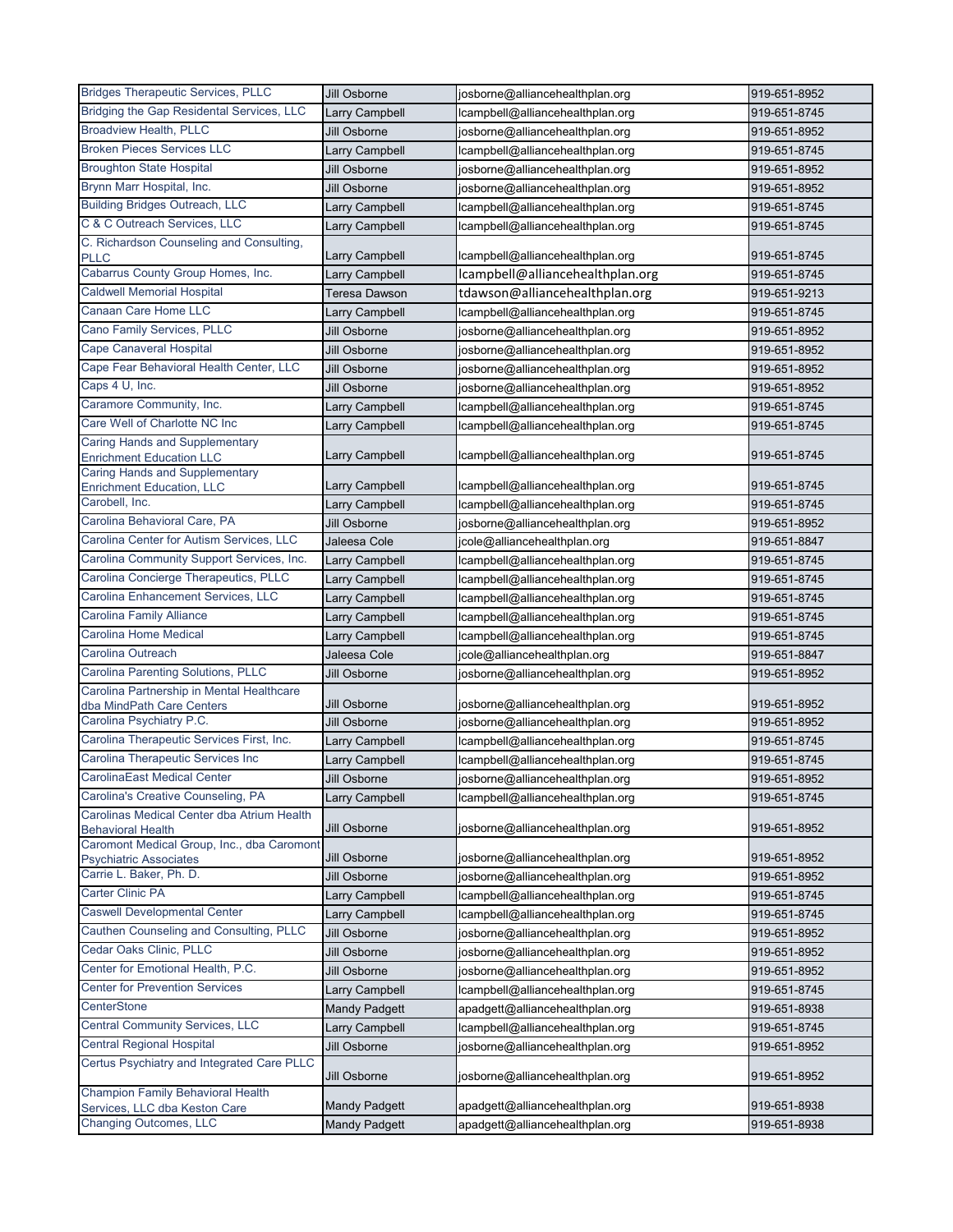| Chatham County Group Home, Inc.                                     | <b>Mandy Padgett</b> | apadgett@alliancehealthplan.org | 919-651-8938 |
|---------------------------------------------------------------------|----------------------|---------------------------------|--------------|
| Chatham Hospital Inc                                                | Teresa Dawson        | tdawson@alliancehealthplan.org  | 919-651-9213 |
| <b>Cherry Hospital</b>                                              | Jill Osborne         | josborne@alliancehealthplan.org | 919-651-8952 |
| Chester M. Martin dba Biblical Counseling                           |                      |                                 |              |
| <b>Services</b>                                                     | Jill Osborne         | josborne@alliancehealthplan.org | 919-651-8952 |
| <b>Children Under Construction Treatment</b><br>Center, Barnes Inc. | <b>Mandy Padgett</b> | apadgett@alliancehealthplan.org | 919-651-8938 |
| Children's Home Society of NC                                       | <b>Mandy Padgett</b> | apadgett@alliancehealthplan.org | 919-651-8938 |
| <b>City of Raleigh</b>                                              | <b>Teresa Dawson</b> | tdawson@alliancehealthplan.org  | 919-651-9213 |
| ClientFirst Of NC, LLC                                              | <b>Mandy Padgett</b> | apadgett@alliancehealthplan.org | 919-651-8938 |
| <b>Clifford Anderson</b>                                            | Jill Osborne         | josborne@alliancehealthplan.org | 919-651-8952 |
| <b>Clinical Counseling and Consulting Services,</b>                 |                      |                                 |              |
| <b>PLLC</b>                                                         | Jill Osborne         | josborne@alliancehealthplan.org | 919-651-8952 |
| Clinicians of Mecklenburg, LLC                                      | Jill Osborne         | josborne@alliancehealthplan.org | 919-651-8952 |
| Club Nova Community, Inc.                                           | <b>Mandy Padgett</b> | apadgett@alliancehealthplan.org | 919-651-8938 |
| CNC/Access, Inc. dba All Ways Caring<br><b>HomeCare</b>             | <b>Mandy Padgett</b> | apadgett@alliancehealthplan.org | 919-651-8938 |
| Coastal Behavior Health Services, Inc.                              | <b>Mandy Padgett</b> | apadgett@alliancehealthplan.org | 919-651-8938 |
| Coastal Carolina Neuropsychiatric Center, PA                        | Jill Osborne         | josborne@alliancehealthplan.org | 919-651-8952 |
| Coastal Horizons Center, Inc.                                       | <b>Mandy Padgett</b> | apadgett@alliancehealthplan.org | 919-651-8938 |
| <b>Coastal Southeastern United Care</b>                             | <b>Mandy Padgett</b> | apadgett@alliancehealthplan.org | 919-651-8938 |
| <b>Cognitive Rehabilitation Services</b>                            | Jaleesa Cole         | jcole@alliancehealthplan.org    | 919-651-8847 |
| Cognitive Tx Solutions, Inc.                                        | Jaleesa Cole         | jcole@alliancehealthplan.org    | 919-651-8847 |
| <b>Collaborative Hope</b>                                           | <b>Mandy Padgett</b> |                                 | 919-651-8938 |
| <b>Community Advancement Agency, LLC</b>                            |                      | apadgett@alliancehealthplan.org |              |
| Community Alternative Housing, Inc.                                 | <b>Mandy Padgett</b> | apadgett@alliancehealthplan.org | 919-651-8938 |
|                                                                     | <b>Mandy Padgett</b> | apadgett@alliancehealthplan.org | 919-651-8938 |
| <b>Community Alternatives for Supportive</b>                        |                      |                                 |              |
| Abodes<br>Community Alternatives, Inc dba Community                 | Jodi Meacham         | jmeacham@alliancehealthplan.org | 919-651-9228 |
| Choices                                                             | <b>Mandy Padgett</b> | apadgett@alliancehealthplan.org | 919-651-8938 |
| <b>Community Based Developmental Services,</b>                      |                      |                                 |              |
| Inc.                                                                | <b>Mandy Padgett</b> | apadgett@alliancehealthplan.org | 919-651-8938 |
| <b>Community Care Service, LLC</b>                                  | <b>Mandy Padgett</b> | apadgett@alliancehealthplan.org | 919-651-8938 |
| <b>Community Connections Healthcare</b><br>Services, LLC            | Jill Osborne         | josborne@alliancehealthplan.org | 919-651-8952 |
| Community Innovations, Inc.                                         | <b>Mandy Padgett</b> | apadgett@alliancehealthplan.org | 919-651-8938 |
| Community Partnerships, Inc.                                        | <b>Mandy Padgett</b> | apadgett@alliancehealthplan.org | 919-651-8938 |
| Community Specialized Services, Inc.                                | <b>Mandy Padgett</b> | apadgett@alliancehealthplan.org | 919-651-8938 |
| <b>Community Support Service, LLC</b>                               | <b>Mandy Padgett</b> | apadgett@alliancehealthplan.org | 919-651-8938 |
| Community Workforce Solutions, Inc.                                 | <b>Mandy Padgett</b> | apadgett@alliancehealthplan.org | 919-651-8938 |
| <b>Compact Health Services, LLC</b>                                 | <b>Mandy Padgett</b> | apadgett@alliancehealthplan.org | 919-651-8938 |
| Compassionate Care of NC, LLC                                       | <b>Mandy Padgett</b> | apadgett@alliancehealthplan.org | 919-651-8938 |
| Complete Well-Care Source, LLC                                      | <b>Mandy Padgett</b> | apadgett@alliancehealthplan.org | 919-651-8938 |
| Comprehab, LLC                                                      | Jill Osborne         | josborne@alliancehealthplan.org | 919-651-8952 |
| Comprehensive Community Care, Inc.                                  | <b>Mandy Padgett</b> | apadgett@alliancehealthplan.org | 919-651-8938 |
| <b>Comprehensive Community Supportive</b>                           |                      |                                 |              |
| Service, PLLC                                                       | Jill Osborne         | josborne@alliancehealthplan.org | 919-651-8952 |
| Comserv, Inc.                                                       | <b>Mandy Padgett</b> | apadgett@alliancehealthplan.org | 919-651-8938 |
| Concrete Roses Life Center                                          | Jill Osborne         | josborne@alliancehealthplan.org | 919-651-8952 |
| <b>Connect Center for Wellness, PLLC</b>                            | Jill Osborne         | josborne@alliancehealthplan.org | 919-651-8952 |
| <b>Connecting The DOTS Treatment Services</b>                       |                      |                                 |              |
| and Consultation, LLC<br>Continuum Care Services, Inc.              | Jill Osborne         | josborne@alliancehealthplan.org | 919-651-8952 |
| Coogan Hickey Services Inc                                          | <b>Mandy Padgett</b> | apadgett@alliancehealthplan.org | 919-651-8938 |
| Cornelia Pringle dba ATRA Counseling                                | Jill Osborne         | josborne@alliancehealthplan.org | 919-651-8952 |
| Services, PLLC                                                      | Jill Osborne         | josborne@alliancehealthplan.org | 919-651-8952 |
| Cornerstone Treatment Facility Program, Inc.                        | <b>Mandy Padgett</b> | apadgett@alliancehealthplan.org | 919-651-8938 |
| Cornerstone Treatment Facility, Inc.                                | <b>Mandy Padgett</b> | apadgett@alliancehealthplan.org | 919-651-8938 |
| Cotswold Clinician Support Services, LLC                            | Jill Osborne         | josborne@alliancehealthplan.org | 919-651-8952 |
|                                                                     |                      |                                 |              |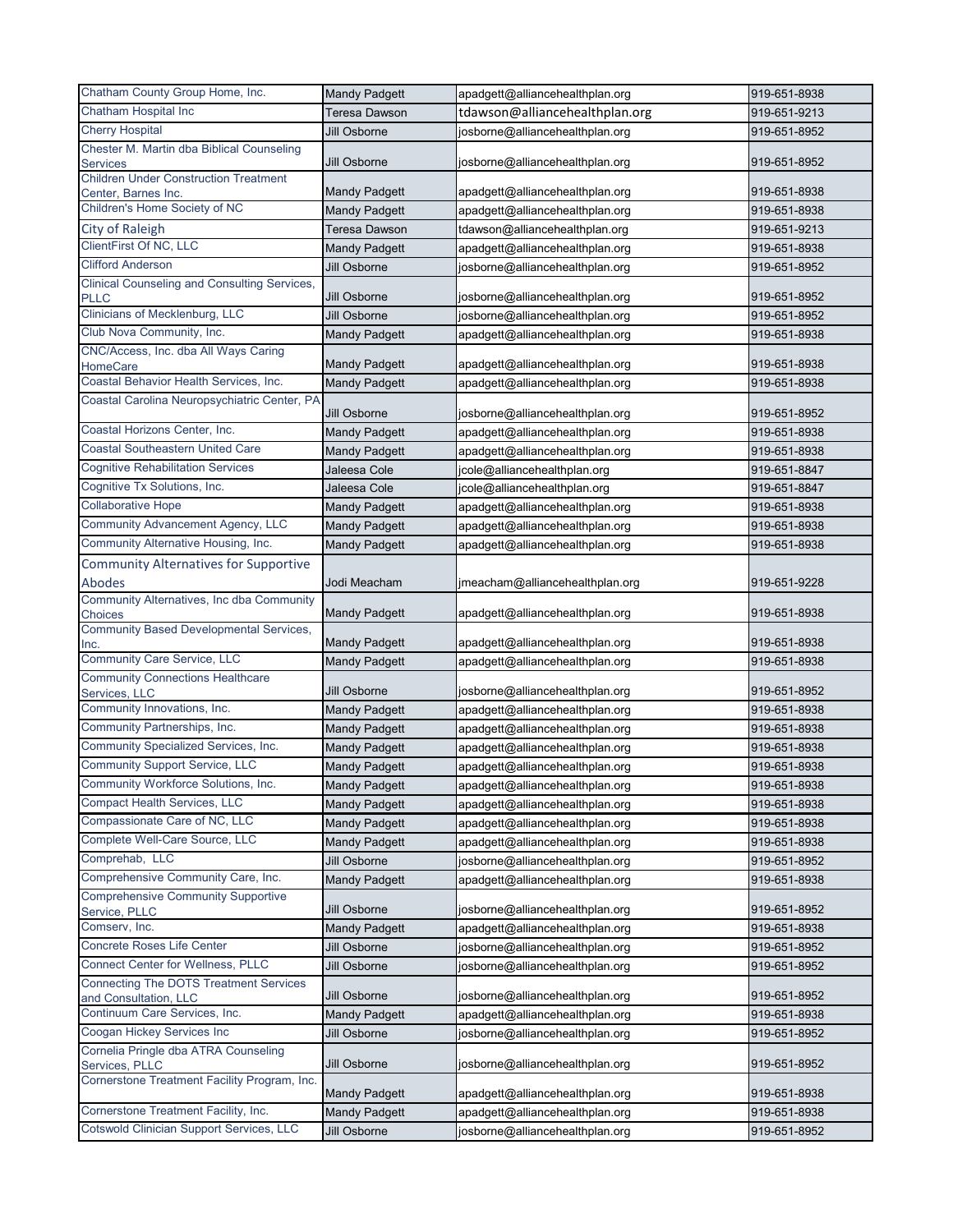| Cottage Health Care Services, Inc.                                                      | <b>Mandy Padgett</b> | apadgett@alliancehealthplan.org  | 919-651-8938 |
|-----------------------------------------------------------------------------------------|----------------------|----------------------------------|--------------|
| Counseling Services, Inc.                                                               | Jill Osborne         | josborne@alliancehealthplan.org  | 919-651-8952 |
| Counseling Wellness & Health, PLLC                                                      | Jaleesa Cole         | jcole@alliancehealthplan.org     | 919-651-8847 |
| County of Person dba Person Industries                                                  | <b>Mandy Padgett</b> | apadgett@alliancehealthplan.org  | 919-651-8938 |
| <b>Covenant Case Management Services, LLC</b>                                           | <b>Mandy Padgett</b> | apadgett@alliancehealthplan.org  | 919-651-8938 |
| Crandells Enterprises, Inc.                                                             | <b>Mandy Padgett</b> | apadgett@alliancehealthplan.org  | 919-651-8938 |
| Creative Counseling and Learning Solutions,                                             |                      |                                  |              |
| <b>PLLC</b>                                                                             | Jill Osborne         | josborne@alliancehealthplan.org  | 919-651-8952 |
| CriSyS, LLC                                                                             | <b>Mandy Padgett</b> | apadgett@alliancehealthplan.org  | 919-651-8938 |
| <b>Cross River NC LLC</b>                                                               | Jill Osborne         | josborne@alliancehealthplan.org  | 919-651-8952 |
| Cumberland County Communicare, Inc.                                                     | <b>Mandy Padgett</b> | apadgett@alliancehealthplan.org  | 919-651-8938 |
| <b>Cumberland County DSS - Work First</b>                                               | <b>Mandy Padgett</b> | apadgett@alliancehealthplan.org  | 919-651-8938 |
| Cumberland County Hospital System, Inc.<br>dba Cape Fear Valley Health System           | Jill Osborne         | josborne@alliancehealthplan.org  | 919-651-8952 |
| Cumberland County Sheriff's Dept. - CIT                                                 | Jodi Meacham         | jmeacham@alliancehealthplan.org  | 919-651-9228 |
| Cumberland Hospital, LLC dba Cumberland<br><b>Hospital for Children and Adolescents</b> | <b>Mandy Padgett</b> | apadgett@alliancehealthplan.org  | 919-651-8938 |
| <b>Cumberland Residential &amp; Employment</b><br>Services & Training Inc               | <b>Mandy Padgett</b> | apadgett@alliancehealthplan.org  | 919-651-8938 |
| Cyrus Home, LLC                                                                         | <b>Mandy Padgett</b> | apadgett@alliancehealthplan.org  | 919-651-8938 |
| D & L Health Care Services, Inc.                                                        | <b>Mandy Padgett</b> | apadgett@alliancehealthplan.org  | 919-651-8938 |
| Damen Cromwell, LPC                                                                     | Jill Osborne         | josborne@alliancehealthplan.org  | 919-651-8952 |
| Davidson Homes, Inc.                                                                    | <b>Mandy Padgett</b> | apadgett@alliancehealthplan.org  | 919-651-8938 |
| Day by Day Family Services, LLC                                                         | <b>Mandy Padgett</b> | apadgett@alliancehealthplan.org  | 919-651-8938 |
| Daymark Recovery Services, Inc.                                                         | <b>Mandy Padgett</b> | apadgett@alliancehealthplan.org  | 919-651-8938 |
| Deborah Lindsay, LPA                                                                    | Jill Osborne         | josborne@alliancehealthplan.org  | 919-651-8952 |
| <b>Delice Coffey</b>                                                                    | Jodi Meacham         | jmeacham@alliancehealthplan.org  | 919-651-9228 |
| Delta Behavioral Group, PLLC                                                            | Jaleesa Cole         | jcole@alliancehealthplan.org     | 919-651-8847 |
| Desired Solutions & More, Inc.                                                          | <b>Teresa Dawson</b> | tdawson@alliancehealthplan.org   | 919-651-9213 |
| Devereux Residential Services, LLC                                                      | <b>Mandy Padgett</b> | apadgett@alliancehealthplan.org  | 919-651-8938 |
| Disciple 4 Life, LLC                                                                    | Teresa Dawson        | tdawson@alliancehealthplan.org   | 919-651-9213 |
| Discovery ABA, NC, LLC                                                                  | _arry Campbell       | lcampbell@alliancehealthplan.org | 919-651-8745 |
| Diverse Family Services, LLC                                                            | <b>Mandy Padgett</b> | apadgett@alliancehealthplan.org  | 919-651-8938 |
| Diverse Wellness Solutions, Inc                                                         | Larry Campbell       | Icampbell@alliancehealthplan.org | 919-651-8745 |
| <b>DRG Counseling</b>                                                                   | Larry Campbell       | lcampbell@alliancehealthplan.org | 919-651-8745 |
| Duke University Affiliated Physicians, Inc.                                             | Jill Osborne         | josborne@alliancehealthplan.org  | 919-651-8952 |
| Duke University Health System - Duke<br>Raleigh                                         | Jill Osborne         | josborne@alliancehealthplan.org  | 919-651-8952 |
| Duke University Health System - Duke                                                    |                      |                                  |              |
| Regional                                                                                | Jill Osborne         | josborne@alliancehealthplan.org  | 919-651-8952 |
| Duke University Health System - FCP State                                               | Jill Osborne         | josborne@alliancehealthplan.org  | 919-651-8952 |
| Duke University Health System - Inpat State                                             | Jill Osborne         | josborne@alliancehealthplan.org  | 919-651-8952 |
| Duke University Health System - Institutional                                           | Jill Osborne         | josborne@alliancehealthplan.org  | 919-651-8952 |
| Duke University Health System - Med Prof                                                | Jill Osborne         | josborne@alliancehealthplan.org  | 919-651-8952 |
| Dunn Psychological Associates, PA                                                       | Larry Campbell       | lcampbell@alliancehealthplan.org | 919-651-8745 |
| Durham County Community Living Programs,<br>Inc.                                        | <b>Mandy Padgett</b> | apadgett@alliancehealthplan.org  | 919-651-8938 |
| Durham Exchange Club Industries, Inc.                                                   | <b>Mandy Padgett</b> | apadgett@alliancehealthplan.org  | 919-651-8938 |
| E D Emmanuel Homes, LLC                                                                 | <b>Mandy Padgett</b> | apadgett@alliancehealthplan.org  | 919-651-8938 |
| Each One Reach One Two, Inc.                                                            | <b>Mandy Padgett</b> | apadgett@alliancehealthplan.org  | 919-651-8938 |
| Eagle Healthcare Services, Inc.                                                         | <b>Mandy Padgett</b> | apadgett@alliancehealthplan.org  | 919-651-8938 |
| Eason Court Group Home, LLC                                                             | <b>Mandy Padgett</b> | apadgett@alliancehealthplan.org  | 919-651-8938 |
| East Carolina Psychiatric Consultants, PLLC                                             | <b>Mandy Padgett</b> | apadgett@alliancehealthplan.org  | 919-651-8938 |
| Easter Seals UCP North Carolina & Virginia,<br>Inc.                                     | Larry Campbell       | lcampbell@alliancehealthplan.org | 919-651-8745 |
| Echelon Consulting, Inc dba Echelon Care                                                | <b>Mandy Padgett</b> | apadgett@alliancehealthplan.org  | 919-651-8938 |
| Eclectic Therapeutic Connections, PLLC                                                  | <b>Mandy Padgett</b> | apadgett@alliancehealthplan.org  | 919-651-8938 |
| EDH1, LLC                                                                               | Teresa Dawson        | tdawson@alliancehealthplan.org   | 919-651-9213 |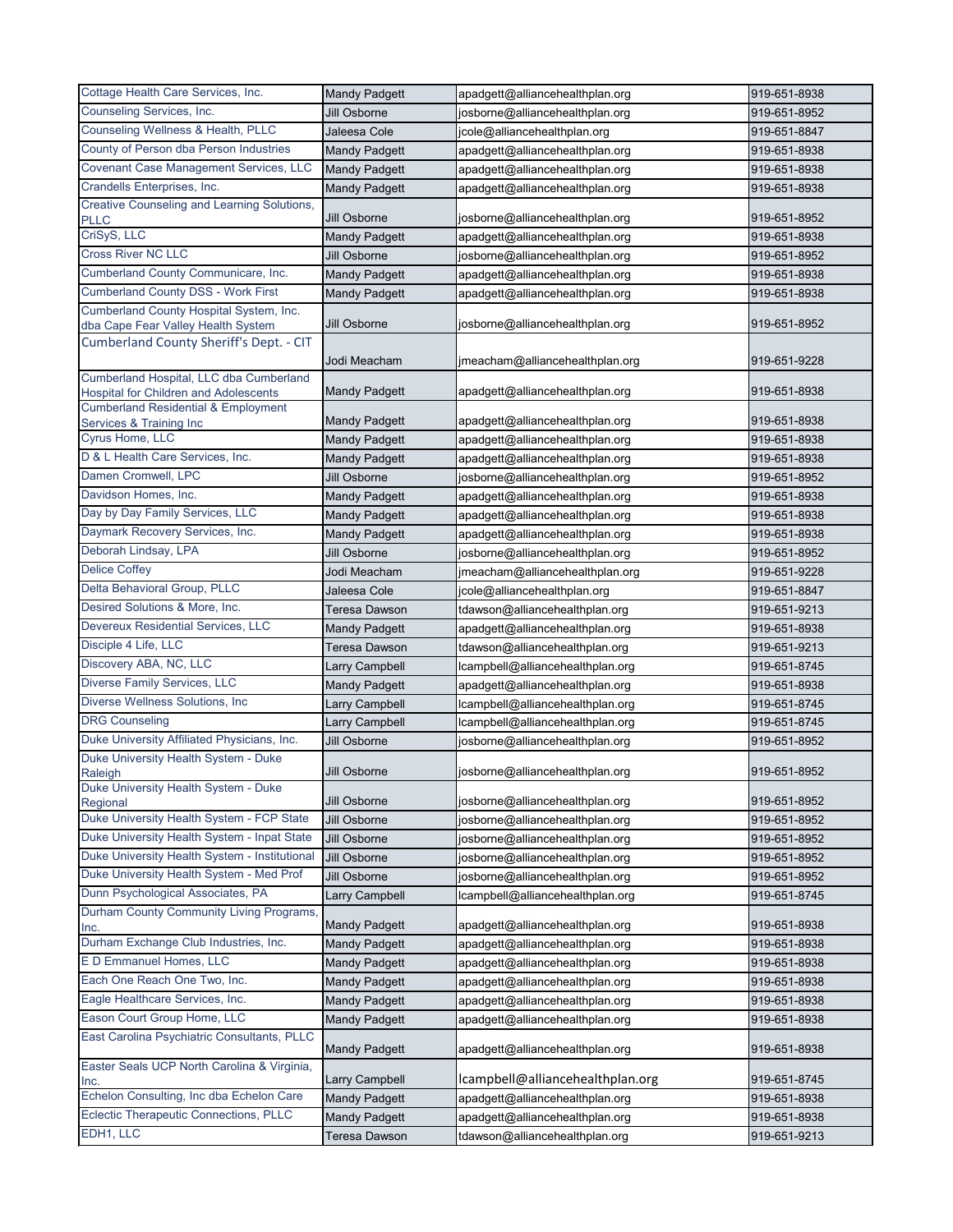| <b>Educare Community Living Corporation - NC</b>                              | <b>Mandy Padgett</b>                  | apadgett@alliancehealthplan.org                                 | 919-651-8938 |
|-------------------------------------------------------------------------------|---------------------------------------|-----------------------------------------------------------------|--------------|
| dba Community Alternatives North Carolina<br>Edward A. Rubes Jr. LPC          | Jodi Meacham                          | jmeacham@alliancehealthplan.org                                 | 919-651-9228 |
| El Futuro, Inc.                                                               | Larry Campbell                        | lcampbell@alliancehealthplan.org                                | 919-651-8745 |
| Eleanor Health Professional NC PLLC                                           | Jaleesa Cole                          | jcole@alliancehealthplan.org                                    | 919-651-8847 |
| Eliada Homes, Inc.                                                            | <b>Mandy Padgett</b>                  | apadgett@alliancehealthplan.org                                 | 919-651-8938 |
| Elite Care Service Inc.                                                       |                                       |                                                                 | 919-651-8938 |
| Elizabeth M. Polomik LPC                                                      | <b>Mandy Padgett</b><br>Jaleesa Cole  | apadgett@alliancehealthplan.org<br>jcole@alliancehealthplan.org | 919-651-8847 |
| <b>Ellen Scherling-Morales</b>                                                |                                       |                                                                 |              |
| <b>Employment Source Inc</b>                                                  | Jaleesa Cole                          | jcole@alliancehealthplan.org                                    | 919-651-8847 |
| <b>Empowerment Quality Care Services, LLC</b>                                 | <b>Mandy Padgett</b>                  | apadgett@alliancehealthplan.org                                 | 919-651-8938 |
| Ensure Home Health Service, LLC                                               | <b>Mandy Padgett</b><br>Teresa Dawson | apadgett@alliancehealthplan.org                                 | 919-651-8938 |
| Epiphany Family Services, LLC                                                 |                                       | tdawson@alliancehealthplan.org                                  | 919-651-9213 |
| Eric Gabriel, LPA                                                             | <b>Mandy Padgett</b>                  | apadgett@alliancehealthplan.org                                 | 919-651-8938 |
| Eventus WholeHealth, PLLC                                                     | Jaleesa Cole                          | jcole@alliancehealthplan.org                                    | 919-651-8847 |
| <b>Excalibur Youth Services LLC</b>                                           | Larry Campbell                        | lcampbell@alliancehealthplan.org                                | 919-651-8745 |
| FACT Specialized Services, LLC dba                                            | <b>Mandy Padgett</b>                  | apadgett@alliancehealthplan.org                                 | 919-651-8938 |
| Methodist Home for Children, Inc                                              | <b>Mandy Padgett</b>                  | apadgett@alliancehealthplan.org                                 | 919-651-8938 |
| Falcon Crest Residential Care, Inc.                                           | <b>Mandy Padgett</b>                  | apadgett@alliancehealthplan.org                                 | 919-651-8938 |
| Families and Communities Rising, Inc.                                         | <b>Mandy Padgett</b>                  | apadgett@alliancehealthplan.org                                 | 919-651-8938 |
| Family First Community Services, LLC                                          | <b>Mandy Padgett</b>                  | apadgett@alliancehealthplan.org                                 | 919-651-8938 |
| Family Preservation Services of North                                         |                                       |                                                                 |              |
| Carolina, LLC                                                                 | <b>Mandy Padgett</b>                  | apadgett@alliancehealthplan.org                                 | 919-651-8938 |
| <b>Family Services of America Corporation</b>                                 | <b>Mandy Padgett</b>                  | apadgett@alliancehealthplan.org                                 | 919-651-8938 |
| <b>Fayetteville Area Health Education</b>                                     |                                       |                                                                 |              |
| Foundation, Inc. dba Southern Regional Area<br><b>Health Education Center</b> | Jodi Meacham                          | jmeacham@alliancehealthplan.org                                 | 919-651-9228 |
| Fayetteville Street Community Living Home                                     | <b>Mandy Padgett</b>                  | apadgett@alliancehealthplan.org                                 | 919-651-8938 |
| Fellowship Health Resources, Inc.                                             | <b>Mandy Padgett</b>                  | apadgett@alliancehealthplan.org                                 | 919-651-8938 |
| Fellowship Home of Raleigh                                                    | Larry Campbell                        | lcampbell@alliancehealthplan.org                                | 919-651-8745 |
| Fernandez Community Center, LLC                                               | <b>Mandy Padgett</b>                  | apadgett@alliancehealthplan.org                                 | 919-651-8938 |
| Fidelity Community Support Group, Inc.                                        | <b>Mandy Padgett</b>                  | apadgett@alliancehealthplan.org                                 | 919-651-8938 |
| Firm Foundation, Inc.                                                         | Mandy Padgett                         | apadgett@alliancehealthplan.org                                 | 919-651-8938 |
| <b>First in Families</b>                                                      | <b>Mandy Padgett</b>                  | apadgett@alliancehealthplan.org                                 | 919-651-8938 |
| First Step Community Services, LLC                                            | <b>Mandy Padgett</b>                  | apadgett@alliancehealthplan.org                                 | 919-651-8938 |
| FirstHealth of the Carolinas, Inc dba                                         |                                       |                                                                 |              |
| FirstHealth Moore Regional Hospital                                           | Jill Osborne                          | josborne@alliancehealthplan.org                                 | 919-651-8952 |
| Florida Autism Center                                                         | Jodi Meacham                          | jmeacham@alliancehealthplan.org                                 | 919-651-9228 |
| Focus Behavioral Health Services, LLC                                         | <b>Mandy Padgett</b>                  | apadgett@alliancehealthplan.org                                 | 919-651-8938 |
| Fortitude Counseling Associates, PLLC                                         | Jodi Meacham                          | jmeacham@alliancehealthplan.org                                 | 919-651-9228 |
| Freedom House Recovery Center, Inc.                                           | <b>Mandy Padgett</b>                  | apadgett@alliancehealthplan.org                                 | 919-651-8938 |
| Fresh Start Residential Facility, Inc                                         | <b>Mandy Padgett</b>                  | apadgett@alliancehealthplan.org                                 | 919-651-8938 |
| Gary L Smith dba MedTrac Solutions                                            | Jodi Meacham                          | jmeacham@alliancehealthplan.org                                 | 919-651-9228 |
| <b>Gary Schwager</b>                                                          | Jodi Meacham                          | jmeacham@alliancehealthplan.org                                 | 919-651-9228 |
| Gaston Adolescent Center, Inc.                                                | <b>Mandy Padgett</b>                  | apadgett@alliancehealthplan.org                                 | 919-651-8938 |
| Gaston Memorial Hospital, Inc. dba Caromont                                   |                                       |                                                                 |              |
| <b>Regional Medical Center</b>                                                | Jill Osborne                          | josborne@alliancehealthplan.org                                 | 919-651-8952 |
| Gaston Skills, Inc.                                                           | <b>Mandy Padgett</b>                  | apadgett@alliancehealthplan.org                                 | 919-651-8938 |
| Gemstones ABA Center, LLC                                                     | Jodi Meacham                          | jmeacham@alliancehealthplan.org                                 | 919-651-9228 |
| Genesis Project 1, Inc.                                                       | Mandy Padgett                         | apadgett@alliancehealthplan.org                                 | 919-651-8938 |
| George Popper, PhD                                                            | Jodi Meacham                          | jmeacham@alliancehealthplan.org                                 | 919-651-9228 |
| <b>GHA Autism Supports</b>                                                    | <b>Mandy Padgett</b>                  | apadgett@alliancehealthplan.org                                 | 919-651-8938 |
| Golden Steps ABA NC LLC                                                       | Jodi Meacham                          | jmeacham@alliancehealthplan.org                                 | 919-651-9228 |
| <b>Good Hope Hospital</b>                                                     | Jill Osborne                          | josborne@alliancehealthplan.org                                 | 919-651-8952 |
| Good Stress Company, PLLC                                                     | Jodi Meacham                          | jmeacham@alliancehealthplan.org                                 | 919-651-9228 |
| Grace M. Stroud, LPA                                                          | Jodi Meacham                          | jmeacham@alliancehealthplan.org                                 | 919-651-9228 |
| Graham, Moore & Clark, LLC                                                    | Jodi Meacham                          | jmeacham@alliancehealthplan.org                                 | 919-651-9228 |
| <b>Grandfather Home for Children</b>                                          | <b>Mandy Padgett</b>                  | apadgett@alliancehealthplan.org                                 | 919-651-8938 |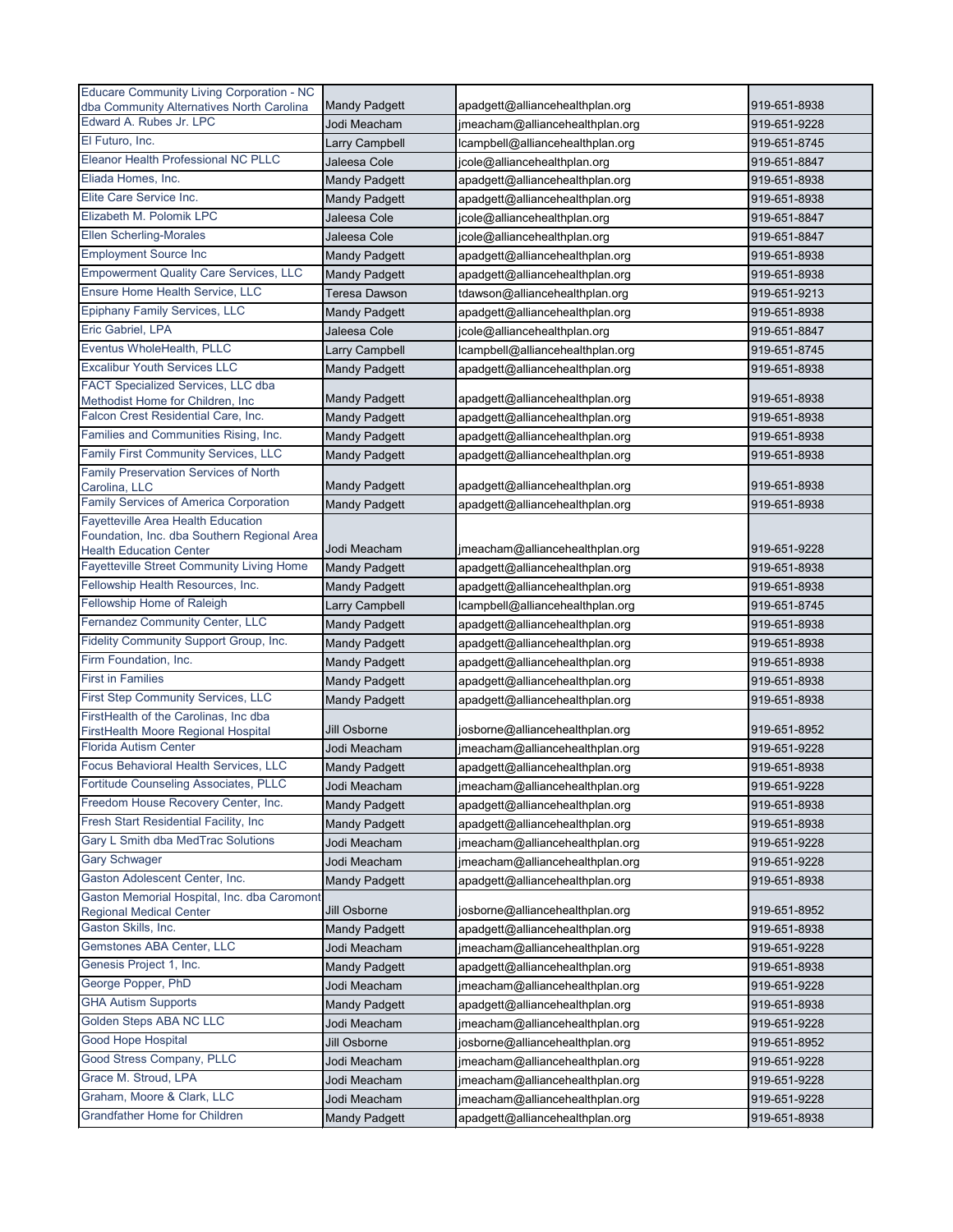| <b>Great Expectations Day Facility and</b>                         |                                |                                  |              |
|--------------------------------------------------------------------|--------------------------------|----------------------------------|--------------|
| Enrichment Program, LLC                                            | <b>Mandy Padgett</b>           | apadgett@alliancehealthplan.org  | 919-651-8938 |
| Greater Image Healthcare, Corp.                                    | <b>Mandy Padgett</b>           | apadgett@alliancehealthplan.org  | 919-651-8938 |
| Guardian Angel Healthcare, LLC                                     | <b>Teresa Dawson</b>           | tdawson@alliancehealthplan.org   | 919-651-9213 |
| Guardiantrac, LLC dba GT Independence                              | Teresa Dawson                  | tdawson@alliancehealthplan.org   | 919-651-9213 |
| Haire Enterprises, LLC                                             | <b>Teresa Dawson</b>           | tdawson@alliancehealthplan.org   | 919-651-9213 |
| HANDS Center for Autism, LLC                                       | Jodi Meacham                   | jmeacham@alliancehealthplan.org  | 919-651-9228 |
| Hands LLC of Rowan                                                 | Teresa Dawson                  | tdawson@alliancehealthplan.org   | 919-651-9213 |
| Harold Williams, LPA                                               | <b>Teresa Dawson</b>           | tdawson@alliancehealthplan.org   | 919-651-9213 |
| Haven House, Inc.                                                  | Teresa Dawson                  | tdawson@alliancehealthplan.org   | 919-651-9213 |
| Haymount Institute for Psychological                               |                                |                                  |              |
| Services, PLLC<br>Healing Interventions, Inc.                      | Jaleesa Cole                   | jcole@alliancehealthplan.org     | 919-651-8847 |
|                                                                    | <b>Teresa Dawson</b>           | tdawson@alliancehealthplan.org   | 919-651-9213 |
| Healing with CAARE, Inc.<br>Heart to Heart Counseling and Wellness | <b>Teresa Dawson</b>           | tdawson@alliancehealthplan.org   | 919-651-9213 |
| Center, PLLC                                                       | Teresa Dawson                  | tdawson@alliancehealthplan.org   | 919-651-9213 |
| HeartSpring, Inc.                                                  | Teresa Dawson                  | tdawson@alliancehealthplan.org   | 919-651-9213 |
| <b>Henderson County Hospital Corporation</b>                       | <b>Teresa Dawson</b>           | tdawson@alliancehealthplan.org   | 919-651-9213 |
| Herbert Reid Home Inc.                                             | <b>Teresa Dawson</b>           | tdawson@alliancehealthplan.org   | 919-651-9213 |
| Herbert Way of Living, LLC                                         | Teresa Dawson                  | tdawson@alliancehealthplan.org   | 919-651-9213 |
| <b>Highlights Healthcare, LLC</b>                                  | <b>Teresa Dawson</b>           | tdawson@alliancehealthplan.org   | 919-651-9213 |
| Hillsborough Recovery Solutions, PC                                | Teresa Dawson                  | tdawson@alliancehealthplan.org   | 919-651-9213 |
| Hilltop Home, Inc.                                                 | <b>Teresa Dawson</b>           | tdawson@alliancehealthplan.org   | 919-651-9213 |
| Hinds' Feet Farm, Inc.                                             | <b>Teresa Dawson</b>           | tdawson@alliancehealthplan.org   | 919-651-9213 |
| Holly Hill Hospital, LLC                                           | Jill Osborne                   | josborne@alliancehealthplan.org  | 919-651-8952 |
| Holy Angels Services, Inc.                                         | <b>Teresa Dawson</b>           | tdawson@alliancehealthplan.org   | 919-651-9213 |
| Holy Angels, Inc.                                                  | Teresa Dawson                  | tdawson@alliancehealthplan.org   | 919-651-9213 |
| HomeCare for the Carolinas Clinic, PA                              | <b>Teresa Dawson</b>           | tdawson@alliancehealthplan.org   | 919-651-9213 |
| HomeCare Management Corporation                                    | <b>Teresa Dawson</b>           | tdawson@alliancehealthplan.org   | 919-651-9213 |
| Hope Haven, Inc.                                                   |                                |                                  | 919-651-9213 |
| <b>Hope Services, LLC</b>                                          | Teresa Dawson<br>Teresa Dawson | tdawson@alliancehealthplan.org   | 919-651-9213 |
| Hope-Thru-Horses, Inc.                                             |                                | tdawson@alliancehealthplan.org   |              |
| <b>Horizons Residential Care Center</b>                            | Teresa Dawson                  | tdawson@alliancehealthplan.org   | 919-651-9213 |
| House of Care, Inc.                                                | Teresa Dawson                  | tdawson@alliancehealthplan.org   | 919-651-9213 |
| <b>Howell Support Services, LLC</b>                                | Teresa Dawson                  | tdawson@alliancehealthplan.org   | 919-651-9213 |
| Huntersville Counseling Center, PLLC                               | Teresa Dawson                  | tdawson@alliancehealthplan.org   | 919-651-9213 |
| I Innovations, Inc.                                                | Teresa Dawson                  | tdawson@alliancehealthplan.org   | 919-651-9213 |
|                                                                    | Teresa Dawson                  | tdawson@alliancehealthplan.org   | 919-651-9213 |
| I.C.A.R.E. Counseling Services, PLLC                               | Teresa Dawson                  | tdawson@alliancehealthplan.org   | 919-651-9213 |
| Independent Case Management, Inc.                                  | Teresa Dawson                  | tdawson@alliancehealthplan.org   | 919-651-9213 |
| Independent Opportunities, Inc.<br>Inez's House HC LLC             | Teresa Dawson                  | tdawson@alliancehealthplan.org   | 919-651-9213 |
|                                                                    | Teresa Dawson                  | tdawson@alliancehealthplan.org   | 919-651-9213 |
| Inner Pathways LLC                                                 | Teresa Dawson                  | tdawson@alliancehealthplan.org   | 919-651-9213 |
| Inner Peace Community Support Services,<br><b>LLC</b>              | Teresa Dawson                  | tdawson@alliancehealthplan.org   | 919-651-9213 |
| Inner Transformation Therapeutic Services,                         | Teresa Dawson                  | tdawson@alliancehealthplan.org   | 919-651-9213 |
| <b>PLLC</b><br>InnerVision, Inc.                                   | Teresa Dawson                  | tdawson@alliancehealthplan.org   | 919-651-9213 |
| Innovation Therapies, PLLC                                         | Teresa Dawson                  | tdawson@alliancehealthplan.org   | 919-651-9213 |
| Innovative OT Solutions, Inc.                                      | Jaleesa Cole                   | jcole@alliancehealthplan.org     | 919-651-8847 |
| <b>Innovative Support Services</b>                                 | Teresa Dawson                  | tdawson@alliancehealthplan.org   | 919-651-9213 |
| InPatient Consultants of North Carolina, P.C.                      |                                |                                  |              |
| InReach, Inc.                                                      | Teresa Dawson                  | tdawson@alliancehealthplan.org   | 919-651-9213 |
| <b>Insight Family Center LLC</b>                                   | Teresa Dawson                  | tdawson@alliancehealthplan.org   | 919-651-9213 |
|                                                                    | <b>Mandy Padgett</b>           | apadgett@alliancehealthplan.org  | 919-651-8938 |
| <b>Insight Human Services</b>                                      | Larry Campbell                 | lcampbell@alliancehealthplan.org | 919-651-8745 |
| <b>Inspirationz, LLC</b>                                           | Teresa Dawson                  | tdawson@alliancehealthplan.org   | 919-651-9213 |
| Institute of Art Therapy, Inc.                                     | <b>Mandy Padgett</b>           | apadgett@alliancehealthplan.org  | 919-651-8938 |
| <b>INTEGRATED BEHAVIORAL HEALTH</b><br>MANAGEMENT, INC.            | <b>Mandy Padgett</b>           | apadgett@alliancehealthplan.org  | 919-651-8938 |
|                                                                    |                                |                                  |              |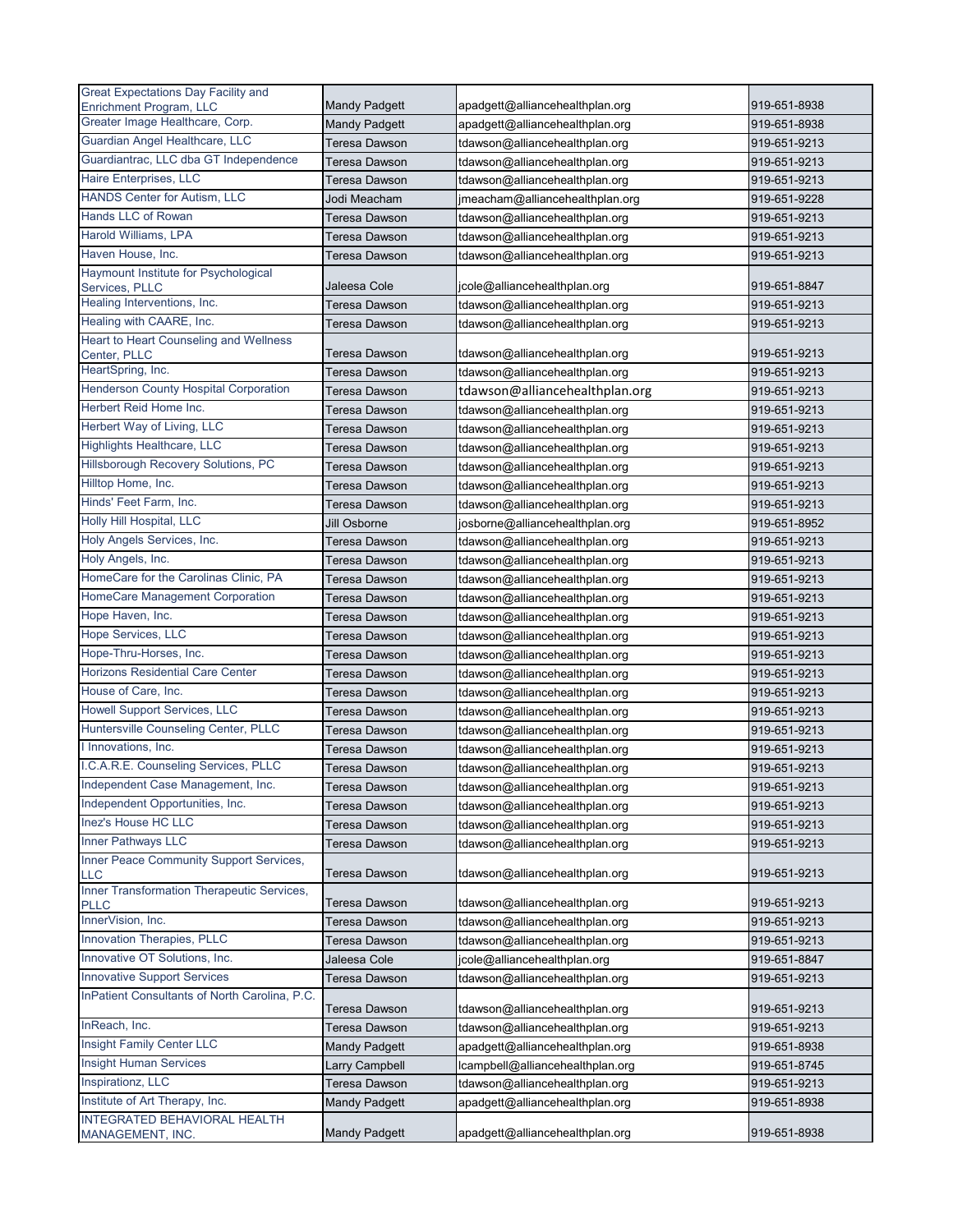| Integrated Behavioral Healthcare Services,<br>PA              | <b>Mandy Padgett</b>  | apadgett@alliancehealthplan.org  | 919-651-8938 |
|---------------------------------------------------------------|-----------------------|----------------------------------|--------------|
| Integrative Wellness Solutions PLLC dba                       |                       |                                  |              |
| LifeStance Health                                             | <b>Mandy Padgett</b>  | apadgett@alliancehealthplan.org  | 919-651-8938 |
| IntelliChoice Staffing, LLC<br>Invictus of NC, Inc.           | Teresa Dawson         | tdawson@alliancehealthplan.org   | 919-651-9213 |
|                                                               | <b>Mandy Padgett</b>  | apadgett@alliancehealthplan.org  | 919-651-8938 |
| Irene Wortham Residential Center, Inc.                        | Teresa Dawson         | tdawson@alliancehealthplan.org   | 919-651-9213 |
| J. Iverson Riddle Developmental Center                        | <b>Teresa Dawson</b>  | tdawson@alliancehealthplan.org   | 919-651-9213 |
| J. Z. Wang Psychiatric Service, P.C.<br>J.B. Childers MD PLLC | <b>Mandy Padgett</b>  | apadgett@alliancehealthplan.org  | 919-651-8938 |
|                                                               | <b>Mandy Padgett</b>  | apadgett@alliancehealthplan.org  | 919-651-8938 |
| <b>J-1 CONSULTANTS, LLC</b>                                   | <b>Teresa Dawson</b>  | tdawson@alliancehealthplan.org   | 919-651-9213 |
| Jackelin Veloz-Jefferson                                      | <b>Mandy Padgett</b>  | apadgett@alliancehealthplan.org  | 919-651-8938 |
| James T. Barker II, PLLC                                      | <b>Mandy Padgett</b>  | apadgett@alliancehealthplan.org  | 919-651-8938 |
| Javier B. Rojas, MD, PLLC                                     | <b>Mandy Padgett</b>  | apadgett@alliancehealthplan.org  | 919-651-8938 |
| Jeanette Purifoy dba Michael's World                          | Teresa Dawson         | tdawson@alliancehealthplan.org   | 919-651-9213 |
| Jeffrey R. Chambers, MD, PA                                   | <b>Mandy Padgett</b>  | apadgett@alliancehealthplan.org  | 919-651-8938 |
| <b>Jessies World Incorporated</b>                             | Teresa Dawson         | tdawson@alliancehealthplan.org   | 919-651-9213 |
| <b>Jewel Community Care LLC</b>                               | Teresa Dawson         | tdawson@alliancehealthplan.org   | 919-651-9213 |
| Jewish Family Services of Greater Charlotte,<br>Inc.          | <b>Mandy Padgett</b>  | apadgett@alliancehealthplan.org  | 919-651-8938 |
| <b>Jireh's Place</b>                                          | Teresa Dawson         | tdawson@alliancehealthplan.org   | 919-651-9213 |
| <b>JMJ</b> Enterprises, LLC                                   | Teresa Dawson         | tdawson@alliancehealthplan.org   | 919-651-9213 |
| Joanna P. Evans, LCSW, PLLC                                   | <b>Mandy Padgett</b>  | apadgett@alliancehealthplan.org  | 919-651-8938 |
| Joanne M. Schaffer MSW LCSW PA                                | Larry Campbell        | lcampbell@alliancehealthplan.org | 919-651-8745 |
| Johnson's House of Hope Family Care Home,                     |                       |                                  |              |
| <b>LLC</b>                                                    | <b>Teresa Dawson</b>  | tdawson@alliancehealthplan.org   | 919-651-9213 |
| <b>Johnston County DSS</b>                                    | Teresa Dawson         | tdawson@alliancehealthplan.org   | 919-651-9213 |
| Johnston County Industries, Inc.                              | Teresa Dawson         | tdawson@alliancehealthplan.org   | 919-651-9213 |
| Johnston County Public Health Department                      | <b>Teresa Dawson</b>  | tdawson@alliancehealthplan.org   | 919-651-9213 |
| Johnston County Public Health Department                      | <b>Teresa Dawson</b>  | tdawson@alliancehealthplan.org   | 919-651-9213 |
| Johnston Health Services Corporation                          | Teresa Dawson         | tdawson@alliancehealthplan.org   | 919-651-9213 |
| <b>Johnston Recovery Services</b>                             | Teresa Dawson         | tdawson@alliancehealthplan.org   | 919-651-9213 |
| Joseph Libera                                                 | Jaleesa Cole          | jcole@alliancehealthplan.org     | 919-651-8847 |
| Joseph's Community Support Services, Inc.                     | Teresa Dawson         | tdawson@alliancehealthplan.org   | 919-651-9213 |
| Journeys in Mental Health & Wellness, PLLC                    | <b>Larry Campbell</b> | lcampbell@alliancehealthplan.org | 919-651-8745 |
| Juanita C Perkins FNP- BC Healthcare                          | Larry Campbell        | lcampbell@alliancehealthplan.org | 919-651-8745 |
| Juanita Harding                                               | Larry Campbell        | lcampbell@alliancehealthplan.org | 919-651-8745 |
| Judith Dickens MPA MS CCS LCAS LPC                            | Larry Campbell        | lcampbell@alliancehealthplan.org | 919-651-8745 |
| Julian F. Keith ADATC                                         | Teresa Dawson         | tdawson@alliancehealthplan.org   | 919-651-9213 |
| Kaleo Supports, Inc.                                          | Teresa Dawson         | tdawson@alliancehealthplan.org   | 919-651-9213 |
| Karyetta Walker dba New Season Clinical                       |                       |                                  |              |
| Services, PLLC<br><b>Katherine Eden</b>                       | Larry Campbell        | lcampbell@alliancehealthplan.org | 919-651-8745 |
| Kathryn Walsh Honeyman, LCSW                                  | Larry Campbell        | lcampbell@alliancehealthplan.org | 919-651-8745 |
| Keep Hope Alive, LLC                                          | Larry Campbell        | lcampbell@alliancehealthplan.org | 919-651-8745 |
| Kerr Homes, Inc.                                              | Teresa Dawson         | tdawson@alliancehealthplan.org   | 919-651-9213 |
| Keshavpal Reddy, MD                                           | Teresa Dawson         | tdawson@alliancehealthplan.org   | 919-651-9213 |
| <b>Keshawn McCleod</b>                                        | Larry Campbell        | lcampbell@alliancehealthplan.org | 919-651-8745 |
| Key Autism Services, NC LLC                                   | Larry Campbell        | lcampbell@alliancehealthplan.org | 919-651-8745 |
| Keystone WSNC, LLC dba Old Vineyard                           | Larry Campbell        | lcampbell@alliancehealthplan.org | 919-651-8745 |
| <b>Behavioral Health Services</b>                             | Jill Osborne          | josborne@alliancehealthplan.org  | 919-651-8952 |
| Kids On Up Psychotherapy Inc.                                 | Jaleesa Cole          | jcole@alliancehealthplan.org     | 919-651-8847 |
| Kidspeace National Centers of North                           |                       |                                  |              |
| America, Inc.                                                 | Teresa Dawson         | tdawson@alliancehealthplan.org   | 919-651-9213 |
| King Counseling, PLLC                                         | Jaleesa Cole          | jcole@alliancehealthplan.org     | 919-651-8847 |
| KMG Holdings, Inc.                                            | Teresa Dawson         | tdawson@alliancehealthplan.org   | 919-651-9213 |
| KV Consultants & Associates, Inc.                             | Jaleesa Cole          | jcole@alliancehealthplan.org     | 919-651-8847 |
| LaTanya Sobczak                                               | Jaleesa Cole          | jcole@alliancehealthplan.org     | 919-651-8847 |
| Laverne's Haven Residential Services, LLC                     | <b>Teresa Dawson</b>  | tdawson@alliancehealthplan.org   | 919-651-9213 |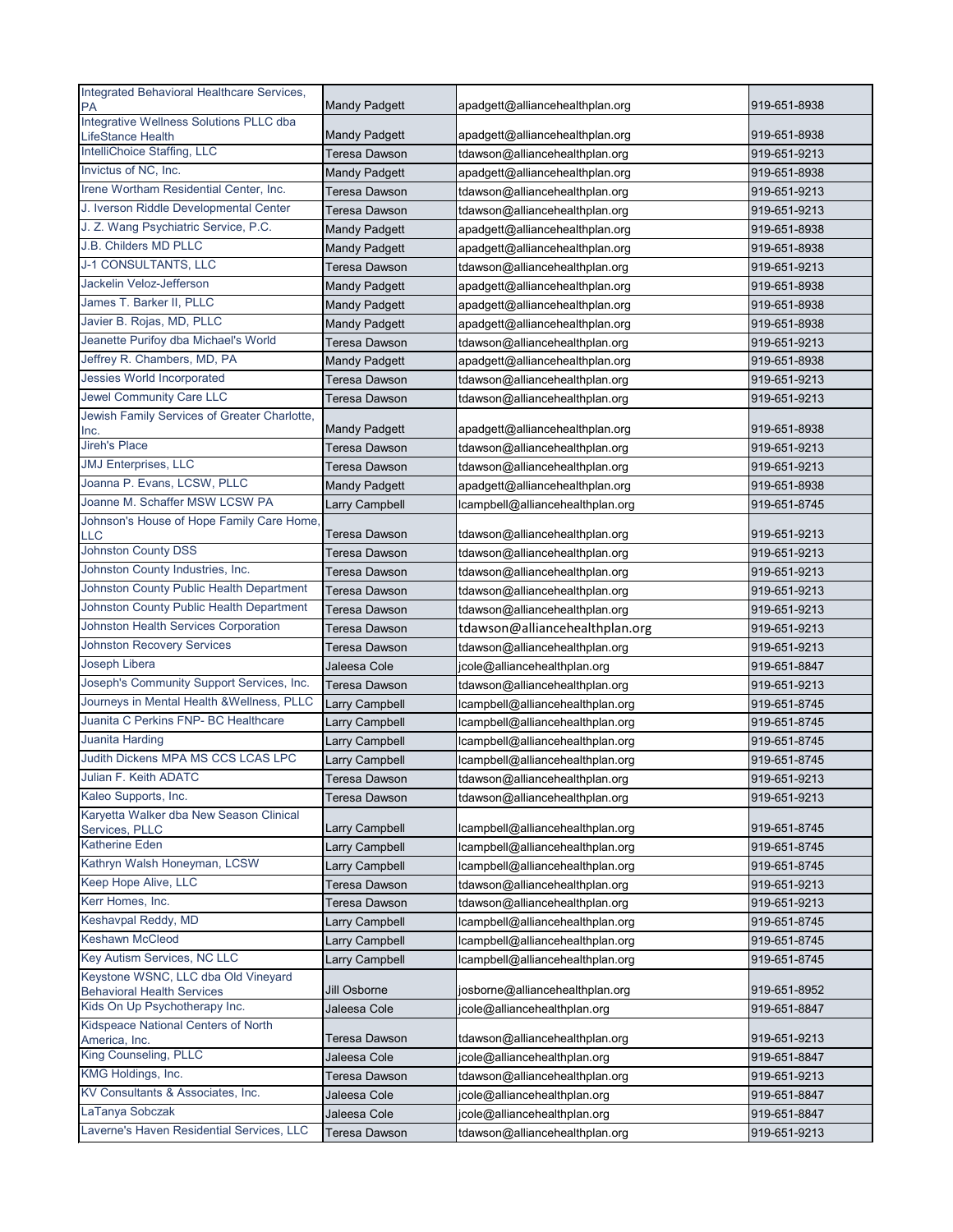| Lawrence A. Ellsworth, LCSW, PLLC                                               | Jaleesa Cole          | jcole@alliancehealthplan.org     | 919-651-8847 |
|---------------------------------------------------------------------------------|-----------------------|----------------------------------|--------------|
| <b>Learn With The Best</b>                                                      | Jaleesa Cole          | jcole@alliancehealthplan.org     | 919-651-8847 |
| Legacy Human Services, Inc.                                                     | Teresa Dawson         | tdawson@alliancehealthplan.org   | 919-651-9213 |
| <b>Liasions Community Care LLC</b>                                              | Teresa Dawson         | tdawson@alliancehealthplan.org   | 919-651-9213 |
| Life and Wellness Counseling and                                                |                       |                                  |              |
| Consulting, PLLC                                                                | Jaleesa Cole          | jcole@alliancehealthplan.org     | 919-651-8847 |
| Life Based Conceptions LLC                                                      | <b>Teresa Dawson</b>  | tdawson@alliancehealthplan.org   | 919-651-9213 |
| Life Changez, Inc.                                                              | <b>Teresa Dawson</b>  | tdawson@alliancehealthplan.org   | 919-651-9213 |
| Life Enrichment Center of Cleveland County,<br>Inc                              | Teresa Dawson         | tdawson@alliancehealthplan.org   | 919-651-9213 |
| Life Net Services, LLC                                                          | Jaleesa Cole          | jcole@alliancehealthplan.org     | 919-651-8847 |
| Life Opportunities Therapeutic Home                                             |                       |                                  |              |
| Services, LLC                                                                   | <b>Teresa Dawson</b>  | tdawson@alliancehealthplan.org   | 919-651-9213 |
| Life Opportunities, Inc.                                                        | Teresa Dawson         | tdawson@alliancehealthplan.org   | 919-651-9213 |
| Life Solutions Consulting, LLC                                                  | Jaleesa Cole          | jcole@alliancehealthplan.org     | 919-651-8847 |
| Life, Inc.                                                                      | Teresa Dawson         | tdawson@alliancehealthplan.org   | 919-651-9213 |
| LifeSource of North Carolina, Inc.                                              | Jaleesa Cole          | jcole@alliancehealthplan.org     | 919-651-8847 |
| LifeSpan ABA Inc                                                                | Jaleesa Cole          | jcole@alliancehealthplan.org     | 919-651-8847 |
| LifeSpan, Inc.                                                                  | <b>Teresa Dawson</b>  | tdawson@alliancehealthplan.org   | 919-651-9213 |
| Lifetime Counseling Services, PLLC                                              | Jaleesa Cole          | jcole@alliancehealthplan.org     | 919-651-8847 |
| Lift Day Activity Center, LLC                                                   | Teresa Dawson         | tdawson@alliancehealthplan.org   | 919-651-9213 |
| <b>Lighthouse Counseling Center and</b><br>Associated Therapeutic Services, LLC | Jaleesa Cole          | jcole@alliancehealthplan.org     | 919-651-8847 |
| <b>Lincoln Community Health Center</b>                                          | <b>Mandy Padgett</b>  | apadgett@alliancehealthplan.org  | 919-651-8938 |
| Lindley Habilitation Services, Inc.                                             | Teresa Dawson         | tdawson@alliancehealthplan.org   | 919-651-9213 |
| Lisa V Wachter MS LPC NCC PLLC                                                  | Jaleesa Cole          | jcole@alliancehealthplan.org     | 919-651-8847 |
| Little Gerald Services, LLC                                                     | <b>Teresa Dawson</b>  | tdawson@alliancehealthplan.org   | 919-651-9213 |
| Living Well Behavioral Health, Inc.                                             | Jaleesa Cole          | jcole@alliancehealthplan.org     | 919-651-8847 |
| Living With Autism Inc                                                          | Teresa Dawson         | tdawson@alliancehealthplan.org   | 919-651-9213 |
| Lolly Therapeutics, LLC dba Pediatric                                           |                       |                                  |              |
| <b>Advanced Therapy</b>                                                         | Jaleesa Cole          | jcole@alliancehealthplan.org     | 919-651-8847 |
| Love Life Counseling Services, PLLC                                             | Jaleesa Cole          | jcole@alliancehealthplan.org     | 919-651-8847 |
| <b>LSJ Counseling and Clinical Services, PLLC</b>                               | Jaleesa Cole          | jcole@alliancehealthplan.org     | 919-651-8847 |
| <b>LSM dba Disability Management Services</b>                                   | <b>Teresa Dawson</b>  | tdawson@alliancehealthplan.org   | 919-651-9213 |
| Lucy Daniels Center for Early Childhood                                         | Jaleesa Cole          | jcole@alliancehealthplan.org     | 919-651-8847 |
| Lutheran Family Services in the Carolinas                                       | Teresa Dawson         | tdawson@alliancehealthplan.org   | 919-651-9213 |
| Lutrino M. Blalock LPA                                                          | Jaleesa Cole          | jcole@alliancehealthplan.org     | 919-651-8847 |
| Mabel Stellato LPC                                                              | Jaleesa Cole          | jcole@alliancehealthplan.org     | 919-651-8847 |
| Makin' Choices, Inc.                                                            | Teresa Dawson         | tdawson@alliancehealthplan.org   | 919-651-9213 |
| Marcelo E. Lopez-Claros MD                                                      | Jaleesa Cole          | jcole@alliancehealthplan.org     | 919-651-8847 |
| Margaret Glazewska-Newhart LCSW                                                 | Jaleesa Cole          | jcole@alliancehealthplan.org     | 919-651-8847 |
| Marguerita Sitrin Blaker, PA                                                    | Jaleesa Cole          | jcole@alliancehealthplan.org     | 919-651-8847 |
| Marilyn Grubbs d/b/a Healing Hearts                                             | Jaleesa Cole          | jcole@alliancehealthplan.org     | 919-651-8847 |
| Mark R. Stroeh, LCSW                                                            | Jaleesa Cole          | jcole@alliancehealthplan.org     | 919-651-8847 |
| Matchbox Health Services Corporation                                            | Teresa Dawson         | tdawson@alliancehealthplan.org   | 919-651-9213 |
| Matthew Conner, MD, PLLC                                                        | Jaleesa Cole          | jcole@alliancehealthplan.org     | 919-651-8847 |
| Maxim Healthcare Services, Inc.                                                 | Teresa Dawson         | tdawson@alliancehealthplan.org   | 919-651-9213 |
| McDaniel Homes, LLC                                                             | Jodi Meacham          | jmeacham@alliancehealthplan.org  | 919-651-9228 |
| McIver's Adult & Youth Services, LLC                                            | Jaleesa Cole          | jcole@alliancehealthplan.org     | 919-651-8847 |
| McLeod                                                                          | Jill Osborne          | josborne@alliancehealthplan.org  | 919-651-8952 |
| MCPC-11, LLC dba FirstHealth Behavioral<br><b>Services</b>                      | <b>Larry Campbell</b> | lcampbell@alliancehealthplan.org | 919-651-8745 |
| Mecklenburg County Community Support<br><b>Services</b>                         | Teresa Dawson         | tdawson@alliancehealthplan.org   | 919-651-9213 |
| Mending Minds Behavioral Health, PLLC                                           | Larry Campbell        | lcampbell@alliancehealthplan.org | 919-651-8745 |
| Metro Treatment of North Carolina, L.P.                                         | <b>Teresa Dawson</b>  | tdawson@alliancehealthplan.org   | 919-651-9213 |
| Mid-State Health Systems, Inc.                                                  | Teresa Dawson         | tdawson@alliancehealthplan.org   | 919-651-9213 |
| Miracle Houses, Inc.                                                            | Teresa Dawson         | tdawson@alliancehealthplan.org   | 919-651-9213 |
| Miranda Morgan LCSW                                                             | <b>Larry Campbell</b> | lcampbell@alliancehealthplan.org | 919-651-8745 |
|                                                                                 |                       |                                  |              |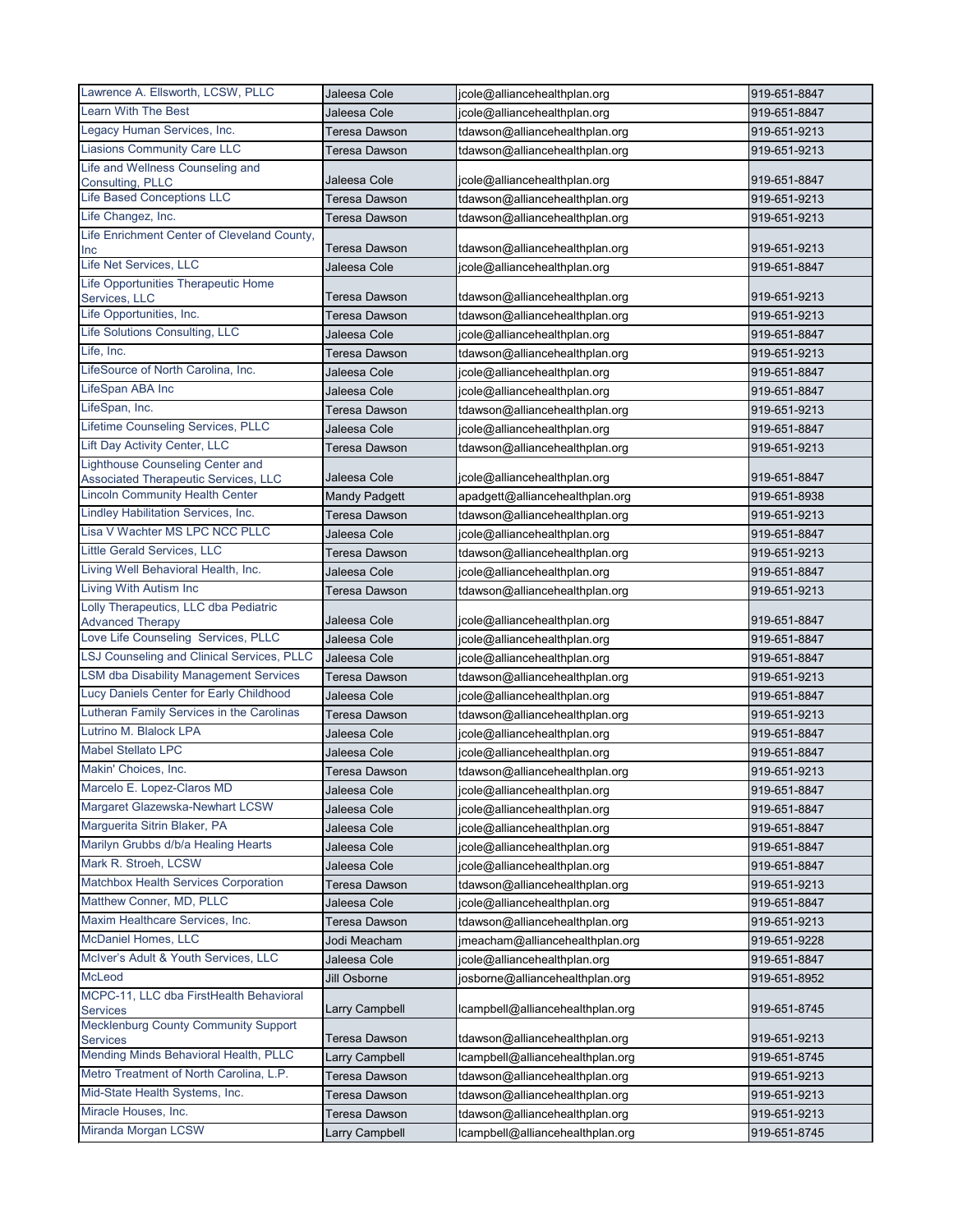| Monarch<br>Jaleesa Cole<br>919-651-8847<br>jcole@alliancehealthplan.org<br>Monique S. Goodson-Johnson, LPC<br>Larry Campbell<br>lcampbell@alliancehealthplan.org<br>919-651-8745<br>More Than Conquerors Youth Center, Inc.<br><b>Teresa Dawson</b><br>tdawson@alliancehealthplan.org<br>919-651-9213<br>Morgan Support Services, Inc.<br>tdawson@alliancehealthplan.org<br>919-651-9213<br>Teresa Dawson<br>Morning Light Wellness, PLLC<br>Larry Campbell<br>lcampbell@alliancehealthplan.org<br>919-651-8745<br>Morse Clinic of North Raleigh, PC<br>Jodi Meacham<br>jmeacham@alliancehealthplan.org<br>919-651-9228<br>Morse Clinic of Zebulon, PC<br>Jodi Meacham<br>jmeacham@alliancehealthplan.org<br>919-651-9228<br><b>Mosaic Group LLC</b><br>Larry Campbell<br>lcampbell@alliancehealthplan.org<br>919-651-8745<br>Moses Cone Affiliated Physicians Inc<br>Jill Osborne<br>josborne@alliancehealthplan.org<br>919-651-8952<br><b>Moses Cone Medical Sevices Inc</b><br>Jill Osborne<br>919-651-8952<br>josborne@alliancehealthplan.org<br>Moses Cone Physician Services Inc<br>Jill Osborne<br>919-651-8952<br>josborne@alliancehealthplan.org<br>Multicultural Resources Center, Inc.<br><b>Teresa Dawson</b><br>tdawson@alliancehealthplan.org<br>919-651-9213<br>Multi-Therapeutic Services, Inc.<br>Jodi Meacham<br>919-651-9228<br>jmeacham@alliancehealthplan.org<br><b>Murchison Residential Corporation</b><br>Jodi Meacham<br>jmeacham@alliancehealthplan.org<br>919-651-9228<br>Murray Fork Clinic, P.C.<br>Larry Campbell<br>lcampbell@alliancehealthplan.org<br>919-651-8745<br>Myrover Reese Fellowship Homes, Inc.<br>Jodi Meacham<br>919-651-9228<br>jmeacham@alliancehealthplan.org<br><b>NAMI</b><br>Jodi Meacham<br>jmeacham@alliancehealthplan.org<br>919-651-9228<br>Nanette Floyd Patterson, MA, LPC<br>lcampbell@alliancehealthplan.org<br>919-651-8745<br>Larry Campbell<br>Nash Hospitals, Inc.<br>tdawson@alliancehealthplan.org<br>Teresa Dawson<br>919-651-9213<br>Nathan Strahl, MD<br>Larry Campbell<br>lcampbell@alliancehealthplan.org<br>919-651-8745<br>Nazareth Children's Home, Inc<br>Jodi Meacham<br>jmeacham@alliancehealthplan.org<br>919-651-9228<br>NC Department of Health and Human<br>Services dba Division of Vocational<br>Jodi Meacham<br>919-651-9228<br>jmeacham@alliancehealthplan.org<br>Rehabilitation<br>NC Outreach Group Homes LLC<br>Jodi Meacham<br>jmeacham@alliancehealthplan.org<br>919-651-9228<br>NC Recovery Support Services, Inc.<br>Jodi Meacham<br>jmeacham@alliancehealthplan.org<br>919-651-9228<br>Neuse Enterprises, Inc.<br>Jodi Meacham<br>jmeacham@alliancehealthplan.org<br>919-651-9228<br>Nevins, Inc.<br>Jodi Meacham<br>jmeacham@alliancehealthplan.org<br>919-651-9228<br>New Day Behavioral Health Center, PC<br>Larry Campbell<br>lcampbell@alliancehealthplan.org<br>919-651-8745<br>New Day Counseling Services, PLLC<br>Larry Campbell<br>Icampbell@alliancehealthplan.org<br>919-651-8745<br>New Destinations, Inc.<br>919-651-9228<br>Jodi Meacham<br>jmeacham@alliancehealthplan.org<br>New Hope PRTF<br>lcampbell@alliancehealthplan.org<br>919-651-8745<br>Larry Campbell<br>New Leaf Adolescent Care, Inc<br>Jodi Meacham<br>jmeacham@alliancehealthplan.org<br>919-651-9228<br><b>New Leaf Behavioral Health</b><br>Larry Campbell<br>lcampbell@alliancehealthplan.org<br>919-651-8745<br>NEW PLACE, INC.<br>Jodi Meacham<br>jmeacham@alliancehealthplan.org<br>919-651-9228<br>New Possibilities Home for Children, LLC<br>Jodi Meacham<br>jmeacham@alliancehealthplan.org<br>919-651-9228<br><b>NHCS Physicians Inc</b><br>tdawson@alliancehealthplan.org<br>Teresa Dawson<br>919-651-9213<br>NIO Psychological Services, PLLC<br>Larry Campbell<br>lcampbell@alliancehealthplan.org<br>919-651-8745<br>No Bounds Care, Inc. Formerly K'nCryst<br>Jodi Meacham<br>jmeacham@alliancehealthplan.org<br>919-651-9228<br>Healthcare<br>Norman L. Collins, LCSW<br>Larry Campbell<br>lcampbell@alliancehealthplan.org<br>919-651-8745<br>North Carolina Life of Rehabilitation, Inc.<br>Jodi Meacham<br>jmeacham@alliancehealthplan.org<br>919-651-9228<br>North Carolina Neuropsychiatry, P.A.<br>Larry Campbell<br>lcampbell@alliancehealthplan.org<br>919-651-8745<br>Nova, Inc.<br>Jodi Meacham<br>jmeacham@alliancehealthplan.org<br>919-651-9228<br>Nova-IC, Inc.<br>Jodi Meacham<br>jmeacham@alliancehealthplan.org<br>919-651-9228<br>Novant Health Forsyth Medical Center<br>Jill Osborne<br>josborne@alliancehealthplan.org<br>919-651-8952<br>Novant Health New Hanover Regional<br>Jill Osborne<br>josborne@alliancehealthplan.org<br>919-651-8952<br><b>Medical Center</b><br>Novant Health Presbyterian Medical Center<br>Jill Osborne<br>josborne@alliancehealthplan.org<br>919-651-8952<br>Novant Health Rowan Medical Center<br>Jill Osborne<br>josborne@alliancehealthplan.org<br>919-651-8952<br>Novant Health Thomasville Medical Center<br>Jill Osborne<br>josborne@alliancehealthplan.org<br>919-651-8952<br>NuMe Counseling & Consulting, LLC<br>lcampbell@alliancehealthplan.org<br>Larry Campbell<br>919-651-8745<br><b>O'Berry Neuromedical Treatment Center</b><br>Jodi Meacham<br>jmeacham@alliancehealthplan.org<br>919-651-9228<br>OE Enterprises, Inc.<br>Jodi Meacham<br>jmeacham@alliancehealthplan.org<br>919-651-9228<br>Omni Visions, Inc.<br>Jodi Meacham<br>jmeacham@alliancehealthplan.org<br>919-651-9228<br>Onas's Place, Inc.<br>Jodi Meacham<br>jmeacham@alliancehealthplan.org<br>919-651-9228 | Moments Matter Therapeutic Solutions, PC | <b>Larry Campbell</b> | lcampbell@alliancehealthplan.org | 919-651-8745 |
|------------------------------------------------------------------------------------------------------------------------------------------------------------------------------------------------------------------------------------------------------------------------------------------------------------------------------------------------------------------------------------------------------------------------------------------------------------------------------------------------------------------------------------------------------------------------------------------------------------------------------------------------------------------------------------------------------------------------------------------------------------------------------------------------------------------------------------------------------------------------------------------------------------------------------------------------------------------------------------------------------------------------------------------------------------------------------------------------------------------------------------------------------------------------------------------------------------------------------------------------------------------------------------------------------------------------------------------------------------------------------------------------------------------------------------------------------------------------------------------------------------------------------------------------------------------------------------------------------------------------------------------------------------------------------------------------------------------------------------------------------------------------------------------------------------------------------------------------------------------------------------------------------------------------------------------------------------------------------------------------------------------------------------------------------------------------------------------------------------------------------------------------------------------------------------------------------------------------------------------------------------------------------------------------------------------------------------------------------------------------------------------------------------------------------------------------------------------------------------------------------------------------------------------------------------------------------------------------------------------------------------------------------------------------------------------------------------------------------------------------------------------------------------------------------------------------------------------------------------------------------------------------------------------------------------------------------------------------------------------------------------------------------------------------------------------------------------------------------------------------------------------------------------------------------------------------------------------------------------------------------------------------------------------------------------------------------------------------------------------------------------------------------------------------------------------------------------------------------------------------------------------------------------------------------------------------------------------------------------------------------------------------------------------------------------------------------------------------------------------------------------------------------------------------------------------------------------------------------------------------------------------------------------------------------------------------------------------------------------------------------------------------------------------------------------------------------------------------------------------------------------------------------------------------------------------------------------------------------------------------------------------------------------------------------------------------------------------------------------------------------------------------------------------------------------------------------------------------------------------------------------------------------------------------------------------------------------------------------------------------------------------------------------------------------------------------------------------------------------------------------------------------------------------------------------------------------------------------------------------------------------------------------------------------------------------------------------------------------------------------------------------------------------------------------------------------------------------------------------------------------------------------------------------------------------------------------------------------------------------------------------------------------------------------------------------------------------------------------------------------------------------------------------------------------------------------------------------------------------------------------------------------------------------------|------------------------------------------|-----------------------|----------------------------------|--------------|
|                                                                                                                                                                                                                                                                                                                                                                                                                                                                                                                                                                                                                                                                                                                                                                                                                                                                                                                                                                                                                                                                                                                                                                                                                                                                                                                                                                                                                                                                                                                                                                                                                                                                                                                                                                                                                                                                                                                                                                                                                                                                                                                                                                                                                                                                                                                                                                                                                                                                                                                                                                                                                                                                                                                                                                                                                                                                                                                                                                                                                                                                                                                                                                                                                                                                                                                                                                                                                                                                                                                                                                                                                                                                                                                                                                                                                                                                                                                                                                                                                                                                                                                                                                                                                                                                                                                                                                                                                                                                                                                                                                                                                                                                                                                                                                                                                                                                                                                                                                                                                                                                                                                                                                                                                                                                                                                                                                                                                                                                                                                                                |                                          |                       |                                  |              |
|                                                                                                                                                                                                                                                                                                                                                                                                                                                                                                                                                                                                                                                                                                                                                                                                                                                                                                                                                                                                                                                                                                                                                                                                                                                                                                                                                                                                                                                                                                                                                                                                                                                                                                                                                                                                                                                                                                                                                                                                                                                                                                                                                                                                                                                                                                                                                                                                                                                                                                                                                                                                                                                                                                                                                                                                                                                                                                                                                                                                                                                                                                                                                                                                                                                                                                                                                                                                                                                                                                                                                                                                                                                                                                                                                                                                                                                                                                                                                                                                                                                                                                                                                                                                                                                                                                                                                                                                                                                                                                                                                                                                                                                                                                                                                                                                                                                                                                                                                                                                                                                                                                                                                                                                                                                                                                                                                                                                                                                                                                                                                |                                          |                       |                                  |              |
|                                                                                                                                                                                                                                                                                                                                                                                                                                                                                                                                                                                                                                                                                                                                                                                                                                                                                                                                                                                                                                                                                                                                                                                                                                                                                                                                                                                                                                                                                                                                                                                                                                                                                                                                                                                                                                                                                                                                                                                                                                                                                                                                                                                                                                                                                                                                                                                                                                                                                                                                                                                                                                                                                                                                                                                                                                                                                                                                                                                                                                                                                                                                                                                                                                                                                                                                                                                                                                                                                                                                                                                                                                                                                                                                                                                                                                                                                                                                                                                                                                                                                                                                                                                                                                                                                                                                                                                                                                                                                                                                                                                                                                                                                                                                                                                                                                                                                                                                                                                                                                                                                                                                                                                                                                                                                                                                                                                                                                                                                                                                                |                                          |                       |                                  |              |
|                                                                                                                                                                                                                                                                                                                                                                                                                                                                                                                                                                                                                                                                                                                                                                                                                                                                                                                                                                                                                                                                                                                                                                                                                                                                                                                                                                                                                                                                                                                                                                                                                                                                                                                                                                                                                                                                                                                                                                                                                                                                                                                                                                                                                                                                                                                                                                                                                                                                                                                                                                                                                                                                                                                                                                                                                                                                                                                                                                                                                                                                                                                                                                                                                                                                                                                                                                                                                                                                                                                                                                                                                                                                                                                                                                                                                                                                                                                                                                                                                                                                                                                                                                                                                                                                                                                                                                                                                                                                                                                                                                                                                                                                                                                                                                                                                                                                                                                                                                                                                                                                                                                                                                                                                                                                                                                                                                                                                                                                                                                                                |                                          |                       |                                  |              |
|                                                                                                                                                                                                                                                                                                                                                                                                                                                                                                                                                                                                                                                                                                                                                                                                                                                                                                                                                                                                                                                                                                                                                                                                                                                                                                                                                                                                                                                                                                                                                                                                                                                                                                                                                                                                                                                                                                                                                                                                                                                                                                                                                                                                                                                                                                                                                                                                                                                                                                                                                                                                                                                                                                                                                                                                                                                                                                                                                                                                                                                                                                                                                                                                                                                                                                                                                                                                                                                                                                                                                                                                                                                                                                                                                                                                                                                                                                                                                                                                                                                                                                                                                                                                                                                                                                                                                                                                                                                                                                                                                                                                                                                                                                                                                                                                                                                                                                                                                                                                                                                                                                                                                                                                                                                                                                                                                                                                                                                                                                                                                |                                          |                       |                                  |              |
|                                                                                                                                                                                                                                                                                                                                                                                                                                                                                                                                                                                                                                                                                                                                                                                                                                                                                                                                                                                                                                                                                                                                                                                                                                                                                                                                                                                                                                                                                                                                                                                                                                                                                                                                                                                                                                                                                                                                                                                                                                                                                                                                                                                                                                                                                                                                                                                                                                                                                                                                                                                                                                                                                                                                                                                                                                                                                                                                                                                                                                                                                                                                                                                                                                                                                                                                                                                                                                                                                                                                                                                                                                                                                                                                                                                                                                                                                                                                                                                                                                                                                                                                                                                                                                                                                                                                                                                                                                                                                                                                                                                                                                                                                                                                                                                                                                                                                                                                                                                                                                                                                                                                                                                                                                                                                                                                                                                                                                                                                                                                                |                                          |                       |                                  |              |
|                                                                                                                                                                                                                                                                                                                                                                                                                                                                                                                                                                                                                                                                                                                                                                                                                                                                                                                                                                                                                                                                                                                                                                                                                                                                                                                                                                                                                                                                                                                                                                                                                                                                                                                                                                                                                                                                                                                                                                                                                                                                                                                                                                                                                                                                                                                                                                                                                                                                                                                                                                                                                                                                                                                                                                                                                                                                                                                                                                                                                                                                                                                                                                                                                                                                                                                                                                                                                                                                                                                                                                                                                                                                                                                                                                                                                                                                                                                                                                                                                                                                                                                                                                                                                                                                                                                                                                                                                                                                                                                                                                                                                                                                                                                                                                                                                                                                                                                                                                                                                                                                                                                                                                                                                                                                                                                                                                                                                                                                                                                                                |                                          |                       |                                  |              |
|                                                                                                                                                                                                                                                                                                                                                                                                                                                                                                                                                                                                                                                                                                                                                                                                                                                                                                                                                                                                                                                                                                                                                                                                                                                                                                                                                                                                                                                                                                                                                                                                                                                                                                                                                                                                                                                                                                                                                                                                                                                                                                                                                                                                                                                                                                                                                                                                                                                                                                                                                                                                                                                                                                                                                                                                                                                                                                                                                                                                                                                                                                                                                                                                                                                                                                                                                                                                                                                                                                                                                                                                                                                                                                                                                                                                                                                                                                                                                                                                                                                                                                                                                                                                                                                                                                                                                                                                                                                                                                                                                                                                                                                                                                                                                                                                                                                                                                                                                                                                                                                                                                                                                                                                                                                                                                                                                                                                                                                                                                                                                |                                          |                       |                                  |              |
|                                                                                                                                                                                                                                                                                                                                                                                                                                                                                                                                                                                                                                                                                                                                                                                                                                                                                                                                                                                                                                                                                                                                                                                                                                                                                                                                                                                                                                                                                                                                                                                                                                                                                                                                                                                                                                                                                                                                                                                                                                                                                                                                                                                                                                                                                                                                                                                                                                                                                                                                                                                                                                                                                                                                                                                                                                                                                                                                                                                                                                                                                                                                                                                                                                                                                                                                                                                                                                                                                                                                                                                                                                                                                                                                                                                                                                                                                                                                                                                                                                                                                                                                                                                                                                                                                                                                                                                                                                                                                                                                                                                                                                                                                                                                                                                                                                                                                                                                                                                                                                                                                                                                                                                                                                                                                                                                                                                                                                                                                                                                                |                                          |                       |                                  |              |
|                                                                                                                                                                                                                                                                                                                                                                                                                                                                                                                                                                                                                                                                                                                                                                                                                                                                                                                                                                                                                                                                                                                                                                                                                                                                                                                                                                                                                                                                                                                                                                                                                                                                                                                                                                                                                                                                                                                                                                                                                                                                                                                                                                                                                                                                                                                                                                                                                                                                                                                                                                                                                                                                                                                                                                                                                                                                                                                                                                                                                                                                                                                                                                                                                                                                                                                                                                                                                                                                                                                                                                                                                                                                                                                                                                                                                                                                                                                                                                                                                                                                                                                                                                                                                                                                                                                                                                                                                                                                                                                                                                                                                                                                                                                                                                                                                                                                                                                                                                                                                                                                                                                                                                                                                                                                                                                                                                                                                                                                                                                                                |                                          |                       |                                  |              |
|                                                                                                                                                                                                                                                                                                                                                                                                                                                                                                                                                                                                                                                                                                                                                                                                                                                                                                                                                                                                                                                                                                                                                                                                                                                                                                                                                                                                                                                                                                                                                                                                                                                                                                                                                                                                                                                                                                                                                                                                                                                                                                                                                                                                                                                                                                                                                                                                                                                                                                                                                                                                                                                                                                                                                                                                                                                                                                                                                                                                                                                                                                                                                                                                                                                                                                                                                                                                                                                                                                                                                                                                                                                                                                                                                                                                                                                                                                                                                                                                                                                                                                                                                                                                                                                                                                                                                                                                                                                                                                                                                                                                                                                                                                                                                                                                                                                                                                                                                                                                                                                                                                                                                                                                                                                                                                                                                                                                                                                                                                                                                |                                          |                       |                                  |              |
|                                                                                                                                                                                                                                                                                                                                                                                                                                                                                                                                                                                                                                                                                                                                                                                                                                                                                                                                                                                                                                                                                                                                                                                                                                                                                                                                                                                                                                                                                                                                                                                                                                                                                                                                                                                                                                                                                                                                                                                                                                                                                                                                                                                                                                                                                                                                                                                                                                                                                                                                                                                                                                                                                                                                                                                                                                                                                                                                                                                                                                                                                                                                                                                                                                                                                                                                                                                                                                                                                                                                                                                                                                                                                                                                                                                                                                                                                                                                                                                                                                                                                                                                                                                                                                                                                                                                                                                                                                                                                                                                                                                                                                                                                                                                                                                                                                                                                                                                                                                                                                                                                                                                                                                                                                                                                                                                                                                                                                                                                                                                                |                                          |                       |                                  |              |
|                                                                                                                                                                                                                                                                                                                                                                                                                                                                                                                                                                                                                                                                                                                                                                                                                                                                                                                                                                                                                                                                                                                                                                                                                                                                                                                                                                                                                                                                                                                                                                                                                                                                                                                                                                                                                                                                                                                                                                                                                                                                                                                                                                                                                                                                                                                                                                                                                                                                                                                                                                                                                                                                                                                                                                                                                                                                                                                                                                                                                                                                                                                                                                                                                                                                                                                                                                                                                                                                                                                                                                                                                                                                                                                                                                                                                                                                                                                                                                                                                                                                                                                                                                                                                                                                                                                                                                                                                                                                                                                                                                                                                                                                                                                                                                                                                                                                                                                                                                                                                                                                                                                                                                                                                                                                                                                                                                                                                                                                                                                                                |                                          |                       |                                  |              |
|                                                                                                                                                                                                                                                                                                                                                                                                                                                                                                                                                                                                                                                                                                                                                                                                                                                                                                                                                                                                                                                                                                                                                                                                                                                                                                                                                                                                                                                                                                                                                                                                                                                                                                                                                                                                                                                                                                                                                                                                                                                                                                                                                                                                                                                                                                                                                                                                                                                                                                                                                                                                                                                                                                                                                                                                                                                                                                                                                                                                                                                                                                                                                                                                                                                                                                                                                                                                                                                                                                                                                                                                                                                                                                                                                                                                                                                                                                                                                                                                                                                                                                                                                                                                                                                                                                                                                                                                                                                                                                                                                                                                                                                                                                                                                                                                                                                                                                                                                                                                                                                                                                                                                                                                                                                                                                                                                                                                                                                                                                                                                |                                          |                       |                                  |              |
|                                                                                                                                                                                                                                                                                                                                                                                                                                                                                                                                                                                                                                                                                                                                                                                                                                                                                                                                                                                                                                                                                                                                                                                                                                                                                                                                                                                                                                                                                                                                                                                                                                                                                                                                                                                                                                                                                                                                                                                                                                                                                                                                                                                                                                                                                                                                                                                                                                                                                                                                                                                                                                                                                                                                                                                                                                                                                                                                                                                                                                                                                                                                                                                                                                                                                                                                                                                                                                                                                                                                                                                                                                                                                                                                                                                                                                                                                                                                                                                                                                                                                                                                                                                                                                                                                                                                                                                                                                                                                                                                                                                                                                                                                                                                                                                                                                                                                                                                                                                                                                                                                                                                                                                                                                                                                                                                                                                                                                                                                                                                                |                                          |                       |                                  |              |
|                                                                                                                                                                                                                                                                                                                                                                                                                                                                                                                                                                                                                                                                                                                                                                                                                                                                                                                                                                                                                                                                                                                                                                                                                                                                                                                                                                                                                                                                                                                                                                                                                                                                                                                                                                                                                                                                                                                                                                                                                                                                                                                                                                                                                                                                                                                                                                                                                                                                                                                                                                                                                                                                                                                                                                                                                                                                                                                                                                                                                                                                                                                                                                                                                                                                                                                                                                                                                                                                                                                                                                                                                                                                                                                                                                                                                                                                                                                                                                                                                                                                                                                                                                                                                                                                                                                                                                                                                                                                                                                                                                                                                                                                                                                                                                                                                                                                                                                                                                                                                                                                                                                                                                                                                                                                                                                                                                                                                                                                                                                                                |                                          |                       |                                  |              |
|                                                                                                                                                                                                                                                                                                                                                                                                                                                                                                                                                                                                                                                                                                                                                                                                                                                                                                                                                                                                                                                                                                                                                                                                                                                                                                                                                                                                                                                                                                                                                                                                                                                                                                                                                                                                                                                                                                                                                                                                                                                                                                                                                                                                                                                                                                                                                                                                                                                                                                                                                                                                                                                                                                                                                                                                                                                                                                                                                                                                                                                                                                                                                                                                                                                                                                                                                                                                                                                                                                                                                                                                                                                                                                                                                                                                                                                                                                                                                                                                                                                                                                                                                                                                                                                                                                                                                                                                                                                                                                                                                                                                                                                                                                                                                                                                                                                                                                                                                                                                                                                                                                                                                                                                                                                                                                                                                                                                                                                                                                                                                |                                          |                       |                                  |              |
|                                                                                                                                                                                                                                                                                                                                                                                                                                                                                                                                                                                                                                                                                                                                                                                                                                                                                                                                                                                                                                                                                                                                                                                                                                                                                                                                                                                                                                                                                                                                                                                                                                                                                                                                                                                                                                                                                                                                                                                                                                                                                                                                                                                                                                                                                                                                                                                                                                                                                                                                                                                                                                                                                                                                                                                                                                                                                                                                                                                                                                                                                                                                                                                                                                                                                                                                                                                                                                                                                                                                                                                                                                                                                                                                                                                                                                                                                                                                                                                                                                                                                                                                                                                                                                                                                                                                                                                                                                                                                                                                                                                                                                                                                                                                                                                                                                                                                                                                                                                                                                                                                                                                                                                                                                                                                                                                                                                                                                                                                                                                                |                                          |                       |                                  |              |
|                                                                                                                                                                                                                                                                                                                                                                                                                                                                                                                                                                                                                                                                                                                                                                                                                                                                                                                                                                                                                                                                                                                                                                                                                                                                                                                                                                                                                                                                                                                                                                                                                                                                                                                                                                                                                                                                                                                                                                                                                                                                                                                                                                                                                                                                                                                                                                                                                                                                                                                                                                                                                                                                                                                                                                                                                                                                                                                                                                                                                                                                                                                                                                                                                                                                                                                                                                                                                                                                                                                                                                                                                                                                                                                                                                                                                                                                                                                                                                                                                                                                                                                                                                                                                                                                                                                                                                                                                                                                                                                                                                                                                                                                                                                                                                                                                                                                                                                                                                                                                                                                                                                                                                                                                                                                                                                                                                                                                                                                                                                                                |                                          |                       |                                  |              |
|                                                                                                                                                                                                                                                                                                                                                                                                                                                                                                                                                                                                                                                                                                                                                                                                                                                                                                                                                                                                                                                                                                                                                                                                                                                                                                                                                                                                                                                                                                                                                                                                                                                                                                                                                                                                                                                                                                                                                                                                                                                                                                                                                                                                                                                                                                                                                                                                                                                                                                                                                                                                                                                                                                                                                                                                                                                                                                                                                                                                                                                                                                                                                                                                                                                                                                                                                                                                                                                                                                                                                                                                                                                                                                                                                                                                                                                                                                                                                                                                                                                                                                                                                                                                                                                                                                                                                                                                                                                                                                                                                                                                                                                                                                                                                                                                                                                                                                                                                                                                                                                                                                                                                                                                                                                                                                                                                                                                                                                                                                                                                |                                          |                       |                                  |              |
|                                                                                                                                                                                                                                                                                                                                                                                                                                                                                                                                                                                                                                                                                                                                                                                                                                                                                                                                                                                                                                                                                                                                                                                                                                                                                                                                                                                                                                                                                                                                                                                                                                                                                                                                                                                                                                                                                                                                                                                                                                                                                                                                                                                                                                                                                                                                                                                                                                                                                                                                                                                                                                                                                                                                                                                                                                                                                                                                                                                                                                                                                                                                                                                                                                                                                                                                                                                                                                                                                                                                                                                                                                                                                                                                                                                                                                                                                                                                                                                                                                                                                                                                                                                                                                                                                                                                                                                                                                                                                                                                                                                                                                                                                                                                                                                                                                                                                                                                                                                                                                                                                                                                                                                                                                                                                                                                                                                                                                                                                                                                                |                                          |                       |                                  |              |
|                                                                                                                                                                                                                                                                                                                                                                                                                                                                                                                                                                                                                                                                                                                                                                                                                                                                                                                                                                                                                                                                                                                                                                                                                                                                                                                                                                                                                                                                                                                                                                                                                                                                                                                                                                                                                                                                                                                                                                                                                                                                                                                                                                                                                                                                                                                                                                                                                                                                                                                                                                                                                                                                                                                                                                                                                                                                                                                                                                                                                                                                                                                                                                                                                                                                                                                                                                                                                                                                                                                                                                                                                                                                                                                                                                                                                                                                                                                                                                                                                                                                                                                                                                                                                                                                                                                                                                                                                                                                                                                                                                                                                                                                                                                                                                                                                                                                                                                                                                                                                                                                                                                                                                                                                                                                                                                                                                                                                                                                                                                                                |                                          |                       |                                  |              |
|                                                                                                                                                                                                                                                                                                                                                                                                                                                                                                                                                                                                                                                                                                                                                                                                                                                                                                                                                                                                                                                                                                                                                                                                                                                                                                                                                                                                                                                                                                                                                                                                                                                                                                                                                                                                                                                                                                                                                                                                                                                                                                                                                                                                                                                                                                                                                                                                                                                                                                                                                                                                                                                                                                                                                                                                                                                                                                                                                                                                                                                                                                                                                                                                                                                                                                                                                                                                                                                                                                                                                                                                                                                                                                                                                                                                                                                                                                                                                                                                                                                                                                                                                                                                                                                                                                                                                                                                                                                                                                                                                                                                                                                                                                                                                                                                                                                                                                                                                                                                                                                                                                                                                                                                                                                                                                                                                                                                                                                                                                                                                |                                          |                       |                                  |              |
|                                                                                                                                                                                                                                                                                                                                                                                                                                                                                                                                                                                                                                                                                                                                                                                                                                                                                                                                                                                                                                                                                                                                                                                                                                                                                                                                                                                                                                                                                                                                                                                                                                                                                                                                                                                                                                                                                                                                                                                                                                                                                                                                                                                                                                                                                                                                                                                                                                                                                                                                                                                                                                                                                                                                                                                                                                                                                                                                                                                                                                                                                                                                                                                                                                                                                                                                                                                                                                                                                                                                                                                                                                                                                                                                                                                                                                                                                                                                                                                                                                                                                                                                                                                                                                                                                                                                                                                                                                                                                                                                                                                                                                                                                                                                                                                                                                                                                                                                                                                                                                                                                                                                                                                                                                                                                                                                                                                                                                                                                                                                                |                                          |                       |                                  |              |
|                                                                                                                                                                                                                                                                                                                                                                                                                                                                                                                                                                                                                                                                                                                                                                                                                                                                                                                                                                                                                                                                                                                                                                                                                                                                                                                                                                                                                                                                                                                                                                                                                                                                                                                                                                                                                                                                                                                                                                                                                                                                                                                                                                                                                                                                                                                                                                                                                                                                                                                                                                                                                                                                                                                                                                                                                                                                                                                                                                                                                                                                                                                                                                                                                                                                                                                                                                                                                                                                                                                                                                                                                                                                                                                                                                                                                                                                                                                                                                                                                                                                                                                                                                                                                                                                                                                                                                                                                                                                                                                                                                                                                                                                                                                                                                                                                                                                                                                                                                                                                                                                                                                                                                                                                                                                                                                                                                                                                                                                                                                                                |                                          |                       |                                  |              |
|                                                                                                                                                                                                                                                                                                                                                                                                                                                                                                                                                                                                                                                                                                                                                                                                                                                                                                                                                                                                                                                                                                                                                                                                                                                                                                                                                                                                                                                                                                                                                                                                                                                                                                                                                                                                                                                                                                                                                                                                                                                                                                                                                                                                                                                                                                                                                                                                                                                                                                                                                                                                                                                                                                                                                                                                                                                                                                                                                                                                                                                                                                                                                                                                                                                                                                                                                                                                                                                                                                                                                                                                                                                                                                                                                                                                                                                                                                                                                                                                                                                                                                                                                                                                                                                                                                                                                                                                                                                                                                                                                                                                                                                                                                                                                                                                                                                                                                                                                                                                                                                                                                                                                                                                                                                                                                                                                                                                                                                                                                                                                |                                          |                       |                                  |              |
|                                                                                                                                                                                                                                                                                                                                                                                                                                                                                                                                                                                                                                                                                                                                                                                                                                                                                                                                                                                                                                                                                                                                                                                                                                                                                                                                                                                                                                                                                                                                                                                                                                                                                                                                                                                                                                                                                                                                                                                                                                                                                                                                                                                                                                                                                                                                                                                                                                                                                                                                                                                                                                                                                                                                                                                                                                                                                                                                                                                                                                                                                                                                                                                                                                                                                                                                                                                                                                                                                                                                                                                                                                                                                                                                                                                                                                                                                                                                                                                                                                                                                                                                                                                                                                                                                                                                                                                                                                                                                                                                                                                                                                                                                                                                                                                                                                                                                                                                                                                                                                                                                                                                                                                                                                                                                                                                                                                                                                                                                                                                                |                                          |                       |                                  |              |
|                                                                                                                                                                                                                                                                                                                                                                                                                                                                                                                                                                                                                                                                                                                                                                                                                                                                                                                                                                                                                                                                                                                                                                                                                                                                                                                                                                                                                                                                                                                                                                                                                                                                                                                                                                                                                                                                                                                                                                                                                                                                                                                                                                                                                                                                                                                                                                                                                                                                                                                                                                                                                                                                                                                                                                                                                                                                                                                                                                                                                                                                                                                                                                                                                                                                                                                                                                                                                                                                                                                                                                                                                                                                                                                                                                                                                                                                                                                                                                                                                                                                                                                                                                                                                                                                                                                                                                                                                                                                                                                                                                                                                                                                                                                                                                                                                                                                                                                                                                                                                                                                                                                                                                                                                                                                                                                                                                                                                                                                                                                                                |                                          |                       |                                  |              |
|                                                                                                                                                                                                                                                                                                                                                                                                                                                                                                                                                                                                                                                                                                                                                                                                                                                                                                                                                                                                                                                                                                                                                                                                                                                                                                                                                                                                                                                                                                                                                                                                                                                                                                                                                                                                                                                                                                                                                                                                                                                                                                                                                                                                                                                                                                                                                                                                                                                                                                                                                                                                                                                                                                                                                                                                                                                                                                                                                                                                                                                                                                                                                                                                                                                                                                                                                                                                                                                                                                                                                                                                                                                                                                                                                                                                                                                                                                                                                                                                                                                                                                                                                                                                                                                                                                                                                                                                                                                                                                                                                                                                                                                                                                                                                                                                                                                                                                                                                                                                                                                                                                                                                                                                                                                                                                                                                                                                                                                                                                                                                |                                          |                       |                                  |              |
|                                                                                                                                                                                                                                                                                                                                                                                                                                                                                                                                                                                                                                                                                                                                                                                                                                                                                                                                                                                                                                                                                                                                                                                                                                                                                                                                                                                                                                                                                                                                                                                                                                                                                                                                                                                                                                                                                                                                                                                                                                                                                                                                                                                                                                                                                                                                                                                                                                                                                                                                                                                                                                                                                                                                                                                                                                                                                                                                                                                                                                                                                                                                                                                                                                                                                                                                                                                                                                                                                                                                                                                                                                                                                                                                                                                                                                                                                                                                                                                                                                                                                                                                                                                                                                                                                                                                                                                                                                                                                                                                                                                                                                                                                                                                                                                                                                                                                                                                                                                                                                                                                                                                                                                                                                                                                                                                                                                                                                                                                                                                                |                                          |                       |                                  |              |
|                                                                                                                                                                                                                                                                                                                                                                                                                                                                                                                                                                                                                                                                                                                                                                                                                                                                                                                                                                                                                                                                                                                                                                                                                                                                                                                                                                                                                                                                                                                                                                                                                                                                                                                                                                                                                                                                                                                                                                                                                                                                                                                                                                                                                                                                                                                                                                                                                                                                                                                                                                                                                                                                                                                                                                                                                                                                                                                                                                                                                                                                                                                                                                                                                                                                                                                                                                                                                                                                                                                                                                                                                                                                                                                                                                                                                                                                                                                                                                                                                                                                                                                                                                                                                                                                                                                                                                                                                                                                                                                                                                                                                                                                                                                                                                                                                                                                                                                                                                                                                                                                                                                                                                                                                                                                                                                                                                                                                                                                                                                                                |                                          |                       |                                  |              |
|                                                                                                                                                                                                                                                                                                                                                                                                                                                                                                                                                                                                                                                                                                                                                                                                                                                                                                                                                                                                                                                                                                                                                                                                                                                                                                                                                                                                                                                                                                                                                                                                                                                                                                                                                                                                                                                                                                                                                                                                                                                                                                                                                                                                                                                                                                                                                                                                                                                                                                                                                                                                                                                                                                                                                                                                                                                                                                                                                                                                                                                                                                                                                                                                                                                                                                                                                                                                                                                                                                                                                                                                                                                                                                                                                                                                                                                                                                                                                                                                                                                                                                                                                                                                                                                                                                                                                                                                                                                                                                                                                                                                                                                                                                                                                                                                                                                                                                                                                                                                                                                                                                                                                                                                                                                                                                                                                                                                                                                                                                                                                |                                          |                       |                                  |              |
|                                                                                                                                                                                                                                                                                                                                                                                                                                                                                                                                                                                                                                                                                                                                                                                                                                                                                                                                                                                                                                                                                                                                                                                                                                                                                                                                                                                                                                                                                                                                                                                                                                                                                                                                                                                                                                                                                                                                                                                                                                                                                                                                                                                                                                                                                                                                                                                                                                                                                                                                                                                                                                                                                                                                                                                                                                                                                                                                                                                                                                                                                                                                                                                                                                                                                                                                                                                                                                                                                                                                                                                                                                                                                                                                                                                                                                                                                                                                                                                                                                                                                                                                                                                                                                                                                                                                                                                                                                                                                                                                                                                                                                                                                                                                                                                                                                                                                                                                                                                                                                                                                                                                                                                                                                                                                                                                                                                                                                                                                                                                                |                                          |                       |                                  |              |
|                                                                                                                                                                                                                                                                                                                                                                                                                                                                                                                                                                                                                                                                                                                                                                                                                                                                                                                                                                                                                                                                                                                                                                                                                                                                                                                                                                                                                                                                                                                                                                                                                                                                                                                                                                                                                                                                                                                                                                                                                                                                                                                                                                                                                                                                                                                                                                                                                                                                                                                                                                                                                                                                                                                                                                                                                                                                                                                                                                                                                                                                                                                                                                                                                                                                                                                                                                                                                                                                                                                                                                                                                                                                                                                                                                                                                                                                                                                                                                                                                                                                                                                                                                                                                                                                                                                                                                                                                                                                                                                                                                                                                                                                                                                                                                                                                                                                                                                                                                                                                                                                                                                                                                                                                                                                                                                                                                                                                                                                                                                                                |                                          |                       |                                  |              |
|                                                                                                                                                                                                                                                                                                                                                                                                                                                                                                                                                                                                                                                                                                                                                                                                                                                                                                                                                                                                                                                                                                                                                                                                                                                                                                                                                                                                                                                                                                                                                                                                                                                                                                                                                                                                                                                                                                                                                                                                                                                                                                                                                                                                                                                                                                                                                                                                                                                                                                                                                                                                                                                                                                                                                                                                                                                                                                                                                                                                                                                                                                                                                                                                                                                                                                                                                                                                                                                                                                                                                                                                                                                                                                                                                                                                                                                                                                                                                                                                                                                                                                                                                                                                                                                                                                                                                                                                                                                                                                                                                                                                                                                                                                                                                                                                                                                                                                                                                                                                                                                                                                                                                                                                                                                                                                                                                                                                                                                                                                                                                |                                          |                       |                                  |              |
|                                                                                                                                                                                                                                                                                                                                                                                                                                                                                                                                                                                                                                                                                                                                                                                                                                                                                                                                                                                                                                                                                                                                                                                                                                                                                                                                                                                                                                                                                                                                                                                                                                                                                                                                                                                                                                                                                                                                                                                                                                                                                                                                                                                                                                                                                                                                                                                                                                                                                                                                                                                                                                                                                                                                                                                                                                                                                                                                                                                                                                                                                                                                                                                                                                                                                                                                                                                                                                                                                                                                                                                                                                                                                                                                                                                                                                                                                                                                                                                                                                                                                                                                                                                                                                                                                                                                                                                                                                                                                                                                                                                                                                                                                                                                                                                                                                                                                                                                                                                                                                                                                                                                                                                                                                                                                                                                                                                                                                                                                                                                                |                                          |                       |                                  |              |
|                                                                                                                                                                                                                                                                                                                                                                                                                                                                                                                                                                                                                                                                                                                                                                                                                                                                                                                                                                                                                                                                                                                                                                                                                                                                                                                                                                                                                                                                                                                                                                                                                                                                                                                                                                                                                                                                                                                                                                                                                                                                                                                                                                                                                                                                                                                                                                                                                                                                                                                                                                                                                                                                                                                                                                                                                                                                                                                                                                                                                                                                                                                                                                                                                                                                                                                                                                                                                                                                                                                                                                                                                                                                                                                                                                                                                                                                                                                                                                                                                                                                                                                                                                                                                                                                                                                                                                                                                                                                                                                                                                                                                                                                                                                                                                                                                                                                                                                                                                                                                                                                                                                                                                                                                                                                                                                                                                                                                                                                                                                                                |                                          |                       |                                  |              |
|                                                                                                                                                                                                                                                                                                                                                                                                                                                                                                                                                                                                                                                                                                                                                                                                                                                                                                                                                                                                                                                                                                                                                                                                                                                                                                                                                                                                                                                                                                                                                                                                                                                                                                                                                                                                                                                                                                                                                                                                                                                                                                                                                                                                                                                                                                                                                                                                                                                                                                                                                                                                                                                                                                                                                                                                                                                                                                                                                                                                                                                                                                                                                                                                                                                                                                                                                                                                                                                                                                                                                                                                                                                                                                                                                                                                                                                                                                                                                                                                                                                                                                                                                                                                                                                                                                                                                                                                                                                                                                                                                                                                                                                                                                                                                                                                                                                                                                                                                                                                                                                                                                                                                                                                                                                                                                                                                                                                                                                                                                                                                |                                          |                       |                                  |              |
|                                                                                                                                                                                                                                                                                                                                                                                                                                                                                                                                                                                                                                                                                                                                                                                                                                                                                                                                                                                                                                                                                                                                                                                                                                                                                                                                                                                                                                                                                                                                                                                                                                                                                                                                                                                                                                                                                                                                                                                                                                                                                                                                                                                                                                                                                                                                                                                                                                                                                                                                                                                                                                                                                                                                                                                                                                                                                                                                                                                                                                                                                                                                                                                                                                                                                                                                                                                                                                                                                                                                                                                                                                                                                                                                                                                                                                                                                                                                                                                                                                                                                                                                                                                                                                                                                                                                                                                                                                                                                                                                                                                                                                                                                                                                                                                                                                                                                                                                                                                                                                                                                                                                                                                                                                                                                                                                                                                                                                                                                                                                                |                                          |                       |                                  |              |
|                                                                                                                                                                                                                                                                                                                                                                                                                                                                                                                                                                                                                                                                                                                                                                                                                                                                                                                                                                                                                                                                                                                                                                                                                                                                                                                                                                                                                                                                                                                                                                                                                                                                                                                                                                                                                                                                                                                                                                                                                                                                                                                                                                                                                                                                                                                                                                                                                                                                                                                                                                                                                                                                                                                                                                                                                                                                                                                                                                                                                                                                                                                                                                                                                                                                                                                                                                                                                                                                                                                                                                                                                                                                                                                                                                                                                                                                                                                                                                                                                                                                                                                                                                                                                                                                                                                                                                                                                                                                                                                                                                                                                                                                                                                                                                                                                                                                                                                                                                                                                                                                                                                                                                                                                                                                                                                                                                                                                                                                                                                                                |                                          |                       |                                  |              |
|                                                                                                                                                                                                                                                                                                                                                                                                                                                                                                                                                                                                                                                                                                                                                                                                                                                                                                                                                                                                                                                                                                                                                                                                                                                                                                                                                                                                                                                                                                                                                                                                                                                                                                                                                                                                                                                                                                                                                                                                                                                                                                                                                                                                                                                                                                                                                                                                                                                                                                                                                                                                                                                                                                                                                                                                                                                                                                                                                                                                                                                                                                                                                                                                                                                                                                                                                                                                                                                                                                                                                                                                                                                                                                                                                                                                                                                                                                                                                                                                                                                                                                                                                                                                                                                                                                                                                                                                                                                                                                                                                                                                                                                                                                                                                                                                                                                                                                                                                                                                                                                                                                                                                                                                                                                                                                                                                                                                                                                                                                                                                |                                          |                       |                                  |              |
|                                                                                                                                                                                                                                                                                                                                                                                                                                                                                                                                                                                                                                                                                                                                                                                                                                                                                                                                                                                                                                                                                                                                                                                                                                                                                                                                                                                                                                                                                                                                                                                                                                                                                                                                                                                                                                                                                                                                                                                                                                                                                                                                                                                                                                                                                                                                                                                                                                                                                                                                                                                                                                                                                                                                                                                                                                                                                                                                                                                                                                                                                                                                                                                                                                                                                                                                                                                                                                                                                                                                                                                                                                                                                                                                                                                                                                                                                                                                                                                                                                                                                                                                                                                                                                                                                                                                                                                                                                                                                                                                                                                                                                                                                                                                                                                                                                                                                                                                                                                                                                                                                                                                                                                                                                                                                                                                                                                                                                                                                                                                                |                                          |                       |                                  |              |
|                                                                                                                                                                                                                                                                                                                                                                                                                                                                                                                                                                                                                                                                                                                                                                                                                                                                                                                                                                                                                                                                                                                                                                                                                                                                                                                                                                                                                                                                                                                                                                                                                                                                                                                                                                                                                                                                                                                                                                                                                                                                                                                                                                                                                                                                                                                                                                                                                                                                                                                                                                                                                                                                                                                                                                                                                                                                                                                                                                                                                                                                                                                                                                                                                                                                                                                                                                                                                                                                                                                                                                                                                                                                                                                                                                                                                                                                                                                                                                                                                                                                                                                                                                                                                                                                                                                                                                                                                                                                                                                                                                                                                                                                                                                                                                                                                                                                                                                                                                                                                                                                                                                                                                                                                                                                                                                                                                                                                                                                                                                                                |                                          |                       |                                  |              |
|                                                                                                                                                                                                                                                                                                                                                                                                                                                                                                                                                                                                                                                                                                                                                                                                                                                                                                                                                                                                                                                                                                                                                                                                                                                                                                                                                                                                                                                                                                                                                                                                                                                                                                                                                                                                                                                                                                                                                                                                                                                                                                                                                                                                                                                                                                                                                                                                                                                                                                                                                                                                                                                                                                                                                                                                                                                                                                                                                                                                                                                                                                                                                                                                                                                                                                                                                                                                                                                                                                                                                                                                                                                                                                                                                                                                                                                                                                                                                                                                                                                                                                                                                                                                                                                                                                                                                                                                                                                                                                                                                                                                                                                                                                                                                                                                                                                                                                                                                                                                                                                                                                                                                                                                                                                                                                                                                                                                                                                                                                                                                |                                          |                       |                                  |              |
|                                                                                                                                                                                                                                                                                                                                                                                                                                                                                                                                                                                                                                                                                                                                                                                                                                                                                                                                                                                                                                                                                                                                                                                                                                                                                                                                                                                                                                                                                                                                                                                                                                                                                                                                                                                                                                                                                                                                                                                                                                                                                                                                                                                                                                                                                                                                                                                                                                                                                                                                                                                                                                                                                                                                                                                                                                                                                                                                                                                                                                                                                                                                                                                                                                                                                                                                                                                                                                                                                                                                                                                                                                                                                                                                                                                                                                                                                                                                                                                                                                                                                                                                                                                                                                                                                                                                                                                                                                                                                                                                                                                                                                                                                                                                                                                                                                                                                                                                                                                                                                                                                                                                                                                                                                                                                                                                                                                                                                                                                                                                                |                                          |                       |                                  |              |
|                                                                                                                                                                                                                                                                                                                                                                                                                                                                                                                                                                                                                                                                                                                                                                                                                                                                                                                                                                                                                                                                                                                                                                                                                                                                                                                                                                                                                                                                                                                                                                                                                                                                                                                                                                                                                                                                                                                                                                                                                                                                                                                                                                                                                                                                                                                                                                                                                                                                                                                                                                                                                                                                                                                                                                                                                                                                                                                                                                                                                                                                                                                                                                                                                                                                                                                                                                                                                                                                                                                                                                                                                                                                                                                                                                                                                                                                                                                                                                                                                                                                                                                                                                                                                                                                                                                                                                                                                                                                                                                                                                                                                                                                                                                                                                                                                                                                                                                                                                                                                                                                                                                                                                                                                                                                                                                                                                                                                                                                                                                                                |                                          |                       |                                  |              |
|                                                                                                                                                                                                                                                                                                                                                                                                                                                                                                                                                                                                                                                                                                                                                                                                                                                                                                                                                                                                                                                                                                                                                                                                                                                                                                                                                                                                                                                                                                                                                                                                                                                                                                                                                                                                                                                                                                                                                                                                                                                                                                                                                                                                                                                                                                                                                                                                                                                                                                                                                                                                                                                                                                                                                                                                                                                                                                                                                                                                                                                                                                                                                                                                                                                                                                                                                                                                                                                                                                                                                                                                                                                                                                                                                                                                                                                                                                                                                                                                                                                                                                                                                                                                                                                                                                                                                                                                                                                                                                                                                                                                                                                                                                                                                                                                                                                                                                                                                                                                                                                                                                                                                                                                                                                                                                                                                                                                                                                                                                                                                |                                          |                       |                                  |              |
|                                                                                                                                                                                                                                                                                                                                                                                                                                                                                                                                                                                                                                                                                                                                                                                                                                                                                                                                                                                                                                                                                                                                                                                                                                                                                                                                                                                                                                                                                                                                                                                                                                                                                                                                                                                                                                                                                                                                                                                                                                                                                                                                                                                                                                                                                                                                                                                                                                                                                                                                                                                                                                                                                                                                                                                                                                                                                                                                                                                                                                                                                                                                                                                                                                                                                                                                                                                                                                                                                                                                                                                                                                                                                                                                                                                                                                                                                                                                                                                                                                                                                                                                                                                                                                                                                                                                                                                                                                                                                                                                                                                                                                                                                                                                                                                                                                                                                                                                                                                                                                                                                                                                                                                                                                                                                                                                                                                                                                                                                                                                                |                                          |                       |                                  |              |
|                                                                                                                                                                                                                                                                                                                                                                                                                                                                                                                                                                                                                                                                                                                                                                                                                                                                                                                                                                                                                                                                                                                                                                                                                                                                                                                                                                                                                                                                                                                                                                                                                                                                                                                                                                                                                                                                                                                                                                                                                                                                                                                                                                                                                                                                                                                                                                                                                                                                                                                                                                                                                                                                                                                                                                                                                                                                                                                                                                                                                                                                                                                                                                                                                                                                                                                                                                                                                                                                                                                                                                                                                                                                                                                                                                                                                                                                                                                                                                                                                                                                                                                                                                                                                                                                                                                                                                                                                                                                                                                                                                                                                                                                                                                                                                                                                                                                                                                                                                                                                                                                                                                                                                                                                                                                                                                                                                                                                                                                                                                                                |                                          |                       |                                  |              |
|                                                                                                                                                                                                                                                                                                                                                                                                                                                                                                                                                                                                                                                                                                                                                                                                                                                                                                                                                                                                                                                                                                                                                                                                                                                                                                                                                                                                                                                                                                                                                                                                                                                                                                                                                                                                                                                                                                                                                                                                                                                                                                                                                                                                                                                                                                                                                                                                                                                                                                                                                                                                                                                                                                                                                                                                                                                                                                                                                                                                                                                                                                                                                                                                                                                                                                                                                                                                                                                                                                                                                                                                                                                                                                                                                                                                                                                                                                                                                                                                                                                                                                                                                                                                                                                                                                                                                                                                                                                                                                                                                                                                                                                                                                                                                                                                                                                                                                                                                                                                                                                                                                                                                                                                                                                                                                                                                                                                                                                                                                                                                |                                          |                       |                                  |              |
|                                                                                                                                                                                                                                                                                                                                                                                                                                                                                                                                                                                                                                                                                                                                                                                                                                                                                                                                                                                                                                                                                                                                                                                                                                                                                                                                                                                                                                                                                                                                                                                                                                                                                                                                                                                                                                                                                                                                                                                                                                                                                                                                                                                                                                                                                                                                                                                                                                                                                                                                                                                                                                                                                                                                                                                                                                                                                                                                                                                                                                                                                                                                                                                                                                                                                                                                                                                                                                                                                                                                                                                                                                                                                                                                                                                                                                                                                                                                                                                                                                                                                                                                                                                                                                                                                                                                                                                                                                                                                                                                                                                                                                                                                                                                                                                                                                                                                                                                                                                                                                                                                                                                                                                                                                                                                                                                                                                                                                                                                                                                                |                                          |                       |                                  |              |
|                                                                                                                                                                                                                                                                                                                                                                                                                                                                                                                                                                                                                                                                                                                                                                                                                                                                                                                                                                                                                                                                                                                                                                                                                                                                                                                                                                                                                                                                                                                                                                                                                                                                                                                                                                                                                                                                                                                                                                                                                                                                                                                                                                                                                                                                                                                                                                                                                                                                                                                                                                                                                                                                                                                                                                                                                                                                                                                                                                                                                                                                                                                                                                                                                                                                                                                                                                                                                                                                                                                                                                                                                                                                                                                                                                                                                                                                                                                                                                                                                                                                                                                                                                                                                                                                                                                                                                                                                                                                                                                                                                                                                                                                                                                                                                                                                                                                                                                                                                                                                                                                                                                                                                                                                                                                                                                                                                                                                                                                                                                                                |                                          |                       |                                  |              |
|                                                                                                                                                                                                                                                                                                                                                                                                                                                                                                                                                                                                                                                                                                                                                                                                                                                                                                                                                                                                                                                                                                                                                                                                                                                                                                                                                                                                                                                                                                                                                                                                                                                                                                                                                                                                                                                                                                                                                                                                                                                                                                                                                                                                                                                                                                                                                                                                                                                                                                                                                                                                                                                                                                                                                                                                                                                                                                                                                                                                                                                                                                                                                                                                                                                                                                                                                                                                                                                                                                                                                                                                                                                                                                                                                                                                                                                                                                                                                                                                                                                                                                                                                                                                                                                                                                                                                                                                                                                                                                                                                                                                                                                                                                                                                                                                                                                                                                                                                                                                                                                                                                                                                                                                                                                                                                                                                                                                                                                                                                                                                |                                          |                       |                                  |              |
|                                                                                                                                                                                                                                                                                                                                                                                                                                                                                                                                                                                                                                                                                                                                                                                                                                                                                                                                                                                                                                                                                                                                                                                                                                                                                                                                                                                                                                                                                                                                                                                                                                                                                                                                                                                                                                                                                                                                                                                                                                                                                                                                                                                                                                                                                                                                                                                                                                                                                                                                                                                                                                                                                                                                                                                                                                                                                                                                                                                                                                                                                                                                                                                                                                                                                                                                                                                                                                                                                                                                                                                                                                                                                                                                                                                                                                                                                                                                                                                                                                                                                                                                                                                                                                                                                                                                                                                                                                                                                                                                                                                                                                                                                                                                                                                                                                                                                                                                                                                                                                                                                                                                                                                                                                                                                                                                                                                                                                                                                                                                                |                                          |                       |                                  |              |
|                                                                                                                                                                                                                                                                                                                                                                                                                                                                                                                                                                                                                                                                                                                                                                                                                                                                                                                                                                                                                                                                                                                                                                                                                                                                                                                                                                                                                                                                                                                                                                                                                                                                                                                                                                                                                                                                                                                                                                                                                                                                                                                                                                                                                                                                                                                                                                                                                                                                                                                                                                                                                                                                                                                                                                                                                                                                                                                                                                                                                                                                                                                                                                                                                                                                                                                                                                                                                                                                                                                                                                                                                                                                                                                                                                                                                                                                                                                                                                                                                                                                                                                                                                                                                                                                                                                                                                                                                                                                                                                                                                                                                                                                                                                                                                                                                                                                                                                                                                                                                                                                                                                                                                                                                                                                                                                                                                                                                                                                                                                                                |                                          |                       |                                  |              |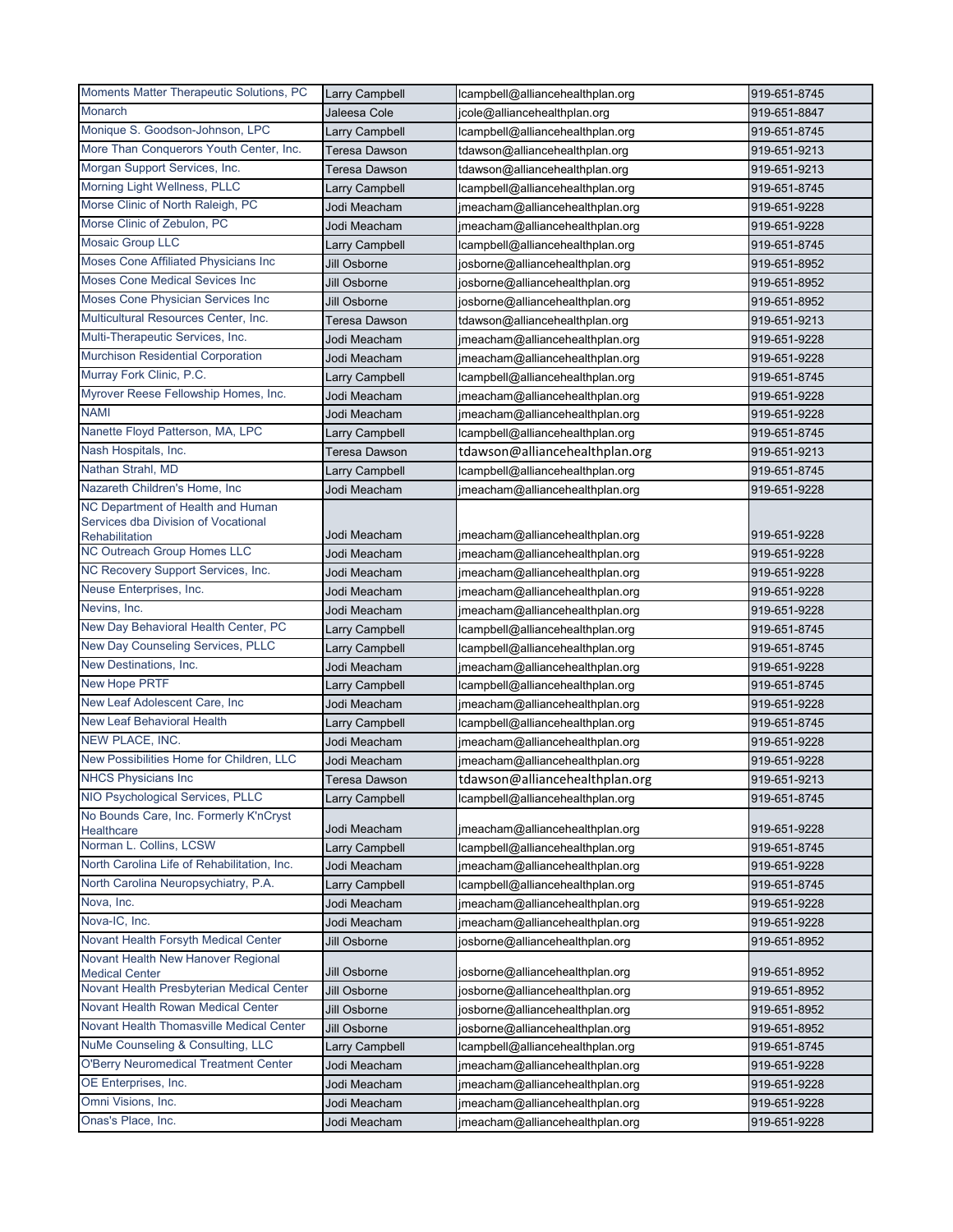| One Love Periodic Services, Inc.                                        | Jodi Meacham                         | jmeacham@alliancehealthplan.org                                 | 919-651-9228                 |
|-------------------------------------------------------------------------|--------------------------------------|-----------------------------------------------------------------|------------------------------|
| Our Treatment Center PLLC                                               | Larry Campbell                       | Icampbell@alliancehealthplan.org                                | 919-651-8745                 |
| <b>Outward Bound One LLC</b>                                            | Jodi Meacham                         | jmeacham@alliancehealthplan.org                                 | 919-651-9228                 |
| <b>Oxford House</b>                                                     | Larry Campbell                       | lcampbell@alliancehealthplan.org                                | 919-651-8745                 |
| P&G Clinical Services P.L.L.C.                                          | Larry Campbell                       | lcampbell@alliancehealthplan.org                                | 919-651-8745                 |
| Paramount Holistic Mental Wellness, PLLC                                | <b>Larry Campbell</b>                | lcampbell@alliancehealthplan.org                                | 919-651-8745                 |
| Parker Investments, LTD.                                                | Jodi Meacham                         | jmeacham@alliancehealthplan.org                                 | 919-651-9228                 |
| Path of Hope, Inc.                                                      | Jodi Meacham                         | jmeacham@alliancehealthplan.org                                 | 919-651-9228                 |
| Pathways for People, Inc.                                               | Jodi Meacham                         | jmeacham@alliancehealthplan.org                                 | 919-651-9228                 |
| Pathways Human Services dba Access                                      |                                      |                                                                 |                              |
| <b>Family Services</b>                                                  | Larry Campbell                       | Icampbell@alliancehealthplan.org                                | 919-651-8745                 |
| Pathways to Life, Inc.                                                  | Jodi Meacham                         | jmeacham@alliancehealthplan.org                                 | 919-651-9228                 |
| Patterson Home Care, Inc.                                               | Jodi Meacham                         | jmeacham@alliancehealthplan.org                                 | 919-651-9228                 |
| Paula S. Newman LPC                                                     | Larry Campbell                       | lcampbell@alliancehealthplan.org                                | 919-651-8745                 |
| Pave Behavioral Health Services, PC                                     | Larry Campbell                       | lcampbell@alliancehealthplan.org                                | 919-651-8745                 |
| Peace of Mind, Inc.                                                     | Larry Campbell                       | lcampbell@alliancehealthplan.org                                | 919-651-8745                 |
| Peak Professional Group, LLC                                            | Larry Campbell                       | lcampbell@alliancehealthplan.org                                | 919-651-8745                 |
| Peak Wellness, PLLC                                                     | Larry Campbell                       | lcampbell@alliancehealthplan.org                                | 919-651-8745                 |
| Pearl's Angel Care, Inc.                                                | Jodi Meacham                         | jmeacham@alliancehealthplan.org                                 | 919-651-9228                 |
| Person County Group Homes, Inc.                                         | Jodi Meacham                         | jmeacham@alliancehealthplan.org                                 | 919-651-9228                 |
| Peter-Elst, LLC                                                         | Jodi Meacham                         | jmeacham@alliancehealthplan.org                                 | 919-651-9228                 |
| PHP of NC Inc                                                           | Jodi Meacham                         | jmeacham@alliancehealthplan.org                                 | 919-651-9228                 |
| Piedmont Residential Development Center,                                | Jodi Meacham                         | jmeacham@alliancehealthplan.org                                 | 919-651-9228                 |
| Inc.<br><b>Pinnacle Family Services</b>                                 | Larry Campbell                       | lcampbell@alliancehealthplan.org                                | 919-651-8745                 |
| Pinnacle Point Supportive Services, LLC                                 | <b>Mandy Padgett</b>                 | apadgett@alliancehealthplan.org                                 | 919-651-8938                 |
| <b>Pivotal Health Solutions</b>                                         |                                      |                                                                 |                              |
| <b>PORT Health Services</b>                                             | <b>Mandy Padgett</b><br>Jodi Meacham | apadgett@alliancehealthplan.org                                 | 919-651-8938<br>919-651-9228 |
| <b>Positive Behavior Supports Corporation</b>                           | Jaleesa Cole                         | jmeacham@alliancehealthplan.org<br>jcole@alliancehealthplan.org | 919-651-8847                 |
| PQA HEALTHCARE, INC.                                                    | Jodi Meacham                         | jmeacham@alliancehealthplan.org                                 |                              |
| Praising Hands, LLC                                                     | Jodi Meacham                         | jmeacham@alliancehealthplan.org                                 | 919-651-9228<br>919-651-9228 |
| Precious Haven, Inc.                                                    | Jodi Meacham                         | jmeacham@alliancehealthplan.org                                 | 919-651-9228                 |
| Premiere Health and Wellness Medical                                    |                                      |                                                                 |                              |
| Center, PLLC                                                            | <b>Mandy Padgett</b>                 | apadgett@alliancehealthplan.org                                 | 919-651-8938                 |
| Pride in North Carolina, LLC                                            | Jodi Meacham                         | jmeacham@alliancehealthplan.org                                 | 919-651-9228                 |
| Primary Care Solutions, Inc.                                            | Jodi Meacham                         | jmeacham@alliancehealthplan.org                                 | 919-651-9228                 |
| <b>Priorities ABA PLLC</b>                                              | <b>Mandy Padgett</b>                 | apadgett@alliancehealthplan.org                                 | 919-651-8938                 |
| Private Diagnostic Clinic, PLLC                                         | Jill Osborne                         | josborne@alliancehealthplan.org                                 | 919-651-8952                 |
| Priya Sheth, LPC                                                        | <b>Mandy Padgett</b>                 | apadgett@alliancehealthplan.org                                 | 919-651-8938                 |
| ProCure Therapeutic Agency, Inc.                                        | Jodi Meacham                         | jmeacham@alliancehealthplan.org                                 | 919-651-9228                 |
| Professional Family Care Services, Inc.                                 | Jodi Meacham                         | jmeacham@alliancehealthplan.org                                 | 919-651-9228                 |
| Project 658                                                             | <b>Mandy Padgett</b>                 | apadgett@alliancehealthplan.org                                 | 919-651-8938                 |
| Providence Psychiatric and Behavioral Health                            |                                      |                                                                 |                              |
| Services, Inc                                                           | <b>Mandy Padgett</b>                 | apadgett@alliancehealthplan.org                                 | 919-651-8938                 |
| <b>Psychological Medicine Clinic</b>                                    | <b>Mandy Padgett</b>                 | apadgett@alliancehealthplan.org                                 | 919-651-8938                 |
| Psychological Mobile Services, PA                                       | Jaleesa Cole                         | jcole@alliancehealthplan.org                                    | 919-651-8847                 |
| Psychotherapeutic Services Inc                                          | Jodi Meacham                         | jmeacham@alliancehealthplan.org                                 | 919-651-9228                 |
| QC Counseling Services, PLLC                                            | <b>Mandy Padgett</b>                 | apadgett@alliancehealthplan.org                                 | 919-651-8938                 |
| QC Psychology, PLLC                                                     | <b>Mandy Padgett</b>                 | apadgett@alliancehealthplan.org                                 | 919-651-8938                 |
| Quality Care Solutions, Inc.                                            | Jodi Meacham                         | jmeacham@alliancehealthplan.org                                 | 919-651-9228                 |
| Quest Provider Services, LLC                                            | Jodi Meacham                         | jmeacham@alliancehealthplan.org                                 | 919-651-9228                 |
| R. J. Blackley ADATC                                                    | Jodi Meacham                         | jmeacham@alliancehealthplan.org                                 | 919-651-9228                 |
| R.O.P. E. S (Recovery Oriented Practices<br>and Engagement for Success) | Jodi Meacham                         | jmeacham@alliancehealthplan.org                                 | 919-651-9228                 |
| Rachel's House                                                          | Jodi Meacham                         | jmeacham@alliancehealthplan.org                                 | 919-651-9228                 |
| Rae's Playze Adult Day Center                                           | Jodi Meacham                         | jmeacham@alliancehealthplan.org                                 | 919-651-9228                 |
| Rainbow 66 Storehouse, Inc.                                             | Jodi Meacham                         | jmeacham@alliancehealthplan.org                                 | 919-651-9228                 |
| Rainbow of Sunshine, Inc.                                               | Jodi Meacham                         | jmeacham@alliancehealthplan.org                                 | 919-651-9228                 |
|                                                                         |                                      |                                                                 |                              |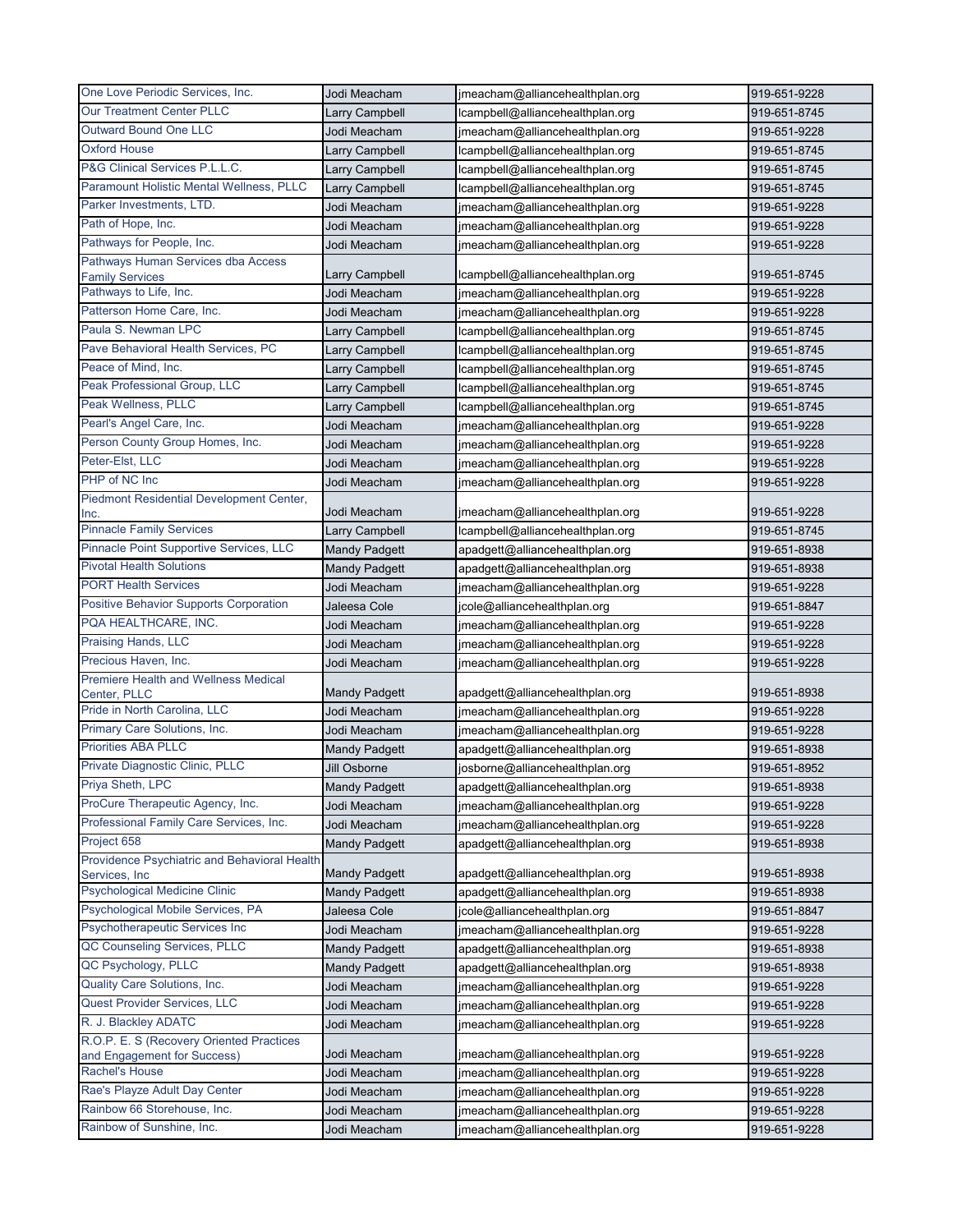| RDL Therapeutic Adult Day Center, LLC<br><b>Mandy Padgett</b><br>apadgett@alliancehealthplan.org<br>919-651-8938<br>RDL Therapeutic Outpatient Therapy, LLC<br>Jaleesa Cole<br>jcole@alliancehealthplan.org<br>919-651-8847<br>Recovery Connections of Durham, Inc.<br>jmeacham@alliancehealthplan.org<br>Jodi Meacham<br>919-651-9228<br><b>Recovery Innovations</b><br>Jaleesa Cole<br>jcole@alliancehealthplan.org<br>919-651-8847<br>Regina Kelly, LCSW<br>Jill Osborne<br>josborne@alliancehealthplan.org<br>919-651-8952<br>Reliable Health Services, Inc.<br><b>Mandy Padgett</b><br>apadgett@alliancehealthplan.org<br>919-651-8938<br><b>Relief Counseling Group PLLC</b><br><b>Mandy Padgett</b><br>apadgett@alliancehealthplan.org<br>919-651-8938<br>Renaissance Wellness Services LLC<br>apadgett@alliancehealthplan.org<br><b>Mandy Padgett</b><br>919-651-8938<br>Renew Counseling Center of NC, LLC<br>Jodi Meacham<br>jmeacham@alliancehealthplan.org<br>919-651-9228<br>Renewing Families, LLC<br>Jodi Meacham<br>jmeacham@alliancehealthplan.org<br>919-651-9228<br>ReNu Life, LLC<br>Jodi Meacham<br>jmeacham@alliancehealthplan.org<br>919-651-9228<br><b>Reset Behavioral Solutions, LLC</b><br>Jaleesa Cole<br>jcole@alliancehealthplan.org<br>919-651-8847<br>Residential Services, Inc.<br>Jodi Meacham<br>jmeacham@alliancehealthplan.org<br>919-651-9228<br>Residential Support Services of Wake<br>Jodi Meacham<br>jmeacham@alliancehealthplan.org<br>919-651-9228<br>County, Inc.<br>RESIDENTIAL TREATMENT SERVICES OF<br>Jodi Meacham<br>jmeacham@alliancehealthplan.org<br>919-651-9228<br>ALAMANCE, INC.<br>Resources for Human Development, Inc.<br>Jodi Meacham<br>jmeacham@alliancehealthplan.org<br>919-651-9228<br>Resources For Seniors, Inc.<br>imeacham@alliancehealthplan.org<br>Jodi Meacham<br>919-651-9228<br>Restoration Family Services, Inc.<br>919-651-9228<br>Jodi Meacham<br>jmeacham@alliancehealthplan.org<br>Rex Hospital, Inc.<br>tdawson@alliancehealthplan.org<br>919-651-9213<br>Teresa Dawson<br><b>RHA Behavioral Health NC LLC</b><br>Jodi Meacham<br>jmeacham@alliancehealthplan.org<br>919-651-9228<br>RHA Health Services NC, LLC<br>Jodi Meacham<br>jmeacham@alliancehealthplan.org<br>919-651-9228<br>RHA Health Services, Inc.<br>jmeacham@alliancehealthplan.org<br>Jodi Meacham<br>919-651-9228<br>RHEMA Counseling and Support Services,<br>919-651-8938<br><b>Mandy Padgett</b><br>apadgett@alliancehealthplan.org<br>PC<br>Robert C. Pennebaker, PLLC<br>apadgett@alliancehealthplan.org<br><b>Mandy Padgett</b><br>919-651-8938<br>Robeson Health Care Corporation<br>Jodi Meacham<br>jmeacham@alliancehealthplan.org<br>919-651-9228<br>Robyn F. Ezzell<br><b>Mandy Padgett</b><br>apadgett@alliancehealthplan.org<br>919-651-8938<br>Rockwell Development Center, Inc.<br>jmeacham@alliancehealthplan.org<br>919-651-9228<br>Jodi Meacham<br>Rosine L. Sanders, PhD<br>lcampbell@alliancehealthplan.org<br>Larry Campbell<br>919-651-8745<br>Rouses Group Home Inc<br>Jodi Meacham<br>919-651-9228<br>jmeacham@alliancehealthplan.org<br>Rowan Psychiatric and Medical Services, PA<br>apadgett@alliancehealthplan.org<br><b>Mandy Padgett</b><br>919-651-8938<br>Royal Child Academy Company<br>Jodi Meacham<br>jmeacham@alliancehealthplan.org<br>919-651-9228<br><b>Rusmed Consultants LLC</b><br>Jodi Meacham<br>jmeacham@alliancehealthplan.org<br>919-651-9228<br>Ryan's Place LLC<br>Jodi Meacham<br>jmeacham@alliancehealthplan.org<br>919-651-9228<br>S & H Youth and Adult Services, Inc.<br>Jodi Meacham<br>jmeacham@alliancehealthplan.org<br>919-651-9228<br>S & T WeCare Incorporated<br>Jodi Meacham<br>jmeacham@alliancehealthplan.org<br>919-651-9228<br>S.T.E.P.s Developmental Academy, Inc.<br>Jodi Meacham<br>jmeacham@alliancehealthplan.org<br>919-651-9228<br>Safe Haven Child and Family Counseling<br><b>Mandy Padgett</b><br>apadgett@alliancehealthplan.org<br>919-651-8938<br>Services LLC<br>Sage Institute, PLLC<br><b>Mandy Padgett</b><br>apadgett@alliancehealthplan.org<br>919-651-8938<br>Santana Therapy & Counseling, PLLC<br><b>Mandy Padgett</b><br>apadgett@alliancehealthplan.org<br>919-651-8938<br>Sarita Martene O'Neal MD<br><b>Mandy Padgett</b><br>apadgett@alliancehealthplan.org<br>919-651-8938<br>SAVED FOUNDATION, INC.<br><b>Teresa Dawson</b><br>tdawson@alliancehealthplan.org<br>919-651-9213<br>Savin Grace LLC<br>jmeacham@alliancehealthplan.org<br>Jodi Meacham<br>919-651-9228 | Rainey Psychological Services, PC         | <b>Mandy Padgett</b> | apadgett@alliancehealthplan.org | 919-651-8938 |
|------------------------------------------------------------------------------------------------------------------------------------------------------------------------------------------------------------------------------------------------------------------------------------------------------------------------------------------------------------------------------------------------------------------------------------------------------------------------------------------------------------------------------------------------------------------------------------------------------------------------------------------------------------------------------------------------------------------------------------------------------------------------------------------------------------------------------------------------------------------------------------------------------------------------------------------------------------------------------------------------------------------------------------------------------------------------------------------------------------------------------------------------------------------------------------------------------------------------------------------------------------------------------------------------------------------------------------------------------------------------------------------------------------------------------------------------------------------------------------------------------------------------------------------------------------------------------------------------------------------------------------------------------------------------------------------------------------------------------------------------------------------------------------------------------------------------------------------------------------------------------------------------------------------------------------------------------------------------------------------------------------------------------------------------------------------------------------------------------------------------------------------------------------------------------------------------------------------------------------------------------------------------------------------------------------------------------------------------------------------------------------------------------------------------------------------------------------------------------------------------------------------------------------------------------------------------------------------------------------------------------------------------------------------------------------------------------------------------------------------------------------------------------------------------------------------------------------------------------------------------------------------------------------------------------------------------------------------------------------------------------------------------------------------------------------------------------------------------------------------------------------------------------------------------------------------------------------------------------------------------------------------------------------------------------------------------------------------------------------------------------------------------------------------------------------------------------------------------------------------------------------------------------------------------------------------------------------------------------------------------------------------------------------------------------------------------------------------------------------------------------------------------------------------------------------------------------------------------------------------------------------------------------------------------------------------------------------------------------------------------------------------------------------------------------------------------------------------------------------------------------------------------------------------------------------------------------------------------------------------------------------------------------------------------------------------------------------------------------------------------------------------------------------------------------------------------------------------------------------------------------------------------|-------------------------------------------|----------------------|---------------------------------|--------------|
|                                                                                                                                                                                                                                                                                                                                                                                                                                                                                                                                                                                                                                                                                                                                                                                                                                                                                                                                                                                                                                                                                                                                                                                                                                                                                                                                                                                                                                                                                                                                                                                                                                                                                                                                                                                                                                                                                                                                                                                                                                                                                                                                                                                                                                                                                                                                                                                                                                                                                                                                                                                                                                                                                                                                                                                                                                                                                                                                                                                                                                                                                                                                                                                                                                                                                                                                                                                                                                                                                                                                                                                                                                                                                                                                                                                                                                                                                                                                                                                                                                                                                                                                                                                                                                                                                                                                                                                                                                                                                                                        |                                           |                      |                                 |              |
|                                                                                                                                                                                                                                                                                                                                                                                                                                                                                                                                                                                                                                                                                                                                                                                                                                                                                                                                                                                                                                                                                                                                                                                                                                                                                                                                                                                                                                                                                                                                                                                                                                                                                                                                                                                                                                                                                                                                                                                                                                                                                                                                                                                                                                                                                                                                                                                                                                                                                                                                                                                                                                                                                                                                                                                                                                                                                                                                                                                                                                                                                                                                                                                                                                                                                                                                                                                                                                                                                                                                                                                                                                                                                                                                                                                                                                                                                                                                                                                                                                                                                                                                                                                                                                                                                                                                                                                                                                                                                                                        |                                           |                      |                                 |              |
|                                                                                                                                                                                                                                                                                                                                                                                                                                                                                                                                                                                                                                                                                                                                                                                                                                                                                                                                                                                                                                                                                                                                                                                                                                                                                                                                                                                                                                                                                                                                                                                                                                                                                                                                                                                                                                                                                                                                                                                                                                                                                                                                                                                                                                                                                                                                                                                                                                                                                                                                                                                                                                                                                                                                                                                                                                                                                                                                                                                                                                                                                                                                                                                                                                                                                                                                                                                                                                                                                                                                                                                                                                                                                                                                                                                                                                                                                                                                                                                                                                                                                                                                                                                                                                                                                                                                                                                                                                                                                                                        |                                           |                      |                                 |              |
|                                                                                                                                                                                                                                                                                                                                                                                                                                                                                                                                                                                                                                                                                                                                                                                                                                                                                                                                                                                                                                                                                                                                                                                                                                                                                                                                                                                                                                                                                                                                                                                                                                                                                                                                                                                                                                                                                                                                                                                                                                                                                                                                                                                                                                                                                                                                                                                                                                                                                                                                                                                                                                                                                                                                                                                                                                                                                                                                                                                                                                                                                                                                                                                                                                                                                                                                                                                                                                                                                                                                                                                                                                                                                                                                                                                                                                                                                                                                                                                                                                                                                                                                                                                                                                                                                                                                                                                                                                                                                                                        |                                           |                      |                                 |              |
|                                                                                                                                                                                                                                                                                                                                                                                                                                                                                                                                                                                                                                                                                                                                                                                                                                                                                                                                                                                                                                                                                                                                                                                                                                                                                                                                                                                                                                                                                                                                                                                                                                                                                                                                                                                                                                                                                                                                                                                                                                                                                                                                                                                                                                                                                                                                                                                                                                                                                                                                                                                                                                                                                                                                                                                                                                                                                                                                                                                                                                                                                                                                                                                                                                                                                                                                                                                                                                                                                                                                                                                                                                                                                                                                                                                                                                                                                                                                                                                                                                                                                                                                                                                                                                                                                                                                                                                                                                                                                                                        |                                           |                      |                                 |              |
|                                                                                                                                                                                                                                                                                                                                                                                                                                                                                                                                                                                                                                                                                                                                                                                                                                                                                                                                                                                                                                                                                                                                                                                                                                                                                                                                                                                                                                                                                                                                                                                                                                                                                                                                                                                                                                                                                                                                                                                                                                                                                                                                                                                                                                                                                                                                                                                                                                                                                                                                                                                                                                                                                                                                                                                                                                                                                                                                                                                                                                                                                                                                                                                                                                                                                                                                                                                                                                                                                                                                                                                                                                                                                                                                                                                                                                                                                                                                                                                                                                                                                                                                                                                                                                                                                                                                                                                                                                                                                                                        |                                           |                      |                                 |              |
|                                                                                                                                                                                                                                                                                                                                                                                                                                                                                                                                                                                                                                                                                                                                                                                                                                                                                                                                                                                                                                                                                                                                                                                                                                                                                                                                                                                                                                                                                                                                                                                                                                                                                                                                                                                                                                                                                                                                                                                                                                                                                                                                                                                                                                                                                                                                                                                                                                                                                                                                                                                                                                                                                                                                                                                                                                                                                                                                                                                                                                                                                                                                                                                                                                                                                                                                                                                                                                                                                                                                                                                                                                                                                                                                                                                                                                                                                                                                                                                                                                                                                                                                                                                                                                                                                                                                                                                                                                                                                                                        |                                           |                      |                                 |              |
|                                                                                                                                                                                                                                                                                                                                                                                                                                                                                                                                                                                                                                                                                                                                                                                                                                                                                                                                                                                                                                                                                                                                                                                                                                                                                                                                                                                                                                                                                                                                                                                                                                                                                                                                                                                                                                                                                                                                                                                                                                                                                                                                                                                                                                                                                                                                                                                                                                                                                                                                                                                                                                                                                                                                                                                                                                                                                                                                                                                                                                                                                                                                                                                                                                                                                                                                                                                                                                                                                                                                                                                                                                                                                                                                                                                                                                                                                                                                                                                                                                                                                                                                                                                                                                                                                                                                                                                                                                                                                                                        |                                           |                      |                                 |              |
|                                                                                                                                                                                                                                                                                                                                                                                                                                                                                                                                                                                                                                                                                                                                                                                                                                                                                                                                                                                                                                                                                                                                                                                                                                                                                                                                                                                                                                                                                                                                                                                                                                                                                                                                                                                                                                                                                                                                                                                                                                                                                                                                                                                                                                                                                                                                                                                                                                                                                                                                                                                                                                                                                                                                                                                                                                                                                                                                                                                                                                                                                                                                                                                                                                                                                                                                                                                                                                                                                                                                                                                                                                                                                                                                                                                                                                                                                                                                                                                                                                                                                                                                                                                                                                                                                                                                                                                                                                                                                                                        |                                           |                      |                                 |              |
|                                                                                                                                                                                                                                                                                                                                                                                                                                                                                                                                                                                                                                                                                                                                                                                                                                                                                                                                                                                                                                                                                                                                                                                                                                                                                                                                                                                                                                                                                                                                                                                                                                                                                                                                                                                                                                                                                                                                                                                                                                                                                                                                                                                                                                                                                                                                                                                                                                                                                                                                                                                                                                                                                                                                                                                                                                                                                                                                                                                                                                                                                                                                                                                                                                                                                                                                                                                                                                                                                                                                                                                                                                                                                                                                                                                                                                                                                                                                                                                                                                                                                                                                                                                                                                                                                                                                                                                                                                                                                                                        |                                           |                      |                                 |              |
|                                                                                                                                                                                                                                                                                                                                                                                                                                                                                                                                                                                                                                                                                                                                                                                                                                                                                                                                                                                                                                                                                                                                                                                                                                                                                                                                                                                                                                                                                                                                                                                                                                                                                                                                                                                                                                                                                                                                                                                                                                                                                                                                                                                                                                                                                                                                                                                                                                                                                                                                                                                                                                                                                                                                                                                                                                                                                                                                                                                                                                                                                                                                                                                                                                                                                                                                                                                                                                                                                                                                                                                                                                                                                                                                                                                                                                                                                                                                                                                                                                                                                                                                                                                                                                                                                                                                                                                                                                                                                                                        |                                           |                      |                                 |              |
|                                                                                                                                                                                                                                                                                                                                                                                                                                                                                                                                                                                                                                                                                                                                                                                                                                                                                                                                                                                                                                                                                                                                                                                                                                                                                                                                                                                                                                                                                                                                                                                                                                                                                                                                                                                                                                                                                                                                                                                                                                                                                                                                                                                                                                                                                                                                                                                                                                                                                                                                                                                                                                                                                                                                                                                                                                                                                                                                                                                                                                                                                                                                                                                                                                                                                                                                                                                                                                                                                                                                                                                                                                                                                                                                                                                                                                                                                                                                                                                                                                                                                                                                                                                                                                                                                                                                                                                                                                                                                                                        |                                           |                      |                                 |              |
|                                                                                                                                                                                                                                                                                                                                                                                                                                                                                                                                                                                                                                                                                                                                                                                                                                                                                                                                                                                                                                                                                                                                                                                                                                                                                                                                                                                                                                                                                                                                                                                                                                                                                                                                                                                                                                                                                                                                                                                                                                                                                                                                                                                                                                                                                                                                                                                                                                                                                                                                                                                                                                                                                                                                                                                                                                                                                                                                                                                                                                                                                                                                                                                                                                                                                                                                                                                                                                                                                                                                                                                                                                                                                                                                                                                                                                                                                                                                                                                                                                                                                                                                                                                                                                                                                                                                                                                                                                                                                                                        |                                           |                      |                                 |              |
|                                                                                                                                                                                                                                                                                                                                                                                                                                                                                                                                                                                                                                                                                                                                                                                                                                                                                                                                                                                                                                                                                                                                                                                                                                                                                                                                                                                                                                                                                                                                                                                                                                                                                                                                                                                                                                                                                                                                                                                                                                                                                                                                                                                                                                                                                                                                                                                                                                                                                                                                                                                                                                                                                                                                                                                                                                                                                                                                                                                                                                                                                                                                                                                                                                                                                                                                                                                                                                                                                                                                                                                                                                                                                                                                                                                                                                                                                                                                                                                                                                                                                                                                                                                                                                                                                                                                                                                                                                                                                                                        |                                           |                      |                                 |              |
|                                                                                                                                                                                                                                                                                                                                                                                                                                                                                                                                                                                                                                                                                                                                                                                                                                                                                                                                                                                                                                                                                                                                                                                                                                                                                                                                                                                                                                                                                                                                                                                                                                                                                                                                                                                                                                                                                                                                                                                                                                                                                                                                                                                                                                                                                                                                                                                                                                                                                                                                                                                                                                                                                                                                                                                                                                                                                                                                                                                                                                                                                                                                                                                                                                                                                                                                                                                                                                                                                                                                                                                                                                                                                                                                                                                                                                                                                                                                                                                                                                                                                                                                                                                                                                                                                                                                                                                                                                                                                                                        |                                           |                      |                                 |              |
|                                                                                                                                                                                                                                                                                                                                                                                                                                                                                                                                                                                                                                                                                                                                                                                                                                                                                                                                                                                                                                                                                                                                                                                                                                                                                                                                                                                                                                                                                                                                                                                                                                                                                                                                                                                                                                                                                                                                                                                                                                                                                                                                                                                                                                                                                                                                                                                                                                                                                                                                                                                                                                                                                                                                                                                                                                                                                                                                                                                                                                                                                                                                                                                                                                                                                                                                                                                                                                                                                                                                                                                                                                                                                                                                                                                                                                                                                                                                                                                                                                                                                                                                                                                                                                                                                                                                                                                                                                                                                                                        |                                           |                      |                                 |              |
|                                                                                                                                                                                                                                                                                                                                                                                                                                                                                                                                                                                                                                                                                                                                                                                                                                                                                                                                                                                                                                                                                                                                                                                                                                                                                                                                                                                                                                                                                                                                                                                                                                                                                                                                                                                                                                                                                                                                                                                                                                                                                                                                                                                                                                                                                                                                                                                                                                                                                                                                                                                                                                                                                                                                                                                                                                                                                                                                                                                                                                                                                                                                                                                                                                                                                                                                                                                                                                                                                                                                                                                                                                                                                                                                                                                                                                                                                                                                                                                                                                                                                                                                                                                                                                                                                                                                                                                                                                                                                                                        |                                           |                      |                                 |              |
|                                                                                                                                                                                                                                                                                                                                                                                                                                                                                                                                                                                                                                                                                                                                                                                                                                                                                                                                                                                                                                                                                                                                                                                                                                                                                                                                                                                                                                                                                                                                                                                                                                                                                                                                                                                                                                                                                                                                                                                                                                                                                                                                                                                                                                                                                                                                                                                                                                                                                                                                                                                                                                                                                                                                                                                                                                                                                                                                                                                                                                                                                                                                                                                                                                                                                                                                                                                                                                                                                                                                                                                                                                                                                                                                                                                                                                                                                                                                                                                                                                                                                                                                                                                                                                                                                                                                                                                                                                                                                                                        |                                           |                      |                                 |              |
|                                                                                                                                                                                                                                                                                                                                                                                                                                                                                                                                                                                                                                                                                                                                                                                                                                                                                                                                                                                                                                                                                                                                                                                                                                                                                                                                                                                                                                                                                                                                                                                                                                                                                                                                                                                                                                                                                                                                                                                                                                                                                                                                                                                                                                                                                                                                                                                                                                                                                                                                                                                                                                                                                                                                                                                                                                                                                                                                                                                                                                                                                                                                                                                                                                                                                                                                                                                                                                                                                                                                                                                                                                                                                                                                                                                                                                                                                                                                                                                                                                                                                                                                                                                                                                                                                                                                                                                                                                                                                                                        |                                           |                      |                                 |              |
|                                                                                                                                                                                                                                                                                                                                                                                                                                                                                                                                                                                                                                                                                                                                                                                                                                                                                                                                                                                                                                                                                                                                                                                                                                                                                                                                                                                                                                                                                                                                                                                                                                                                                                                                                                                                                                                                                                                                                                                                                                                                                                                                                                                                                                                                                                                                                                                                                                                                                                                                                                                                                                                                                                                                                                                                                                                                                                                                                                                                                                                                                                                                                                                                                                                                                                                                                                                                                                                                                                                                                                                                                                                                                                                                                                                                                                                                                                                                                                                                                                                                                                                                                                                                                                                                                                                                                                                                                                                                                                                        |                                           |                      |                                 |              |
|                                                                                                                                                                                                                                                                                                                                                                                                                                                                                                                                                                                                                                                                                                                                                                                                                                                                                                                                                                                                                                                                                                                                                                                                                                                                                                                                                                                                                                                                                                                                                                                                                                                                                                                                                                                                                                                                                                                                                                                                                                                                                                                                                                                                                                                                                                                                                                                                                                                                                                                                                                                                                                                                                                                                                                                                                                                                                                                                                                                                                                                                                                                                                                                                                                                                                                                                                                                                                                                                                                                                                                                                                                                                                                                                                                                                                                                                                                                                                                                                                                                                                                                                                                                                                                                                                                                                                                                                                                                                                                                        |                                           |                      |                                 |              |
|                                                                                                                                                                                                                                                                                                                                                                                                                                                                                                                                                                                                                                                                                                                                                                                                                                                                                                                                                                                                                                                                                                                                                                                                                                                                                                                                                                                                                                                                                                                                                                                                                                                                                                                                                                                                                                                                                                                                                                                                                                                                                                                                                                                                                                                                                                                                                                                                                                                                                                                                                                                                                                                                                                                                                                                                                                                                                                                                                                                                                                                                                                                                                                                                                                                                                                                                                                                                                                                                                                                                                                                                                                                                                                                                                                                                                                                                                                                                                                                                                                                                                                                                                                                                                                                                                                                                                                                                                                                                                                                        |                                           |                      |                                 |              |
|                                                                                                                                                                                                                                                                                                                                                                                                                                                                                                                                                                                                                                                                                                                                                                                                                                                                                                                                                                                                                                                                                                                                                                                                                                                                                                                                                                                                                                                                                                                                                                                                                                                                                                                                                                                                                                                                                                                                                                                                                                                                                                                                                                                                                                                                                                                                                                                                                                                                                                                                                                                                                                                                                                                                                                                                                                                                                                                                                                                                                                                                                                                                                                                                                                                                                                                                                                                                                                                                                                                                                                                                                                                                                                                                                                                                                                                                                                                                                                                                                                                                                                                                                                                                                                                                                                                                                                                                                                                                                                                        |                                           |                      |                                 |              |
|                                                                                                                                                                                                                                                                                                                                                                                                                                                                                                                                                                                                                                                                                                                                                                                                                                                                                                                                                                                                                                                                                                                                                                                                                                                                                                                                                                                                                                                                                                                                                                                                                                                                                                                                                                                                                                                                                                                                                                                                                                                                                                                                                                                                                                                                                                                                                                                                                                                                                                                                                                                                                                                                                                                                                                                                                                                                                                                                                                                                                                                                                                                                                                                                                                                                                                                                                                                                                                                                                                                                                                                                                                                                                                                                                                                                                                                                                                                                                                                                                                                                                                                                                                                                                                                                                                                                                                                                                                                                                                                        |                                           |                      |                                 |              |
|                                                                                                                                                                                                                                                                                                                                                                                                                                                                                                                                                                                                                                                                                                                                                                                                                                                                                                                                                                                                                                                                                                                                                                                                                                                                                                                                                                                                                                                                                                                                                                                                                                                                                                                                                                                                                                                                                                                                                                                                                                                                                                                                                                                                                                                                                                                                                                                                                                                                                                                                                                                                                                                                                                                                                                                                                                                                                                                                                                                                                                                                                                                                                                                                                                                                                                                                                                                                                                                                                                                                                                                                                                                                                                                                                                                                                                                                                                                                                                                                                                                                                                                                                                                                                                                                                                                                                                                                                                                                                                                        |                                           |                      |                                 |              |
|                                                                                                                                                                                                                                                                                                                                                                                                                                                                                                                                                                                                                                                                                                                                                                                                                                                                                                                                                                                                                                                                                                                                                                                                                                                                                                                                                                                                                                                                                                                                                                                                                                                                                                                                                                                                                                                                                                                                                                                                                                                                                                                                                                                                                                                                                                                                                                                                                                                                                                                                                                                                                                                                                                                                                                                                                                                                                                                                                                                                                                                                                                                                                                                                                                                                                                                                                                                                                                                                                                                                                                                                                                                                                                                                                                                                                                                                                                                                                                                                                                                                                                                                                                                                                                                                                                                                                                                                                                                                                                                        |                                           |                      |                                 |              |
|                                                                                                                                                                                                                                                                                                                                                                                                                                                                                                                                                                                                                                                                                                                                                                                                                                                                                                                                                                                                                                                                                                                                                                                                                                                                                                                                                                                                                                                                                                                                                                                                                                                                                                                                                                                                                                                                                                                                                                                                                                                                                                                                                                                                                                                                                                                                                                                                                                                                                                                                                                                                                                                                                                                                                                                                                                                                                                                                                                                                                                                                                                                                                                                                                                                                                                                                                                                                                                                                                                                                                                                                                                                                                                                                                                                                                                                                                                                                                                                                                                                                                                                                                                                                                                                                                                                                                                                                                                                                                                                        |                                           |                      |                                 |              |
|                                                                                                                                                                                                                                                                                                                                                                                                                                                                                                                                                                                                                                                                                                                                                                                                                                                                                                                                                                                                                                                                                                                                                                                                                                                                                                                                                                                                                                                                                                                                                                                                                                                                                                                                                                                                                                                                                                                                                                                                                                                                                                                                                                                                                                                                                                                                                                                                                                                                                                                                                                                                                                                                                                                                                                                                                                                                                                                                                                                                                                                                                                                                                                                                                                                                                                                                                                                                                                                                                                                                                                                                                                                                                                                                                                                                                                                                                                                                                                                                                                                                                                                                                                                                                                                                                                                                                                                                                                                                                                                        |                                           |                      |                                 |              |
|                                                                                                                                                                                                                                                                                                                                                                                                                                                                                                                                                                                                                                                                                                                                                                                                                                                                                                                                                                                                                                                                                                                                                                                                                                                                                                                                                                                                                                                                                                                                                                                                                                                                                                                                                                                                                                                                                                                                                                                                                                                                                                                                                                                                                                                                                                                                                                                                                                                                                                                                                                                                                                                                                                                                                                                                                                                                                                                                                                                                                                                                                                                                                                                                                                                                                                                                                                                                                                                                                                                                                                                                                                                                                                                                                                                                                                                                                                                                                                                                                                                                                                                                                                                                                                                                                                                                                                                                                                                                                                                        |                                           |                      |                                 |              |
|                                                                                                                                                                                                                                                                                                                                                                                                                                                                                                                                                                                                                                                                                                                                                                                                                                                                                                                                                                                                                                                                                                                                                                                                                                                                                                                                                                                                                                                                                                                                                                                                                                                                                                                                                                                                                                                                                                                                                                                                                                                                                                                                                                                                                                                                                                                                                                                                                                                                                                                                                                                                                                                                                                                                                                                                                                                                                                                                                                                                                                                                                                                                                                                                                                                                                                                                                                                                                                                                                                                                                                                                                                                                                                                                                                                                                                                                                                                                                                                                                                                                                                                                                                                                                                                                                                                                                                                                                                                                                                                        |                                           |                      |                                 |              |
|                                                                                                                                                                                                                                                                                                                                                                                                                                                                                                                                                                                                                                                                                                                                                                                                                                                                                                                                                                                                                                                                                                                                                                                                                                                                                                                                                                                                                                                                                                                                                                                                                                                                                                                                                                                                                                                                                                                                                                                                                                                                                                                                                                                                                                                                                                                                                                                                                                                                                                                                                                                                                                                                                                                                                                                                                                                                                                                                                                                                                                                                                                                                                                                                                                                                                                                                                                                                                                                                                                                                                                                                                                                                                                                                                                                                                                                                                                                                                                                                                                                                                                                                                                                                                                                                                                                                                                                                                                                                                                                        |                                           |                      |                                 |              |
|                                                                                                                                                                                                                                                                                                                                                                                                                                                                                                                                                                                                                                                                                                                                                                                                                                                                                                                                                                                                                                                                                                                                                                                                                                                                                                                                                                                                                                                                                                                                                                                                                                                                                                                                                                                                                                                                                                                                                                                                                                                                                                                                                                                                                                                                                                                                                                                                                                                                                                                                                                                                                                                                                                                                                                                                                                                                                                                                                                                                                                                                                                                                                                                                                                                                                                                                                                                                                                                                                                                                                                                                                                                                                                                                                                                                                                                                                                                                                                                                                                                                                                                                                                                                                                                                                                                                                                                                                                                                                                                        |                                           |                      |                                 |              |
|                                                                                                                                                                                                                                                                                                                                                                                                                                                                                                                                                                                                                                                                                                                                                                                                                                                                                                                                                                                                                                                                                                                                                                                                                                                                                                                                                                                                                                                                                                                                                                                                                                                                                                                                                                                                                                                                                                                                                                                                                                                                                                                                                                                                                                                                                                                                                                                                                                                                                                                                                                                                                                                                                                                                                                                                                                                                                                                                                                                                                                                                                                                                                                                                                                                                                                                                                                                                                                                                                                                                                                                                                                                                                                                                                                                                                                                                                                                                                                                                                                                                                                                                                                                                                                                                                                                                                                                                                                                                                                                        |                                           |                      |                                 |              |
|                                                                                                                                                                                                                                                                                                                                                                                                                                                                                                                                                                                                                                                                                                                                                                                                                                                                                                                                                                                                                                                                                                                                                                                                                                                                                                                                                                                                                                                                                                                                                                                                                                                                                                                                                                                                                                                                                                                                                                                                                                                                                                                                                                                                                                                                                                                                                                                                                                                                                                                                                                                                                                                                                                                                                                                                                                                                                                                                                                                                                                                                                                                                                                                                                                                                                                                                                                                                                                                                                                                                                                                                                                                                                                                                                                                                                                                                                                                                                                                                                                                                                                                                                                                                                                                                                                                                                                                                                                                                                                                        |                                           |                      |                                 |              |
|                                                                                                                                                                                                                                                                                                                                                                                                                                                                                                                                                                                                                                                                                                                                                                                                                                                                                                                                                                                                                                                                                                                                                                                                                                                                                                                                                                                                                                                                                                                                                                                                                                                                                                                                                                                                                                                                                                                                                                                                                                                                                                                                                                                                                                                                                                                                                                                                                                                                                                                                                                                                                                                                                                                                                                                                                                                                                                                                                                                                                                                                                                                                                                                                                                                                                                                                                                                                                                                                                                                                                                                                                                                                                                                                                                                                                                                                                                                                                                                                                                                                                                                                                                                                                                                                                                                                                                                                                                                                                                                        |                                           |                      |                                 |              |
|                                                                                                                                                                                                                                                                                                                                                                                                                                                                                                                                                                                                                                                                                                                                                                                                                                                                                                                                                                                                                                                                                                                                                                                                                                                                                                                                                                                                                                                                                                                                                                                                                                                                                                                                                                                                                                                                                                                                                                                                                                                                                                                                                                                                                                                                                                                                                                                                                                                                                                                                                                                                                                                                                                                                                                                                                                                                                                                                                                                                                                                                                                                                                                                                                                                                                                                                                                                                                                                                                                                                                                                                                                                                                                                                                                                                                                                                                                                                                                                                                                                                                                                                                                                                                                                                                                                                                                                                                                                                                                                        |                                           |                      |                                 |              |
|                                                                                                                                                                                                                                                                                                                                                                                                                                                                                                                                                                                                                                                                                                                                                                                                                                                                                                                                                                                                                                                                                                                                                                                                                                                                                                                                                                                                                                                                                                                                                                                                                                                                                                                                                                                                                                                                                                                                                                                                                                                                                                                                                                                                                                                                                                                                                                                                                                                                                                                                                                                                                                                                                                                                                                                                                                                                                                                                                                                                                                                                                                                                                                                                                                                                                                                                                                                                                                                                                                                                                                                                                                                                                                                                                                                                                                                                                                                                                                                                                                                                                                                                                                                                                                                                                                                                                                                                                                                                                                                        |                                           |                      |                                 |              |
|                                                                                                                                                                                                                                                                                                                                                                                                                                                                                                                                                                                                                                                                                                                                                                                                                                                                                                                                                                                                                                                                                                                                                                                                                                                                                                                                                                                                                                                                                                                                                                                                                                                                                                                                                                                                                                                                                                                                                                                                                                                                                                                                                                                                                                                                                                                                                                                                                                                                                                                                                                                                                                                                                                                                                                                                                                                                                                                                                                                                                                                                                                                                                                                                                                                                                                                                                                                                                                                                                                                                                                                                                                                                                                                                                                                                                                                                                                                                                                                                                                                                                                                                                                                                                                                                                                                                                                                                                                                                                                                        |                                           |                      |                                 |              |
|                                                                                                                                                                                                                                                                                                                                                                                                                                                                                                                                                                                                                                                                                                                                                                                                                                                                                                                                                                                                                                                                                                                                                                                                                                                                                                                                                                                                                                                                                                                                                                                                                                                                                                                                                                                                                                                                                                                                                                                                                                                                                                                                                                                                                                                                                                                                                                                                                                                                                                                                                                                                                                                                                                                                                                                                                                                                                                                                                                                                                                                                                                                                                                                                                                                                                                                                                                                                                                                                                                                                                                                                                                                                                                                                                                                                                                                                                                                                                                                                                                                                                                                                                                                                                                                                                                                                                                                                                                                                                                                        |                                           |                      |                                 |              |
|                                                                                                                                                                                                                                                                                                                                                                                                                                                                                                                                                                                                                                                                                                                                                                                                                                                                                                                                                                                                                                                                                                                                                                                                                                                                                                                                                                                                                                                                                                                                                                                                                                                                                                                                                                                                                                                                                                                                                                                                                                                                                                                                                                                                                                                                                                                                                                                                                                                                                                                                                                                                                                                                                                                                                                                                                                                                                                                                                                                                                                                                                                                                                                                                                                                                                                                                                                                                                                                                                                                                                                                                                                                                                                                                                                                                                                                                                                                                                                                                                                                                                                                                                                                                                                                                                                                                                                                                                                                                                                                        |                                           |                      |                                 |              |
|                                                                                                                                                                                                                                                                                                                                                                                                                                                                                                                                                                                                                                                                                                                                                                                                                                                                                                                                                                                                                                                                                                                                                                                                                                                                                                                                                                                                                                                                                                                                                                                                                                                                                                                                                                                                                                                                                                                                                                                                                                                                                                                                                                                                                                                                                                                                                                                                                                                                                                                                                                                                                                                                                                                                                                                                                                                                                                                                                                                                                                                                                                                                                                                                                                                                                                                                                                                                                                                                                                                                                                                                                                                                                                                                                                                                                                                                                                                                                                                                                                                                                                                                                                                                                                                                                                                                                                                                                                                                                                                        |                                           |                      |                                 |              |
|                                                                                                                                                                                                                                                                                                                                                                                                                                                                                                                                                                                                                                                                                                                                                                                                                                                                                                                                                                                                                                                                                                                                                                                                                                                                                                                                                                                                                                                                                                                                                                                                                                                                                                                                                                                                                                                                                                                                                                                                                                                                                                                                                                                                                                                                                                                                                                                                                                                                                                                                                                                                                                                                                                                                                                                                                                                                                                                                                                                                                                                                                                                                                                                                                                                                                                                                                                                                                                                                                                                                                                                                                                                                                                                                                                                                                                                                                                                                                                                                                                                                                                                                                                                                                                                                                                                                                                                                                                                                                                                        |                                           |                      |                                 |              |
|                                                                                                                                                                                                                                                                                                                                                                                                                                                                                                                                                                                                                                                                                                                                                                                                                                                                                                                                                                                                                                                                                                                                                                                                                                                                                                                                                                                                                                                                                                                                                                                                                                                                                                                                                                                                                                                                                                                                                                                                                                                                                                                                                                                                                                                                                                                                                                                                                                                                                                                                                                                                                                                                                                                                                                                                                                                                                                                                                                                                                                                                                                                                                                                                                                                                                                                                                                                                                                                                                                                                                                                                                                                                                                                                                                                                                                                                                                                                                                                                                                                                                                                                                                                                                                                                                                                                                                                                                                                                                                                        |                                           |                      |                                 |              |
|                                                                                                                                                                                                                                                                                                                                                                                                                                                                                                                                                                                                                                                                                                                                                                                                                                                                                                                                                                                                                                                                                                                                                                                                                                                                                                                                                                                                                                                                                                                                                                                                                                                                                                                                                                                                                                                                                                                                                                                                                                                                                                                                                                                                                                                                                                                                                                                                                                                                                                                                                                                                                                                                                                                                                                                                                                                                                                                                                                                                                                                                                                                                                                                                                                                                                                                                                                                                                                                                                                                                                                                                                                                                                                                                                                                                                                                                                                                                                                                                                                                                                                                                                                                                                                                                                                                                                                                                                                                                                                                        |                                           |                      |                                 |              |
|                                                                                                                                                                                                                                                                                                                                                                                                                                                                                                                                                                                                                                                                                                                                                                                                                                                                                                                                                                                                                                                                                                                                                                                                                                                                                                                                                                                                                                                                                                                                                                                                                                                                                                                                                                                                                                                                                                                                                                                                                                                                                                                                                                                                                                                                                                                                                                                                                                                                                                                                                                                                                                                                                                                                                                                                                                                                                                                                                                                                                                                                                                                                                                                                                                                                                                                                                                                                                                                                                                                                                                                                                                                                                                                                                                                                                                                                                                                                                                                                                                                                                                                                                                                                                                                                                                                                                                                                                                                                                                                        |                                           |                      |                                 |              |
|                                                                                                                                                                                                                                                                                                                                                                                                                                                                                                                                                                                                                                                                                                                                                                                                                                                                                                                                                                                                                                                                                                                                                                                                                                                                                                                                                                                                                                                                                                                                                                                                                                                                                                                                                                                                                                                                                                                                                                                                                                                                                                                                                                                                                                                                                                                                                                                                                                                                                                                                                                                                                                                                                                                                                                                                                                                                                                                                                                                                                                                                                                                                                                                                                                                                                                                                                                                                                                                                                                                                                                                                                                                                                                                                                                                                                                                                                                                                                                                                                                                                                                                                                                                                                                                                                                                                                                                                                                                                                                                        | SBH-Raleigh, LLC dba Strategic Behavioral |                      |                                 |              |
| Jill Osborne<br>josborne@alliancehealthplan.org<br>919-651-8952<br>Center - Garner                                                                                                                                                                                                                                                                                                                                                                                                                                                                                                                                                                                                                                                                                                                                                                                                                                                                                                                                                                                                                                                                                                                                                                                                                                                                                                                                                                                                                                                                                                                                                                                                                                                                                                                                                                                                                                                                                                                                                                                                                                                                                                                                                                                                                                                                                                                                                                                                                                                                                                                                                                                                                                                                                                                                                                                                                                                                                                                                                                                                                                                                                                                                                                                                                                                                                                                                                                                                                                                                                                                                                                                                                                                                                                                                                                                                                                                                                                                                                                                                                                                                                                                                                                                                                                                                                                                                                                                                                                     |                                           |                      |                                 |              |
| SBH-Wilmington, LLC dba Carolina Dunes<br>Jill Osborne<br>919-651-8952<br>josborne@alliancehealthplan.org<br><b>Behavioral Health</b>                                                                                                                                                                                                                                                                                                                                                                                                                                                                                                                                                                                                                                                                                                                                                                                                                                                                                                                                                                                                                                                                                                                                                                                                                                                                                                                                                                                                                                                                                                                                                                                                                                                                                                                                                                                                                                                                                                                                                                                                                                                                                                                                                                                                                                                                                                                                                                                                                                                                                                                                                                                                                                                                                                                                                                                                                                                                                                                                                                                                                                                                                                                                                                                                                                                                                                                                                                                                                                                                                                                                                                                                                                                                                                                                                                                                                                                                                                                                                                                                                                                                                                                                                                                                                                                                                                                                                                                  |                                           |                      |                                 |              |
| Scotland Memorial Hospital, Inc.<br>Jill Osborne<br>josborne@alliancehealthplan.org<br>919-651-8952                                                                                                                                                                                                                                                                                                                                                                                                                                                                                                                                                                                                                                                                                                                                                                                                                                                                                                                                                                                                                                                                                                                                                                                                                                                                                                                                                                                                                                                                                                                                                                                                                                                                                                                                                                                                                                                                                                                                                                                                                                                                                                                                                                                                                                                                                                                                                                                                                                                                                                                                                                                                                                                                                                                                                                                                                                                                                                                                                                                                                                                                                                                                                                                                                                                                                                                                                                                                                                                                                                                                                                                                                                                                                                                                                                                                                                                                                                                                                                                                                                                                                                                                                                                                                                                                                                                                                                                                                    |                                           |                      |                                 |              |
| Second Chance Counseling Services, PLLC<br><b>Teresa Dawson</b><br>tdawson@alliancehealthplan.org<br>919-651-9213                                                                                                                                                                                                                                                                                                                                                                                                                                                                                                                                                                                                                                                                                                                                                                                                                                                                                                                                                                                                                                                                                                                                                                                                                                                                                                                                                                                                                                                                                                                                                                                                                                                                                                                                                                                                                                                                                                                                                                                                                                                                                                                                                                                                                                                                                                                                                                                                                                                                                                                                                                                                                                                                                                                                                                                                                                                                                                                                                                                                                                                                                                                                                                                                                                                                                                                                                                                                                                                                                                                                                                                                                                                                                                                                                                                                                                                                                                                                                                                                                                                                                                                                                                                                                                                                                                                                                                                                      |                                           |                      |                                 |              |
| Securing Resources for Consumers, Inc.<br>Jodi Meacham<br>jmeacham@alliancehealthplan.org<br>919-651-9228                                                                                                                                                                                                                                                                                                                                                                                                                                                                                                                                                                                                                                                                                                                                                                                                                                                                                                                                                                                                                                                                                                                                                                                                                                                                                                                                                                                                                                                                                                                                                                                                                                                                                                                                                                                                                                                                                                                                                                                                                                                                                                                                                                                                                                                                                                                                                                                                                                                                                                                                                                                                                                                                                                                                                                                                                                                                                                                                                                                                                                                                                                                                                                                                                                                                                                                                                                                                                                                                                                                                                                                                                                                                                                                                                                                                                                                                                                                                                                                                                                                                                                                                                                                                                                                                                                                                                                                                              |                                           |                      |                                 |              |
| Senior Health and Education Partners PLLC<br><b>Teresa Dawson</b><br>tdawson@alliancehealthplan.org<br>919-651-9213                                                                                                                                                                                                                                                                                                                                                                                                                                                                                                                                                                                                                                                                                                                                                                                                                                                                                                                                                                                                                                                                                                                                                                                                                                                                                                                                                                                                                                                                                                                                                                                                                                                                                                                                                                                                                                                                                                                                                                                                                                                                                                                                                                                                                                                                                                                                                                                                                                                                                                                                                                                                                                                                                                                                                                                                                                                                                                                                                                                                                                                                                                                                                                                                                                                                                                                                                                                                                                                                                                                                                                                                                                                                                                                                                                                                                                                                                                                                                                                                                                                                                                                                                                                                                                                                                                                                                                                                    |                                           |                      |                                 |              |
| Serenity Therapeutic Services, Inc.<br>Jodi Meacham<br>jmeacham@alliancehealthplan.org<br>919-651-9228                                                                                                                                                                                                                                                                                                                                                                                                                                                                                                                                                                                                                                                                                                                                                                                                                                                                                                                                                                                                                                                                                                                                                                                                                                                                                                                                                                                                                                                                                                                                                                                                                                                                                                                                                                                                                                                                                                                                                                                                                                                                                                                                                                                                                                                                                                                                                                                                                                                                                                                                                                                                                                                                                                                                                                                                                                                                                                                                                                                                                                                                                                                                                                                                                                                                                                                                                                                                                                                                                                                                                                                                                                                                                                                                                                                                                                                                                                                                                                                                                                                                                                                                                                                                                                                                                                                                                                                                                 |                                           |                      |                                 |              |
| Shawn Causby dba Waxhaw Whole Health<br>Teresa Dawson<br>919-651-9213<br>tdawson@alliancehealthplan.org                                                                                                                                                                                                                                                                                                                                                                                                                                                                                                                                                                                                                                                                                                                                                                                                                                                                                                                                                                                                                                                                                                                                                                                                                                                                                                                                                                                                                                                                                                                                                                                                                                                                                                                                                                                                                                                                                                                                                                                                                                                                                                                                                                                                                                                                                                                                                                                                                                                                                                                                                                                                                                                                                                                                                                                                                                                                                                                                                                                                                                                                                                                                                                                                                                                                                                                                                                                                                                                                                                                                                                                                                                                                                                                                                                                                                                                                                                                                                                                                                                                                                                                                                                                                                                                                                                                                                                                                                |                                           |                      |                                 |              |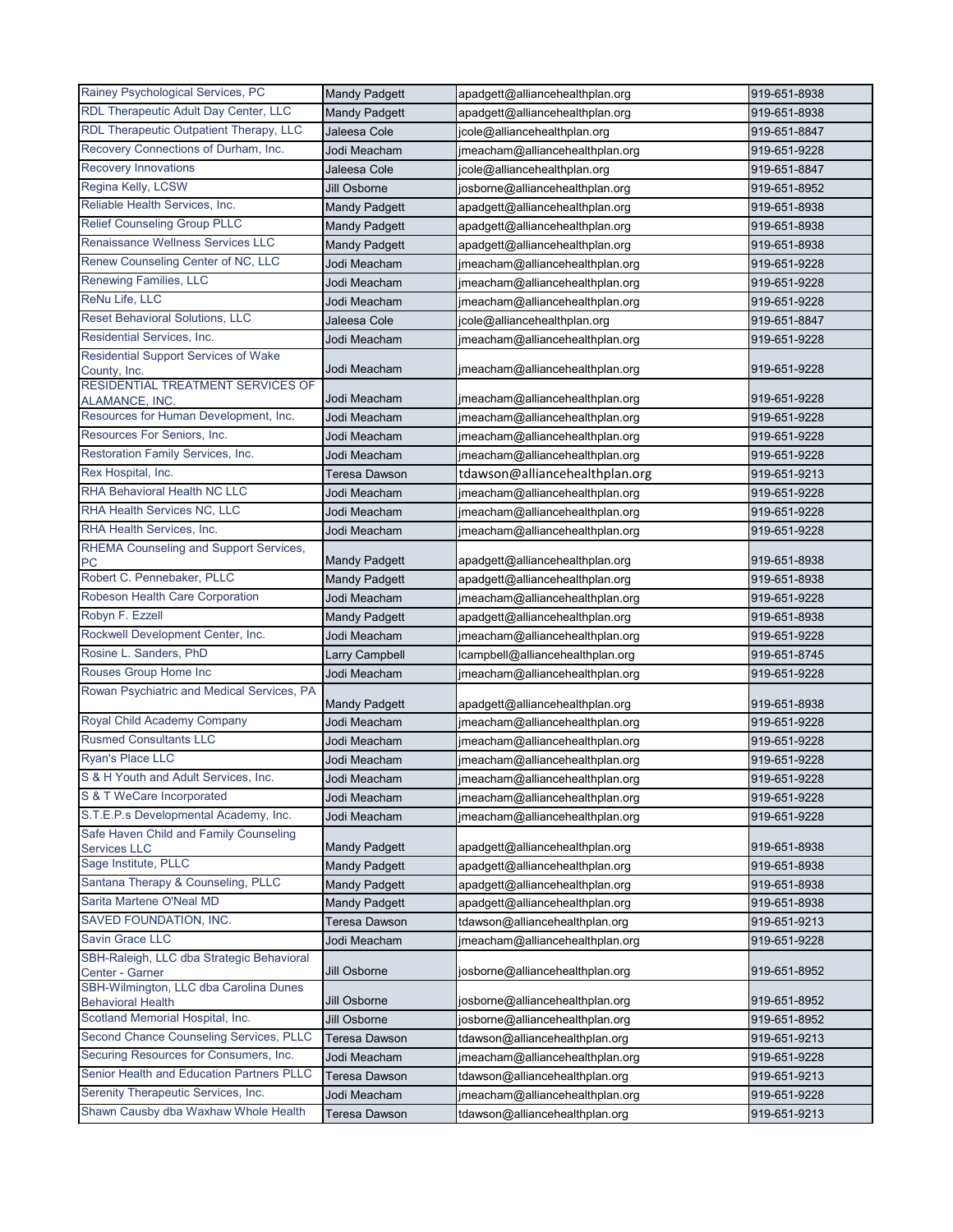| Sherille Barber dba Barber Therapy &                                                         |                               |                                  |              |
|----------------------------------------------------------------------------------------------|-------------------------------|----------------------------------|--------------|
| <b>Associates</b>                                                                            | Teresa Dawson                 | tdawson@alliancehealthplan.org   | 919-651-9213 |
| Sherisse K. Bailey LPC, LCAS                                                                 | Teresa Dawson                 | tdawson@alliancehealthplan.org   | 919-651-9213 |
| <b>Sherman Boone LCSW</b>                                                                    | <b>Teresa Dawson</b>          | tdawson@alliancehealthplan.org   | 919-651-9213 |
| Shine Counseling, PLLC                                                                       | Teresa Dawson                 | tdawson@alliancehealthplan.org   | 919-651-9213 |
| ShineLight, Inc.                                                                             | Jodi Meacham                  | jmeacham@alliancehealthplan.org  | 919-651-9228 |
| Sierra's Residential Services, Inc.                                                          | Jaleesa Cole                  | jcole@alliancehealthplan.org     | 919-651-8847 |
| Sigma Health Services, LLC                                                                   | Jaleesa Cole                  | jcole@alliancehealthplan.org     | 919-651-8847 |
| Skill Creations, Inc.                                                                        | Jaleesa Cole                  | jcole@alliancehealthplan.org     | 919-651-8847 |
| SOARR-STEPS ON A ROAD TO                                                                     |                               |                                  |              |
| <b>RECOVERY</b><br>Solas Health, PLLC                                                        | Jaleesa Cole                  | jcole@alliancehealthplan.org     | 919-651-8847 |
| Solaz LLC                                                                                    | <b>Teresa Dawson</b>          | tdawson@alliancehealthplan.org   | 919-651-9213 |
| Solutions Community Support Agency, LLC                                                      | <b>Teresa Dawson</b>          | tdawson@alliancehealthplan.org   | 919-651-9213 |
| Sophia B. Pierce & Associates, Inc.                                                          | Jaleesa Cole                  | jcole@alliancehealthplan.org     | 919-651-8847 |
|                                                                                              | Jaleesa Cole                  | jcole@alliancehealthplan.org     | 919-651-8847 |
| Soul Care, PLLC<br>Southeastern Healthcare of North Carolina,                                | Teresa Dawson                 | tdawson@alliancehealthplan.org   | 919-651-9213 |
| Inc.                                                                                         | Jaleesa Cole                  | jcole@alliancehealthplan.org     | 919-651-8847 |
| Southlight Healthcare                                                                        | <b>Mandy Padgett</b>          | apadgett@alliancehealthplan.org  | 919-651-8938 |
| <b>Sparc Network</b>                                                                         | Larry Campbell                | lcampbell@alliancehealthplan.org | 919-651-8745 |
| Specialized Services & Personnel, Inc.                                                       | Jaleesa Cole                  | jcole@alliancehealthplan.org     | 919-651-8847 |
| <b>Speech Connections LLC</b>                                                                | Teresa Dawson                 | tdawson@alliancehealthplan.org   | 919-651-9213 |
| Spigner Management Systems dba BJ Hill                                                       |                               |                                  |              |
| and Associates                                                                               | Jaleesa Cole                  | jcole@alliancehealthplan.org     | 919-651-8847 |
| St Lukes Hospital                                                                            | Jill Osborne                  | josborne@alliancehealthplan.org  | 919-651-8952 |
| Stan B Treatment Services, Inc.                                                              | Jaleesa Cole                  | jcole@alliancehealthplan.org     | 919-651-8847 |
| <b>Standards-Based Solutions Behavioral Health</b><br><b>Consulting &amp; Management LLC</b> | Jaleesa Cole                  | jcole@alliancehealthplan.org     | 919-651-8847 |
| Statesville HMA, LLC dba Davis Regional<br><b>Medical Center</b>                             | Jill Osborne                  | josborne@alliancehealthplan.org  | 919-651-8952 |
| <b>Step Ahead ABA LLC</b>                                                                    | Jaleesa Cole                  | jcole@alliancehealthplan.org     | 919-651-8847 |
| Stepping Stones ABA, Inc                                                                     | Teresa Dawson                 | tdawson@alliancehealthplan.org   | 919-651-9213 |
| <b>STEPS for Recovery, LLC</b>                                                               | Jaleesa Cole                  | jcole@alliancehealthplan.org     | 919-651-8847 |
| <b>Steps Toward Success, PLLC</b>                                                            | <b>Teresa Dawson</b>          | tdawson@alliancehealthplan.org   | 919-651-9213 |
| <b>Still Family LLC</b>                                                                      | Jaleesa Cole                  | jcole@alliancehealthplan.org     | 919-651-8847 |
| Strategic Interventions, LLC                                                                 | Jaleesa Cole                  | jcole@alliancehealthplan.org     | 919-651-8847 |
| Stride Services, LLC                                                                         | Teresa Dawson                 | tdawson@alliancehealthplan.org   | 919-651-9213 |
| <b>Structured Family Interventions, LLC</b>                                                  | Jaleesa Cole                  |                                  | 919-651-8847 |
| Successful Solutions MHS, Inc.                                                               |                               | jcole@alliancehealthplan.org     |              |
| Successful Transitions, LLC                                                                  | Jaleesa Cole                  | jcole@alliancehealthplan.org     | 919-651-8847 |
| Sunflower Therapeutic Solutions, PLLC                                                        | Jaleesa Cole<br>Teresa Dawson | jcole@alliancehealthplan.org     | 919-651-8847 |
| Sunlight Behavior Center, Inc.                                                               |                               | tdawson@alliancehealthplan.org   | 919-651-9213 |
| Sunrise Clinical Associates, PLLC                                                            | Jaleesa Cole<br>Jaleesa Cole  | jcole@alliancehealthplan.org     | 919-651-8847 |
| Support Incorporated                                                                         |                               | jcole@alliancehealthplan.org     | 919-651-8847 |
| T.L.C. Home, Inc.                                                                            | Jaleesa Cole                  | jcole@alliancehealthplan.org     | 919-651-8847 |
| Talya R. Mazor, LCSW                                                                         | Jaleesa Cole                  | jcole@alliancehealthplan.org     | 919-651-8847 |
| <b>Tamekia Powell</b>                                                                        | Teresa Dawson                 | tdawson@alliancehealthplan.org   | 919-651-9213 |
| TGH Behavioral Health Services, Inc.                                                         | Teresa Dawson                 | tdawson@alliancehealthplan.org   | 919-651-9213 |
| <b>TGH Phase II Inc</b>                                                                      | Jaleesa Cole                  | jcole@alliancehealthplan.org     | 919-651-8847 |
| The Alpha Management Community                                                               | Jaleesa Cole                  | jcole@alliancehealthplan.org     | 919-651-8847 |
| Services, Inc.                                                                               | Jaleesa Cole                  | jcole@alliancehealthplan.org     | 919-651-8847 |
| The Arc of Davidson County                                                                   | Jaleesa Cole                  | jcole@alliancehealthplan.org     | 919-651-8847 |
| The Arc of North Carolina, Inc.                                                              | Jaleesa Cole                  | jcole@alliancehealthplan.org     | 919-651-8847 |
| The Arc of the Triangle, Inc.                                                                | Jaleesa Cole                  | jcole@alliancehealthplan.org     | 919-651-8847 |
| The Bair Foundation                                                                          | Jaleesa Cole                  | jcole@alliancehealthplan.org     | 919-651-8847 |
| The Bruson Group, Inc.                                                                       | Jaleesa Cole                  | jcole@alliancehealthplan.org     | 919-651-8847 |
| The Center for Child and Family Health, Inc.                                                 | Jodi Meacham                  | jmeacham@alliancehealthplan.org  | 919-651-9228 |
| The Charlotte Mecklenburg Hospital Authority                                                 |                               |                                  |              |
|                                                                                              | Jill Osborne                  | josborne@alliancehealthplan.org  | 919-651-8952 |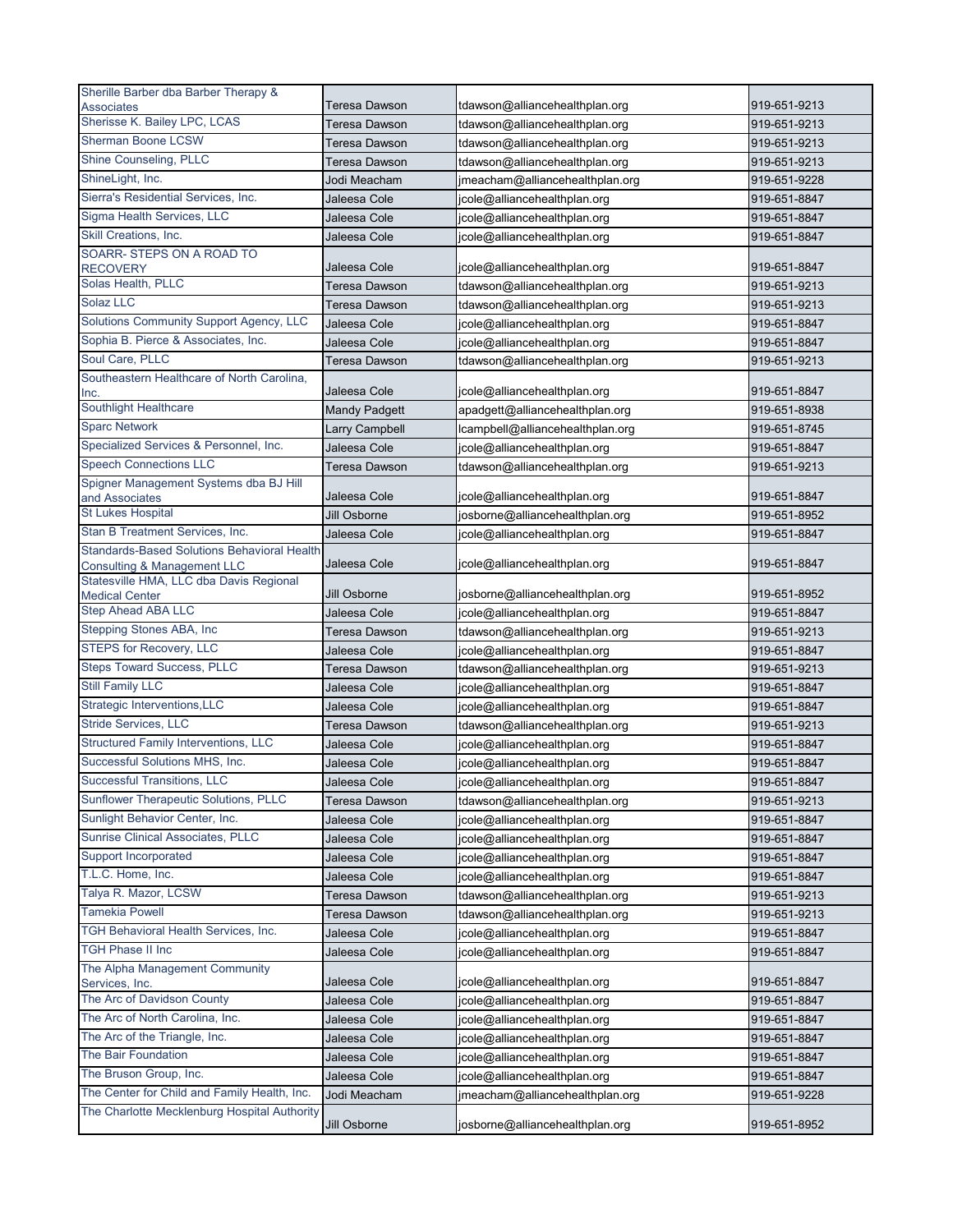| The Crossnore School & Children's Home                                              | Jaleesa Cole                 | jcole@alliancehealthplan.org    | 919-651-8847 |
|-------------------------------------------------------------------------------------|------------------------------|---------------------------------|--------------|
| The Enhancement Center, Inc.                                                        | Jaleesa Cole                 | jcole@alliancehealthplan.org    | 919-651-8847 |
| The HOPE Centre for Advancement, LLC                                                | Jodi Meacham                 | jmeacham@alliancehealthplan.org | 919-651-9228 |
| The Keywest Center, Inc.                                                            | Jaleesa Cole                 | jcole@alliancehealthplan.org    | 919-651-8847 |
| The Kid's Workshop, Inc.                                                            | Jaleesa Cole                 | jcole@alliancehealthplan.org    | 919-651-8847 |
| The Legacy Team, LLC                                                                | Teresa Dawson                | tdawson@alliancehealthplan.org  | 919-651-9213 |
| The Loving Home Incorporated                                                        | Jaleesa Cole                 | jcole@alliancehealthplan.org    | 919-651-8847 |
| The Mariposa School for Children with Autism                                        |                              |                                 |              |
|                                                                                     | Jaleesa Cole                 | jcole@alliancehealthplan.org    | 919-651-8847 |
| The Methodist Home for Children, Inc.                                               | Jaleesa Cole                 | jcole@alliancehealthplan.org    | 919-651-8847 |
| The Mindly Group, PLLC                                                              | Teresa Dawson                | tdawson@alliancehealthplan.org  | 919-651-9213 |
| The Moses H. Cone Memorial Hospital<br><b>Operating Corporation</b>                 | Jill Osborne                 | josborne@alliancehealthplan.org | 919-651-8952 |
| The Poe Center for Health Education                                                 | <b>Mandy Padgett</b>         | apadgett@alliancehealthplan.org | 919-651-8938 |
| The Promise Group, LLC                                                              | Jaleesa Cole                 | jcole@alliancehealthplan.org    | 919-651-8847 |
| The Unique Caring Foundation, Inc.                                                  | Jaleesa Cole                 | jcole@alliancehealthplan.org    | 919-651-8847 |
| The Village Behavioral Healthcare Services,                                         |                              |                                 |              |
| Inc                                                                                 | Teresa Dawson                | tdawson@alliancehealthplan.org  | 919-651-9213 |
| <b>Therapeutic Alternatives</b>                                                     | Jaleesa Cole                 | jcole@alliancehealthplan.org    | 919-651-8847 |
| Therapeutic Resource Associates, PA                                                 | Jaleesa Cole                 | jcole@alliancehealthplan.org    | 919-651-8847 |
| Therapeutic Solutions and Wellness, PC                                              | <b>Teresa Dawson</b>         | tdawson@alliancehealthplan.org  | 919-651-9213 |
| Therapy Smarts, Inc                                                                 | Teresa Dawson                | tdawson@alliancehealthplan.org  | 919-651-9213 |
| Thomas K. McKean, MD, PLLC                                                          | Jodi Meacham                 | jmeacham@alliancehealthplan.org | 919-651-9228 |
| Thomas P Cornwall, MD                                                               | Jill Osborne                 | josborne@alliancehealthplan.org | 919-651-8952 |
| Thompson Child & Family Focus                                                       | Jill Osborne                 | josborne@alliancehealthplan.org | 919-651-8952 |
| Threshold, Inc.                                                                     | Jaleesa Cole                 | jcole@alliancehealthplan.org    | 919-651-8847 |
| <b>Thrive Addictions Services, LLC</b>                                              | Jodi Meacham                 | jmeacham@alliancehealthplan.org | 919-651-9228 |
| Tiffany L. Harris                                                                   | Jaleesa Cole                 | jcole@alliancehealthplan.org    | 919-651-8847 |
| Timber Ridge Treatment Center, Inc.                                                 | Jaleesa Cole                 | jcole@alliancehealthplan.org    | 919-651-8847 |
| TLC Operations, Inc. dba Tammy Lynn<br><b>Center for Developmental Disabilities</b> | Jaleesa Cole                 | jcole@alliancehealthplan.org    | 919-651-8847 |
| Tonya D. Armstrong, PLLC dba The                                                    |                              |                                 | 919-651-9228 |
| Armstrong Center for Hope<br>Tonya Omar, PLLC dba The Aya Center                    | Jodi Meacham                 | jmeacham@alliancehealthplan.org |              |
| TOP PRIORITY CARE SERVICES, LLC                                                     | Jaleesa Cole<br>Jaleesa Cole | jcole@alliancehealthplan.org    | 919-651-8847 |
| Touching Lives Center Inc.                                                          |                              | jcole@alliancehealthplan.org    | 919-651-8847 |
| <b>Touchstone Residential Services</b>                                              | Jodi Meacham                 | jmeacham@alliancehealthplan.org | 919-651-9228 |
| <b>Transformative Life Center LLC</b>                                               | Jaleesa Cole                 | jcole@alliancehealthplan.org    | 919-651-8847 |
| Trauma Assessment & Treatment Center,                                               | Jodi Meacham                 | jmeacham@alliancehealthplan.org | 919-651-9228 |
| <b>PLLC</b>                                                                         | Jodi Meacham                 | jmeacham@alliancehealthplan.org | 919-651-9228 |
| Triad Telecare, Inc.                                                                | Jaleesa Cole                 | jcole@alliancehealthplan.org    | 919-651-8847 |
| <b>Triangle ABA LLC</b>                                                             | Jodi Meacham                 | jmeacham@alliancehealthplan.org | 919-651-9228 |
| Triangle Comprehensive Health Services,                                             |                              |                                 |              |
| Inc.                                                                                | Jaleesa Cole                 | jcole@alliancehealthplan.org    | 919-651-8847 |
| <b>Triangle Counseling Agency</b>                                                   | Jodi Meacham                 | jmeacham@alliancehealthplan.org | 919-651-9228 |
| Triangle Family Services, Inc.                                                      | Jaleesa Cole                 | jcole@alliancehealthplan.org    | 919-651-8847 |
| Triangle Neuropsychiatry, PLLC                                                      | Jodi Meacham                 | jmeacham@alliancehealthplan.org | 919-651-9228 |
| Triangle Primary Care Associates, PLLC                                              | Jodi Meacham                 | jmeacham@alliancehealthplan.org | 919-651-9228 |
| <b>Triangle Springs LLC</b>                                                         | Jill Osborne                 | josborne@alliancehealthplan.org | 919-651-8952 |
| Triangle Springs Physician Group, LLC                                               | Jill Osborne                 | josborne@alliancehealthplan.org | 919-651-8952 |
| TriCare Counseling & Consulting, Inc.                                               | Jodi Meacham                 | jmeacham@alliancehealthplan.org | 919-651-9228 |
| Tri-County Community Health Council, Inc.                                           | Jaleesa Cole                 | jcole@alliancehealthplan.org    | 919-651-8847 |
| Trinity Wellness & Community Care, LLC                                              | Jaleesa Cole                 | jcole@alliancehealthplan.org    | 919-651-8847 |
| <b>TROSA</b>                                                                        | Jodi Meacham                 | jmeacham@alliancehealthplan.org | 919-651-9228 |
| Turning Leaf Therapy Services, PLLC                                                 | Jodi Meacham                 | jmeacham@alliancehealthplan.org | 919-651-9228 |
| Turning Point Homes, Inc. dba Turning Point<br><b>Family Services</b>               | Jaleesa Cole                 | jcole@alliancehealthplan.org    | 919-651-8847 |
| <b>UMAR Services, Inc.</b>                                                          | Jaleesa Cole                 | jcole@alliancehealthplan.org    | 919-651-8847 |
| <b>UNC at Chapel Hill</b>                                                           | Teresa Dawson                | tdawson@alliancehealthplan.org  | 919-651-9213 |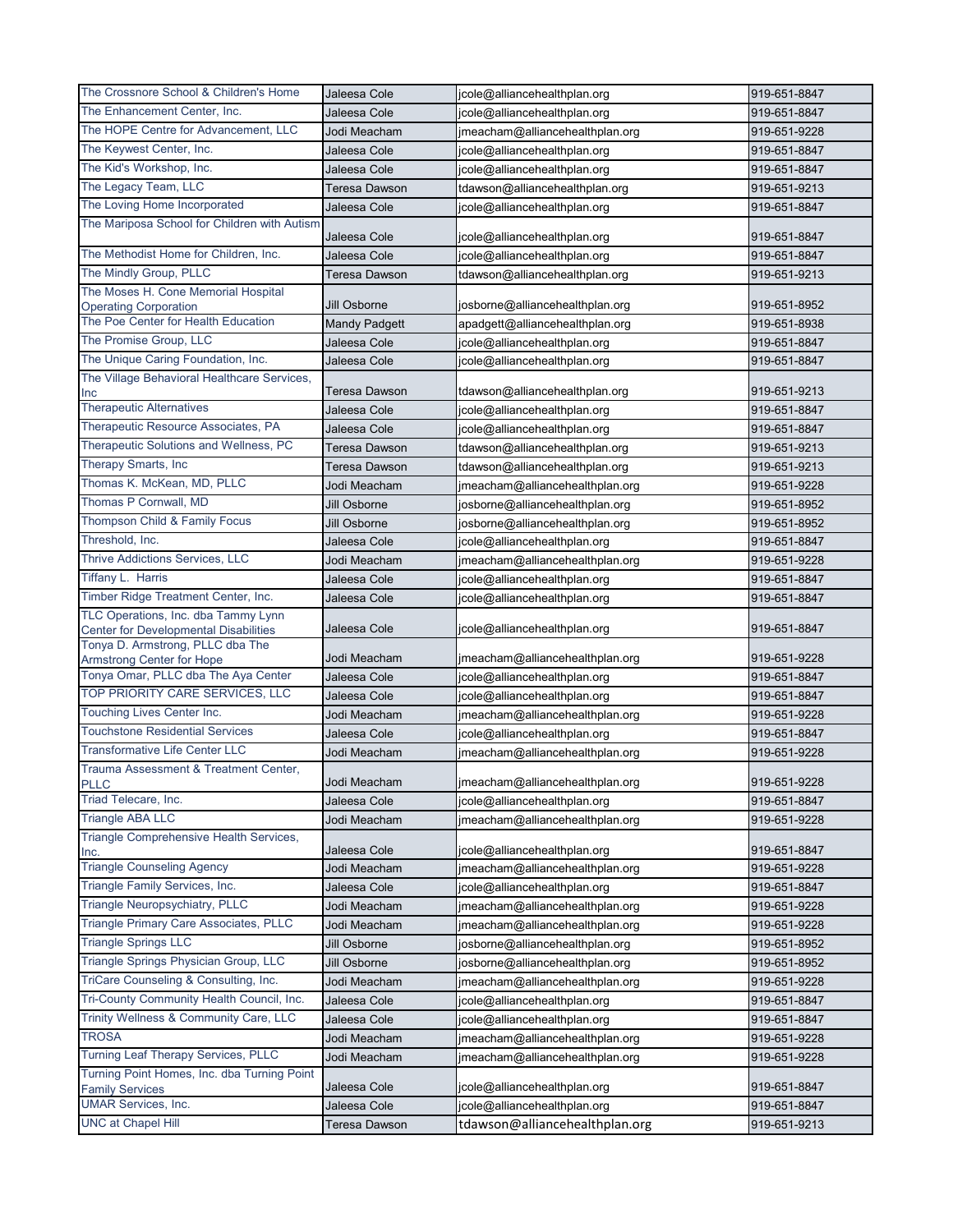| <b>UNC Faculty Physicians</b>                                             | Teresa Dawson        | tdawson@alliancehealthplan.org  | 919-651-9213 |
|---------------------------------------------------------------------------|----------------------|---------------------------------|--------------|
| <b>UNC Hospital</b>                                                       | <b>Teresa Dawson</b> | tdawson@alliancehealthplan.org  | 919-651-9213 |
| <b>UNC Physicians Network Group Practice LLC</b>                          | <b>Teresa Dawson</b> | tdawson@alliancehealthplan.org  | 919-651-9213 |
| <b>UNC Physicians Network, LLC</b>                                        | Teresa Dawson        | tdawson@alliancehealthplan.org  | 919-651-9213 |
| <b>UNC Rockingham Health Care Inc</b>                                     | Teresa Dawson        | tdawson@alliancehealthplan.org  | 919-651-9213 |
| <b>UNC TEACCH</b>                                                         | Teresa Dawson        | tdawson@alliancehealthplan.org  | 919-651-9213 |
| Union Diversified Industries, Inc.                                        | Jaleesa Cole         | jcole@alliancehealthplan.org    | 919-651-8847 |
| <b>Unique Caring Network</b>                                              | Jaleesa Cole         | jcole@alliancehealthplan.org    | 919-651-8847 |
| Unique Psychiatric Care Solutions, PLLC                                   | Jodi Meacham         | jmeacham@alliancehealthplan.org | 919-651-9228 |
| United Family Network, Inc.                                               | Jaleesa Cole         | jcole@alliancehealthplan.org    | 919-651-8847 |
| <b>United Living LLC</b>                                                  | Jaleesa Cole         | jcole@alliancehealthplan.org    | 919-651-8847 |
| United Quest Care Services, LLC                                           | Jaleesa Cole         | jcole@alliancehealthplan.org    | 919-651-8847 |
| <b>United Residential Services of North</b><br>Carolina, Inc.             | Jaleesa Cole         | jcole@alliancehealthplan.org    | 919-651-8847 |
| United Support Services, Inc.                                             | Jaleesa Cole         | jcole@alliancehealthplan.org    | 919-651-8847 |
| Unity Home Care, Inc.                                                     | Jaleesa Cole         | jcole@alliancehealthplan.org    | 919-651-8847 |
| Universal Mental Health Services, Inc.                                    | Jaleesa Cole         | jcole@alliancehealthplan.org    | 919-651-8847 |
| Upward Change Health Services, LLC                                        | <b>Mandy Padgett</b> | apadgett@alliancehealthplan.org | 919-651-8938 |
| Vatogna Steward dba Therapy to Inner Peace                                |                      |                                 |              |
| Center                                                                    | Jodi Meacham         | jmeacham@alliancehealthplan.org | 919-651-9228 |
| Vaughters Specialized Consultative Services,<br>LLC                       | Jaleesa Cole         | jcole@alliancehealthplan.org    | 919-651-8847 |
| Vedic Pharmacy, LLC dba Gurley Pharmacy                                   | Jill Osborne         | josborne@alliancehealthplan.org | 919-651-8952 |
| Verna Dority, MSW, CCSW, Inc.                                             | Jodi Meacham         | jmeacham@alliancehealthplan.org | 919-651-9228 |
| Victor & Associates, Inc.                                                 | <b>Teresa Dawson</b> | tdawson@alliancehealthplan.org  | 919-651-9213 |
| <b>Village Counseling PLLC</b>                                            | Jodi Meacham         | jmeacham@alliancehealthplan.org | 919-651-9228 |
| Village Specialized Consultative Services,<br><b>LLC</b>                  | Jaleesa Cole         | jcole@alliancehealthplan.org    | 919-651-8847 |
| <b>Vinson Counseling Services LLC</b>                                     | Jodi Meacham         | jmeacham@alliancehealthplan.org | 919-651-9228 |
| Virginia Health Partners LLC dba North<br><b>Carolina Health Partners</b> | Jodi Meacham         | jmeacham@alliancehealthplan.org | 919-651-9228 |
| Vito Guarnaccia Phd                                                       | Jaleesa Cole         | jcole@alliancehealthplan.org    | 919-651-8847 |
| <b>VOCA Corporation of North Carolina</b>                                 | Jodi Meacham         | jmeacham@alliancehealthplan.org | 919-651-9228 |
| <b>VOICE Therapeutic Solutions, PLLC</b>                                  | Jodi Meacham         | jmeacham@alliancehealthplan.org | 919-651-9228 |
| Waite Psychological & Therapeutic Services,<br><b>PLLC</b>                | Jaleesa Cole         | jcole@alliancehealthplan.org    | 919-651-8847 |
| Wake Enterprises, Inc.                                                    | Jodi Meacham         | jmeacham@alliancehealthplan.org | 919-651-9228 |
| <b>Wake Specialty Physicians, LLC</b>                                     | Jill Osborne         | josborne@alliancehealthplan.org | 919-651-8952 |
| WakeMed                                                                   | Jill Osborne         | josborne@alliancehealthplan.org | 919-651-8952 |
| <b>WakeMed Specialists Group, LLC</b>                                     | Jill Osborne         | josborne@alliancehealthplan.org | 919-651-8952 |
| Walter B. Jones ADATC                                                     | <b>Teresa Dawson</b> | tdawson@alliancehealthplan.org  | 919-651-9213 |
| WAYNE MEMORIAL HOSPITAL, Inc.                                             | Teresa Dawson        | tdawson@alliancehealthplan.org  | 919-651-9213 |
| Waynesboro Family Clinic, P.A.                                            | <b>Teresa Dawson</b> | tdawson@alliancehealthplan.org  | 919-651-9213 |
| <b>WesCare Professional Services, LLC</b>                                 | Teresa Dawson        | tdawson@alliancehealthplan.org  | 919-651-9213 |
| Western Wake Treatment Center LLC                                         | Jodi Meacham         | jmeacham@alliancehealthplan.org | 919-651-9228 |
| What Matters Most, Inc.                                                   | Teresa Dawson        | tdawson@alliancehealthplan.org  | 919-651-9213 |
| <b>Whitaker PRTF</b>                                                      | Teresa Dawson        | tdawson@alliancehealthplan.org  | 919-651-9213 |
| <b>William Roger Powell LPCS</b>                                          | Jodi Meacham         | jmeacham@alliancehealthplan.org | 919-651-9228 |
| William Y Carlton, MD                                                     | Jodi Meacham         | jmeacham@alliancehealthplan.org | 919-651-9228 |
| <b>Wilmington Medical Supply</b>                                          | Teresa Dawson        | tdawson@alliancehealthplan.org  | 919-651-9213 |
| Winston Psychiatric Associates, PA                                        | Jodi Meacham         | jmeacham@alliancehealthplan.org | 919-651-9228 |
| Women, Children and Family Counseling<br>Services, PLLC                   | Jodi Meacham         | jmeacham@alliancehealthplan.org | 919-651-9228 |
| Yelverton's Enrichment Services, Inc.                                     | Jodi Meacham         | jmeacham@alliancehealthplan.org | 919-651-9228 |
| Youth Builders, LLC                                                       | Teresa Dawson        | tdawson@alliancehealthplan.org  | 919-651-9213 |
| Youth Enrichment Group Home, Inc.                                         | Teresa Dawson        | tdawson@alliancehealthplan.org  | 919-651-9213 |
| Youth Extensions, Inc.                                                    | Teresa Dawson        | tdawson@alliancehealthplan.org  | 919-651-9213 |
| <b>Youth Villages</b>                                                     | Jaleesa Cole         | jcole@alliancehealthplan.org    | 919-651-8847 |